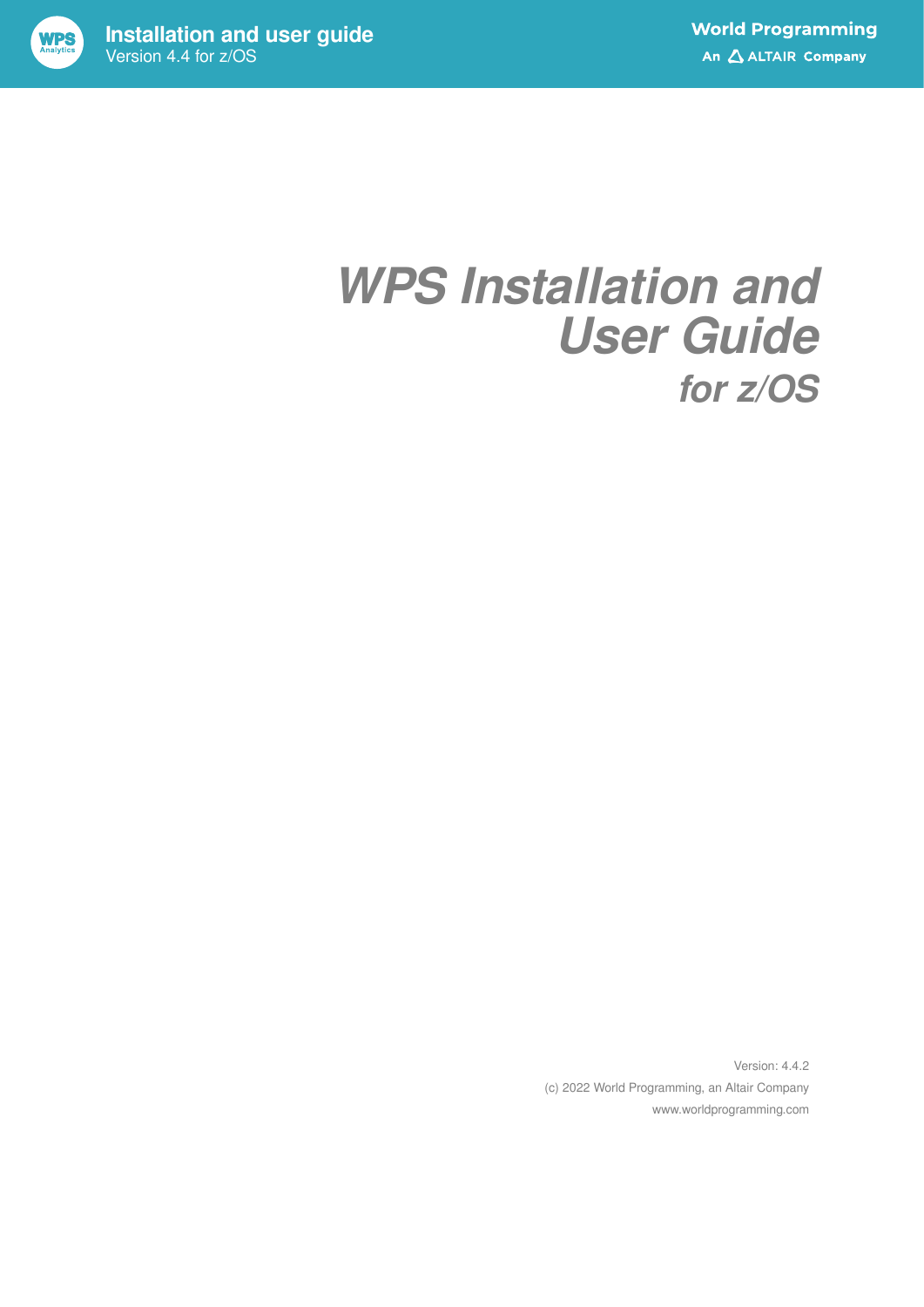

### **Contents**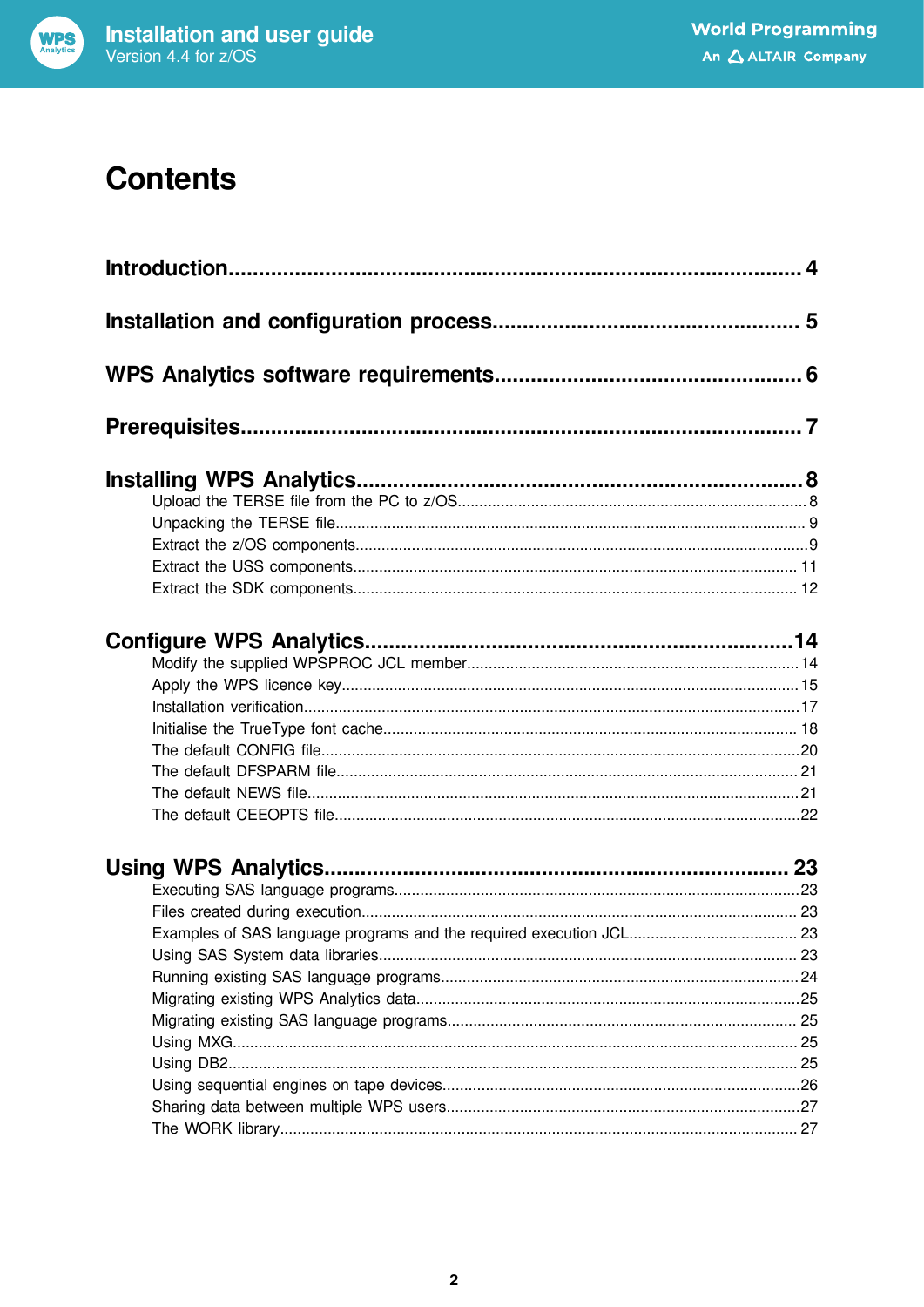

| Appendix A – Running WPS Analytics from UNIX Systems | 34 |
|------------------------------------------------------|----|
| Appendix B – Running WPS Analytics from TSO36        |    |
|                                                      |    |
|                                                      |    |
|                                                      |    |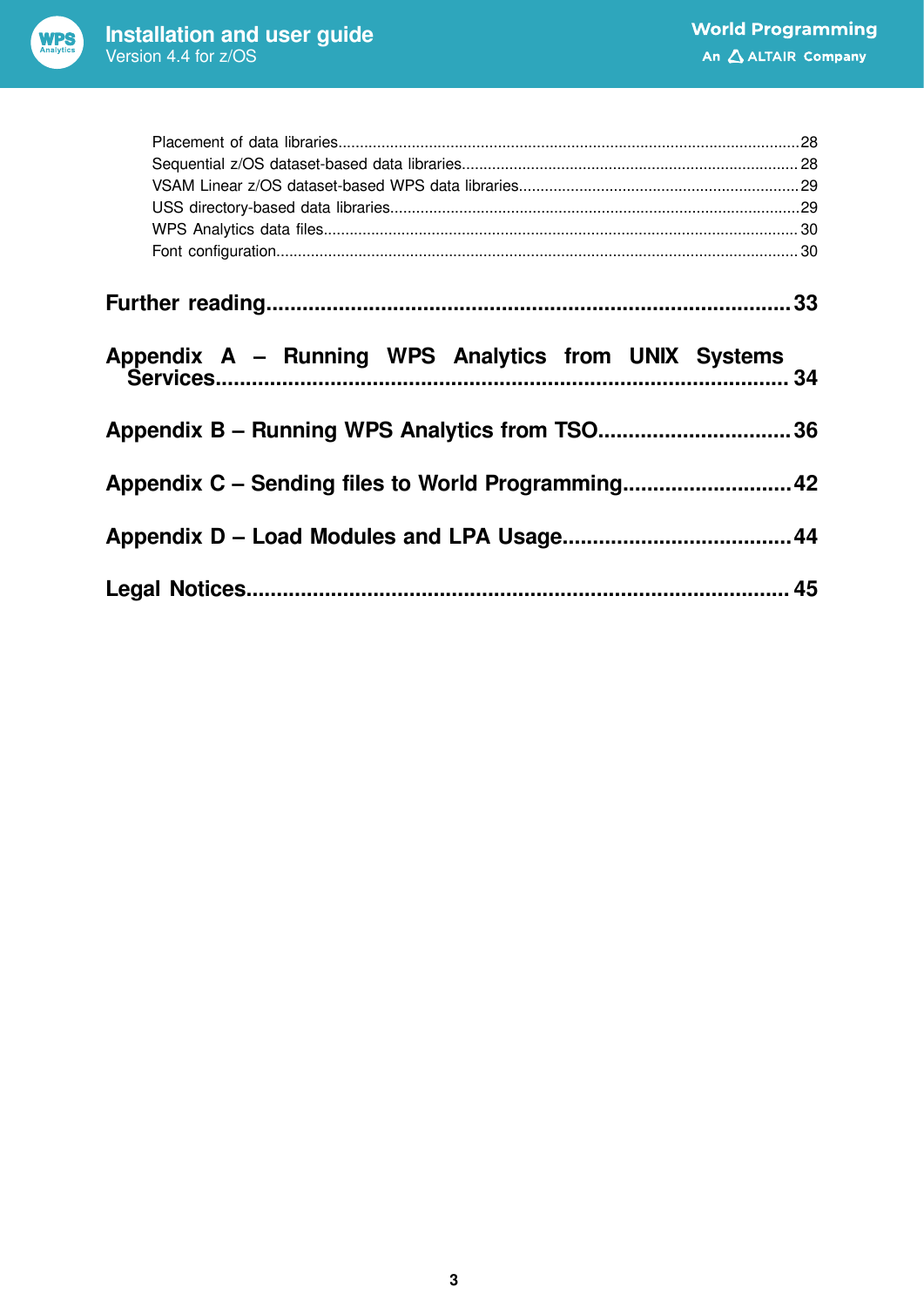

# <span id="page-3-0"></span>**Introduction**

This document is intended to help guide you through installing WPS Analyticson the z/OS platform, including sections on how to use WPS Analytics, and what to do if you have SAS language programs with or without associated data.

z/OS or MVS datasets are generally referred to as *z/OS datasets*.

*Dataset* on its own refers to a WPD dataset (the proprietary binary dataset storage format used by WPS Analytics) held within a *data library*.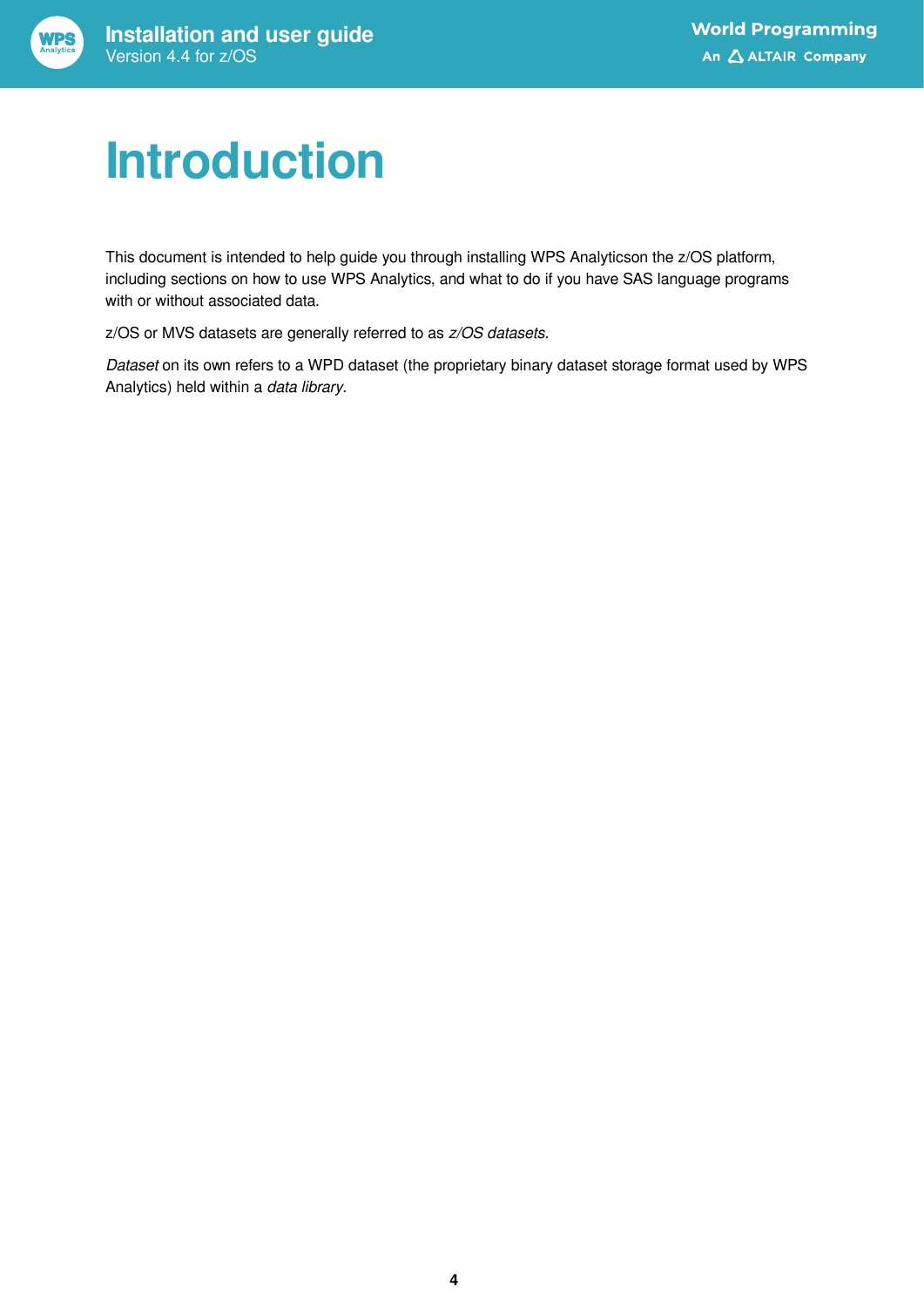# <span id="page-4-0"></span>**Installation and configuration process**

The installation and configuration of WPS Analytics on z/OS consists of the following sequence of steps:

- Obtain the WPS Analytics software
- Ensure that all pre-requisites are met
- Upload the distribution file to z/OS
- Unpack the distribution file
- Extract the z/OS components
- Extract the USS components (necessary if support for TrueType fonts is required)
- Extract the SDK components (optional)
- Modify the WPSPROC JCL member
- Apply the WPS Analytics licence key
- Verify that the installation was successful
- Initialise the TrueType font cache (required for any output using TrueType fonts)
- Configure WPS Analytics and the environment
- Migrate existing data and code libraries
- Execute SAS language programs.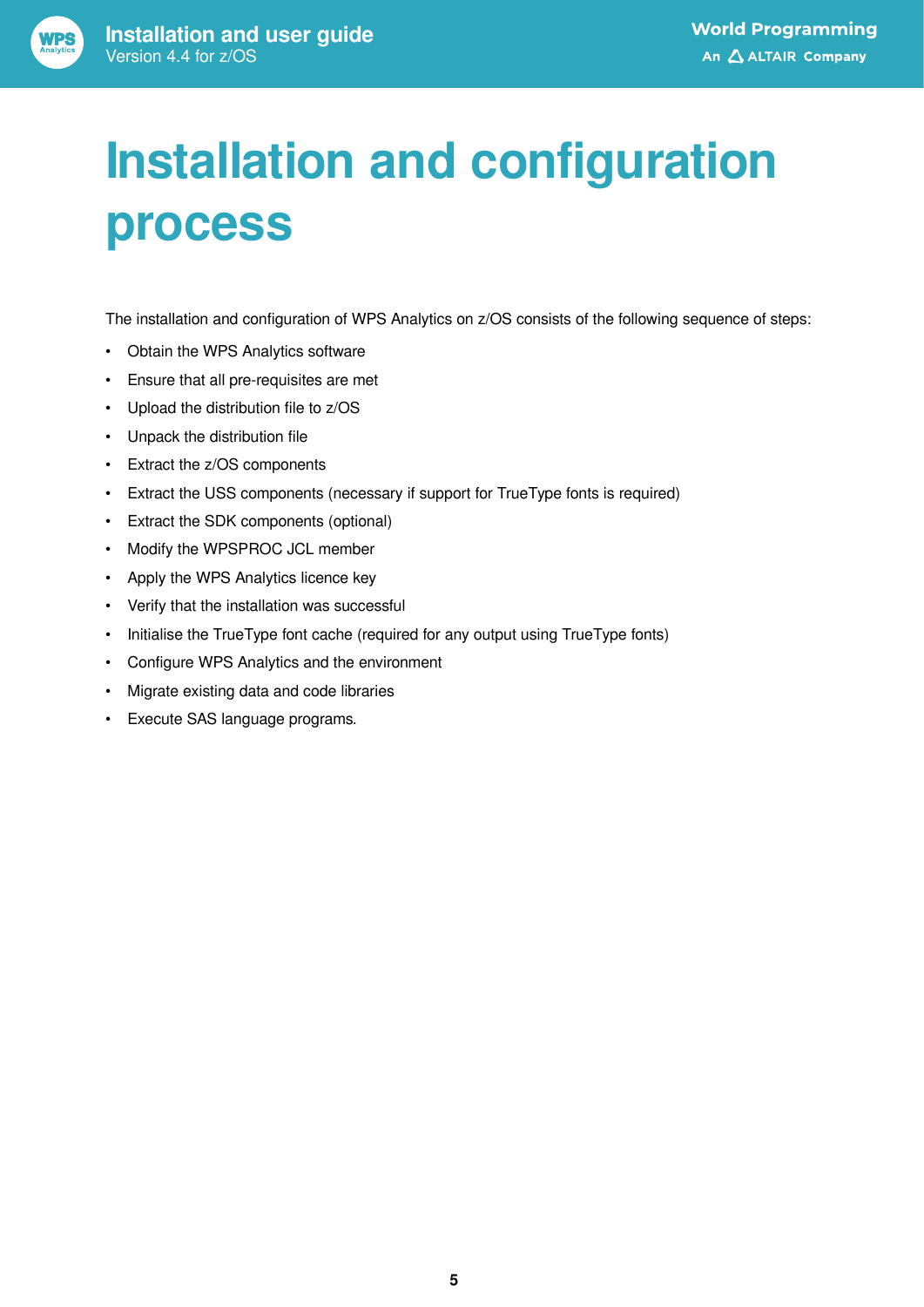<span id="page-5-0"></span>

To install WPS Analytics on the z/OS platform, you require:

- The distribution package (zip file)
- The licence key file specific to your site

The distribution package and licence key file are obtained directly from World Programming; please contact sales@worldprogramming.com

### **Distribution package**

WPS Analytics is distributed as a single . zip file. This archive contains a single z/OS installation file in IBM's TERSE format, and has a name that ends with -zos-s390.dlib.ter.

When processed, this package installs both the application and associated text files. Once installed, the end-user licence agreement may be found as a member in the <WPSPFX>.LICENCE library. The naming convention of the members is a 2-character language code, such as EN, FR or JA, followed by an EBCDIC (Extended Binary Coded Decimal Interchange Code) code page name, for example:

- <WPSPFX>.LICENCE(EN1047)
- <WPSPFX>.LICENCE(FR297), or
- <WPSPFX>.LICENCE(JA930)

### **Licence key file**

As part of the installation process, you will need to apply a licence key to the WPS Analytics installation. Without a valid licence key, you will not be able to run SAS language programs.

On commencement of a trial, or when a license has been purchased, a licence key is provided in a file ending with .wpskey separately from the distribution package.

The licence key file is supplied in plain text and contains information specific to your site, together with an encrypted password that enables WPS Analytics to be executed by you. It is applied using the SETINIT procedure described in the section on Applying the WPS Licence Key.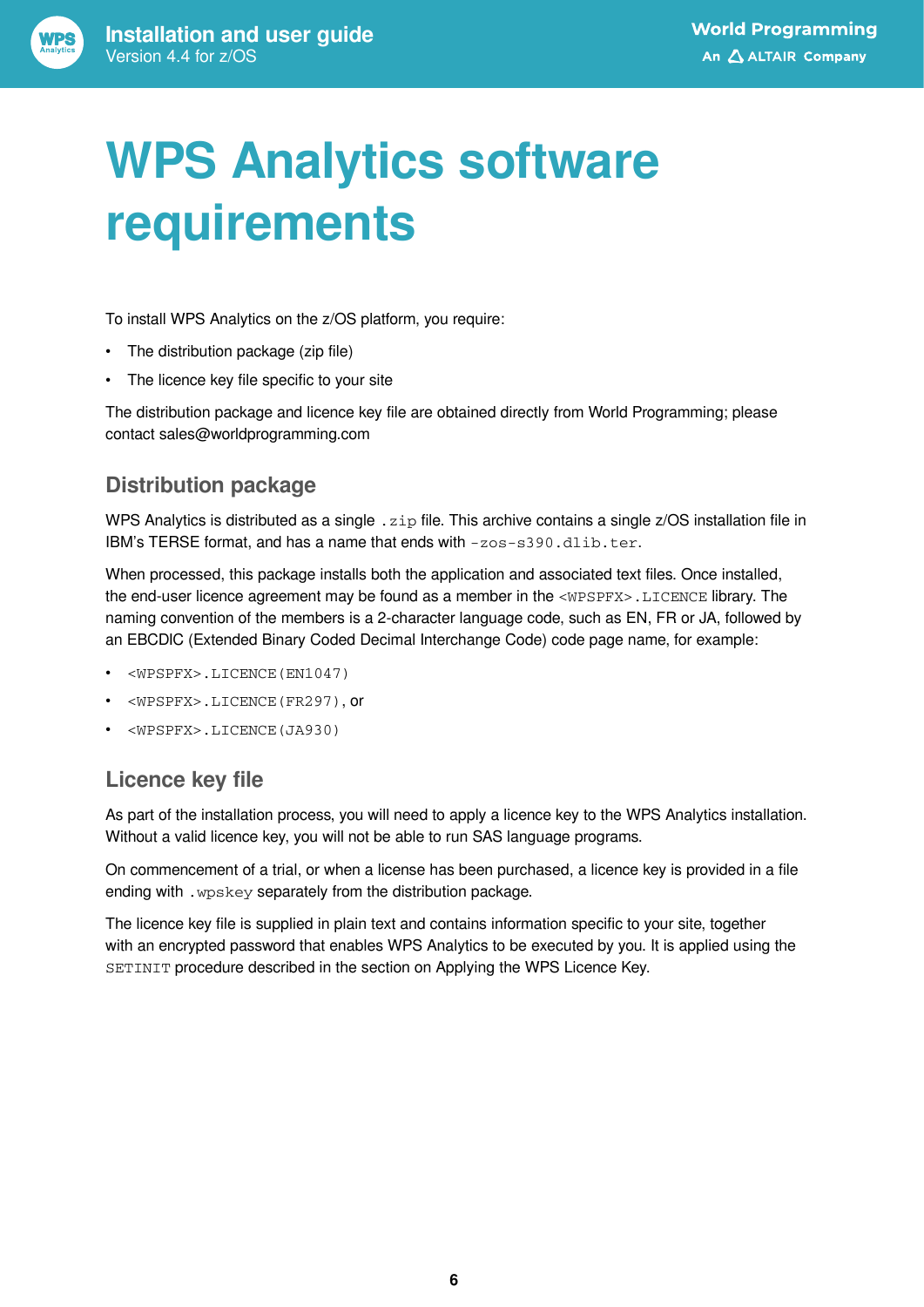# <span id="page-6-0"></span>**Prerequisites**

WPS Analytics uses z/OS services to implement some functionality. Some of these services are a part of z/OS Unix System Services (USS) and, as such, require the user to have a valid OMVS segment defined in their user profile. This will avoid errors that may otherwise occur during usage.

The process of installing WPS Analytics on the z/OS platform requires the creation of several z/OS datasets. It may also require the installer to specify z/OS dataset names and (possibly) USS directory and path names for some existing system software components.

Consideration should be given to the following locations prior to starting the installation process:

| z/OS TSO USERID of the person installing WPS                           | <userid></userid>   |
|------------------------------------------------------------------------|---------------------|
| z/OS HLQ for WPS Analytics software libraries/<br> datasets            | <wpspfx></wpspfx>   |
| WPSHOME USS HFS directory for WPS Analytics <wpshome></wpshome>        |                     |
| Target z/OS dataset name for the WPS Analytics<br>Distribution Library | <wpsdlib></wpsdlib> |

WPS Analytics is supported on z/OS versions 2.1 and above.

#### **Language Environment (LE) settings**

WPS Analytics makes use of the z/OS Language Environment (LE). It is important to be aware of your system's LE configuration. This information is only relevant when running WPS Analytics.

#### **Security considerations**

As part of the installation process, you may need to alter USS directory and file settings. For more information see Permission Settings.

You should also consider protection of your resources using whatever security control software is installed (RACF, ACF2, Top Secret, and so on)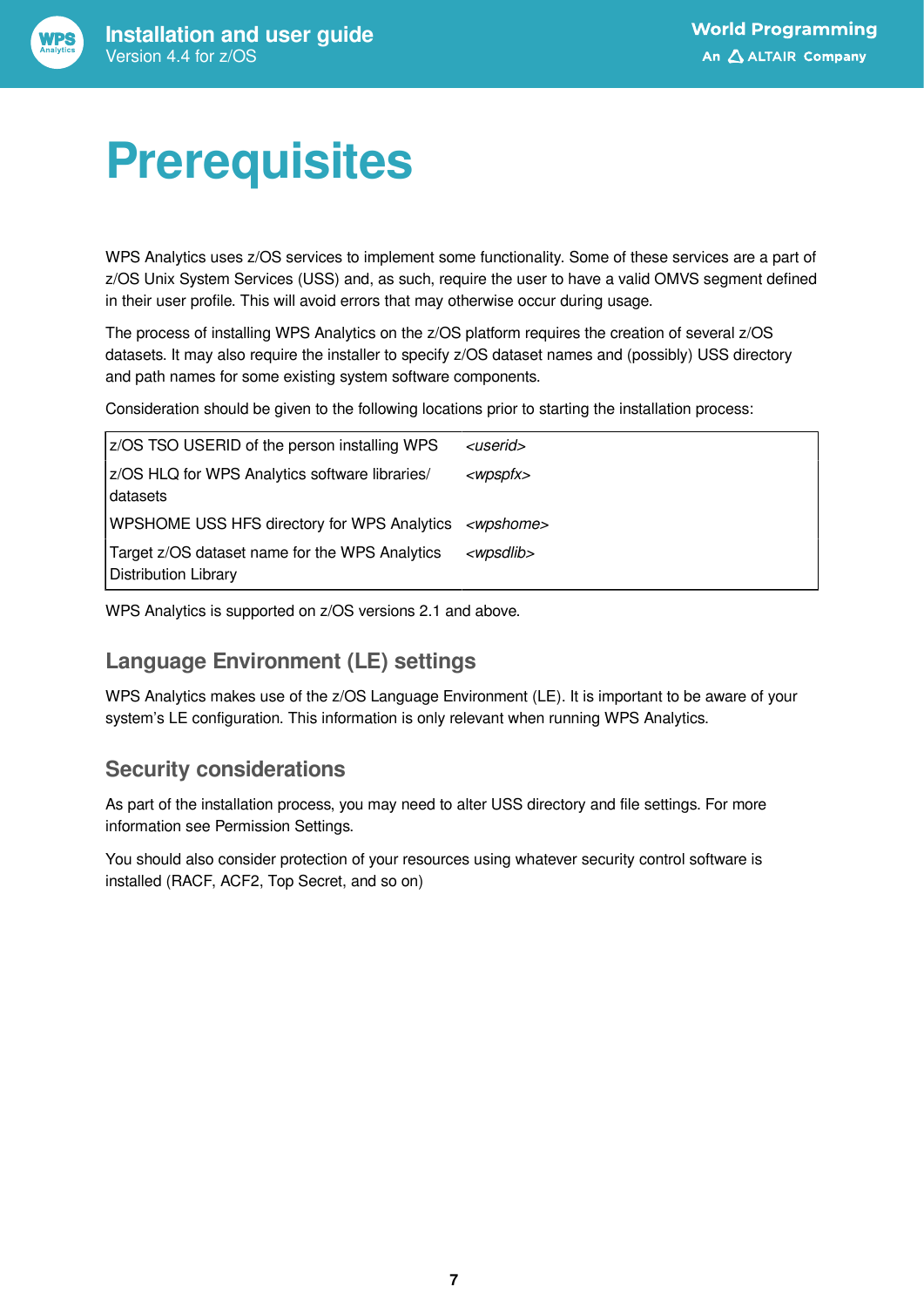# <span id="page-7-0"></span>**Installing WPS Analytics**

## <span id="page-7-1"></span>**Upload the TERSE file from the PC to z/ OS**

After unzipping the distribution file, you must transfer the file that is named with a suffix of  $-zos$ s390.dlib.ter i to your z/OS system.

Using whatever available file transfer mechanism (such as IND\$FILE, FTP or the transfer file utility option of your 3270 emulator application) upload this file from your PC to z/OS. The DCB information for the target file should be .

DSORG=PS,RECFM=FB,BLKSIZE=27648,LRECL=1024

The BLKSIZE value may be different, depending on your SMS parameters, but the DSORG, RECFM, and LRECL values must be as specified above; the TERSE program will not process a file that has different DCB characteristics.

The upload process must take place in BINARY mode; there must not be any insertion or removal of carriage-return or line-feed characters; nor should there be any ASCII-to-EBCIDIC translation. Disregarding any of these conditions will result in a corrupted installation file that cannot be decompressed. The file currently requires approximately 7000 tracks on a device-type 3390 disk volume.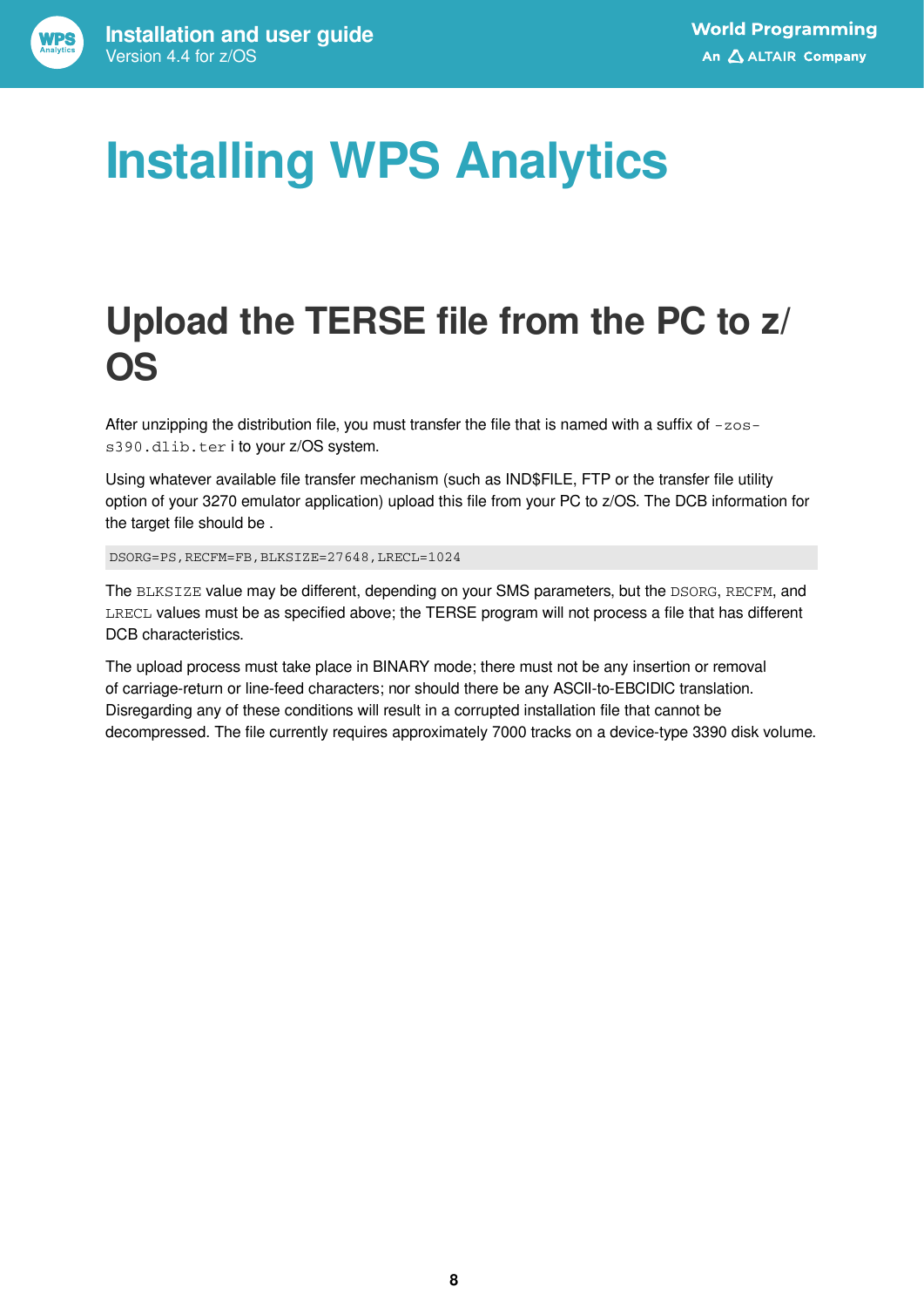## <span id="page-8-0"></span>**Unpacking the TERSE file**

Having successfully uploaded <wpspfx>.DLIB.TER to your z/OS host system, you will need to run a job to unpack the DLIB from the TERSE file. The resulting PDS file currently requires approximately 13000 tracks of 3390 disk space, with two directory blocks defined. An example JCL to perform the unpacking is shown below:

```
// <add a suitable JOB statement here>
//*
//* Unpack the WPS DLIB TERSE file
//*
//* (1) Add a suitable JOB statement
//* (2) Change <wpspfx> to the chosen WPS filename prefix
//* (3) Submit this job and examine the results
//*
//UNPACK EXEC PGM=TRSMAIN,PARM=UNPACK
//SYSPRINT DD SYSOUT=*
//INFILE DD DSN=<wpspfx>.DLIB.TER,DISP=SHR
//OUTFILE DD DSN=<wpspfx>.DLIB,
// DISP=(NEW,CATLG,DELETE),SPACE=(TRK,(15000,1,2),RLSE),
// DSORG=PO,RECFM=FB,BLKSIZE=27920,LRECL=80
```
Copy this example into a file on the target system and make the changes detailed in the comments at the top. When ready, submit the job to the system for processing. If the job runs to successful completion, the resulting SYSPRINT output should be similar to:

```
** AMA572I STARTING TERSE DECODE UNPACK hh:mm:ss mm/dd/yyyy ****
** AMA527I INPUT - DDNAME : INFILE DSNAME: <wpspfx>.DLIB.TER
** AMA528I OUTPUT - DDNAME : OUTFILE DSNAME: <wpspfx>.DLIB
** AMA555I THE VALUES ARE: BLKSIZE= 27920 LRECL=80 PACKTYPE=PACK 
 RECFM=FIXED
** AMA583I INPUT DATASET SIZE IN BYTES: 347019264 OUTPUT DATASET SIZE IN BYTES:
 707626096 COMPRESSION RATIO: 49%
** AMA573I TERSE COMPLETE DECODE UNPACK hh:mm:ss mm/dd/yyyy ****
** AMA504I RETURN CODE: 0
```
The file extracted from  $\langle w_{\text{DSDfx}}\rangle$ . DLIB. TER file is named  $\langle w_{\text{DSDfx}}\rangle$ . DLIB. It is a PDS that contains members that are associated with installing and executing WPS Analytics on the z/OS platform. Those members are described in the \$README member.

### <span id="page-8-1"></span>**Extract the z/OS components**

You must extract the z/OS components to use WPS Analytics software. Extraction of z/OS components is achieved by modifying and submitting the JCL provided in <wpspfx>.DLIB(@INSTALL). An example of this JCL is shown below:

```
// <add a jobcard here>
1/*
//*--------------------------------------------------------------*/
//* @INSTALL : INSTALL THE WPS DISTRIBUTION LIBRARIES
//*--------------------------------------------------------------*/
```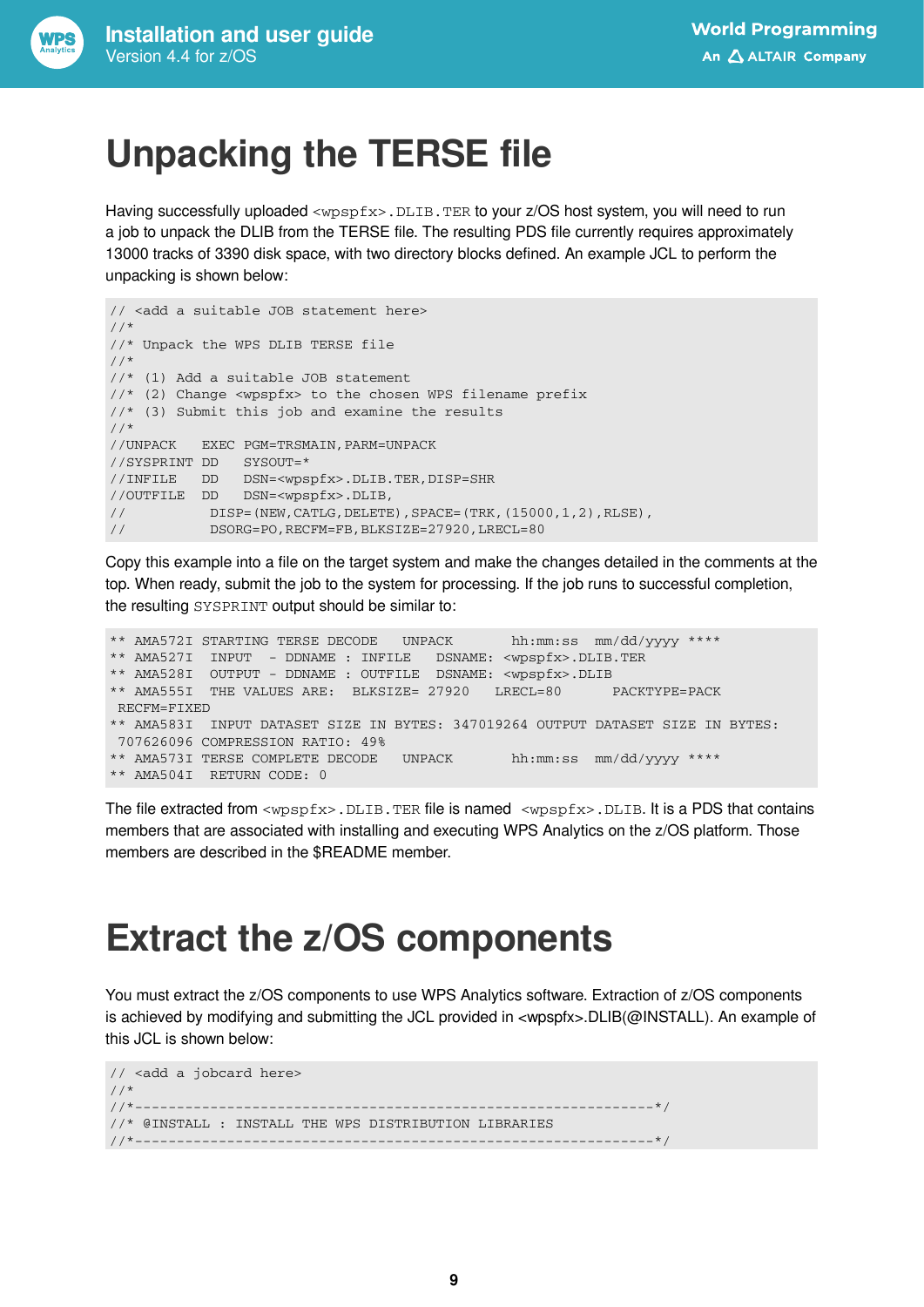

```
//*
//* (1) ADD A SUITABLE JOB CARD
//* (2) CHANGE <wpsdlib> TO THE WPS DISTRIBUTION LIBRARY NAME
//* (3) CHANGE <wpspfx> IN ALL PLACES BELOW TO THE D/S PREFIX //* FOR WPS INSTALL LIBRARIES
//* FOR WPS INSTALL LIBRARIES //* OR ..
        OR ..
\frac{7}{*} (3) CHANGE:<br>\frac{7}{*} *AIITO
       \starAUTOLIB, \starCLIST, \starCNTL, \starFONTS, \star INSTALL, \starLICENSE, \starLOAD,
//* *MAPS, *README, *RELNOTE, *SASHELP, *THANKS and *USS
\frac{1}{1}//* TO:<br>\frac{1}{1} (e)
//* @AUTOLIB, @CLIST, @CNTL, @FONTS, @INSTALL, @LICENSE, @LOAD,
         @MAPS, @README, @RELNOTE, @SASHELP, @THANKS and @USS
//* IF THESE HAVE BEEN PREALLOCATED
//* (4) SUBMIT THIS JOB AND THEN CHECK THE OUTPUT
//*
//*
//STEP01 EXEC PGM=IEFBR14
//SETINIT DD DISP=(NEW,CATLG),DSN=<wpspfx>.SETINIT,
// DSORG=PS,RECFM=FS,LRECL=27998,BLKSIZE=27998,
// SPACE=(TRK,1),UNIT=SYSDA
//*
//STEP02 EXEC PGM=IKJEFT1B,DYNAMNBR=999,COND=(0,NE)
//SYSEXEC DD DISP=SHR,DSN=<wpsdlib>
//*AUTOLIB DD DISP=SHR,DSN=<autolib>
//*CNTL DD DISP=SHR,DSN=<cntl>
//*CLIST DD DISP=SHR,DSN=<clist>
//*FONTS DD DISP=SHR,DSN=<fonts>
//*LOAD DD DISP=SHR,DSN=<load>
//*MAPS DD DISP=SHR,DSN=<maps>
//*SASHELP DD DISP=SHR, DSN=<sashelp>
//*USS DD DISP=SHR,DSN=<usspax>
//*LICENSE DD DISP=SHR,DSN=<license>
//*INSTALL DD DISP=SHR,DSN=<install>
//*README  DD DISP=SHR, DSN=<readme>
//*RELNOTE DD DISP=SHR,DSN=<relnote>
//*THANKS DD DISP=SHR,DSN=<thanks>
//SYSTSPRT DD SYSOUT=*
//SYSPRINT DD SYSOUT=*
//SYSIN DD DUMMY
//SYSTSIN DD DATA,DLM='++'
PROF NOPREFIX
RINST 'PFX(<wpspfx>)'
++ END OF //SYSTSIN
```
This member must be modified before being submitted to the system. Follow the instructions at the top of the file, substituting appropriate values where required.

The JCL invokes the batch-mode TSO program IKJEFT1B which in turn schedules the use of the REXX procedure named RINST which is supplied in <WPSPFX>.DLIB This REXX uses the TSO RECEIVE command to restore each of the files listed in the DD statements that appear as comments in the JCL.

The commented DD statements (for example,  $//*CNTL...$ ,  $//*LOAD...$ ) should be left as they are; the DCB and SPACE attribute information for each of the files will be supplied by the RINST procedure. If a greater level of control over the specification of these is required, the relevant files may be:

• Pre-allocated by using ISPF option 3.2, or perhaps a suitably-crafted IEFBR14 jobstream. In this case, the asterisk in the associated DD statement must be changed to a'@' character, or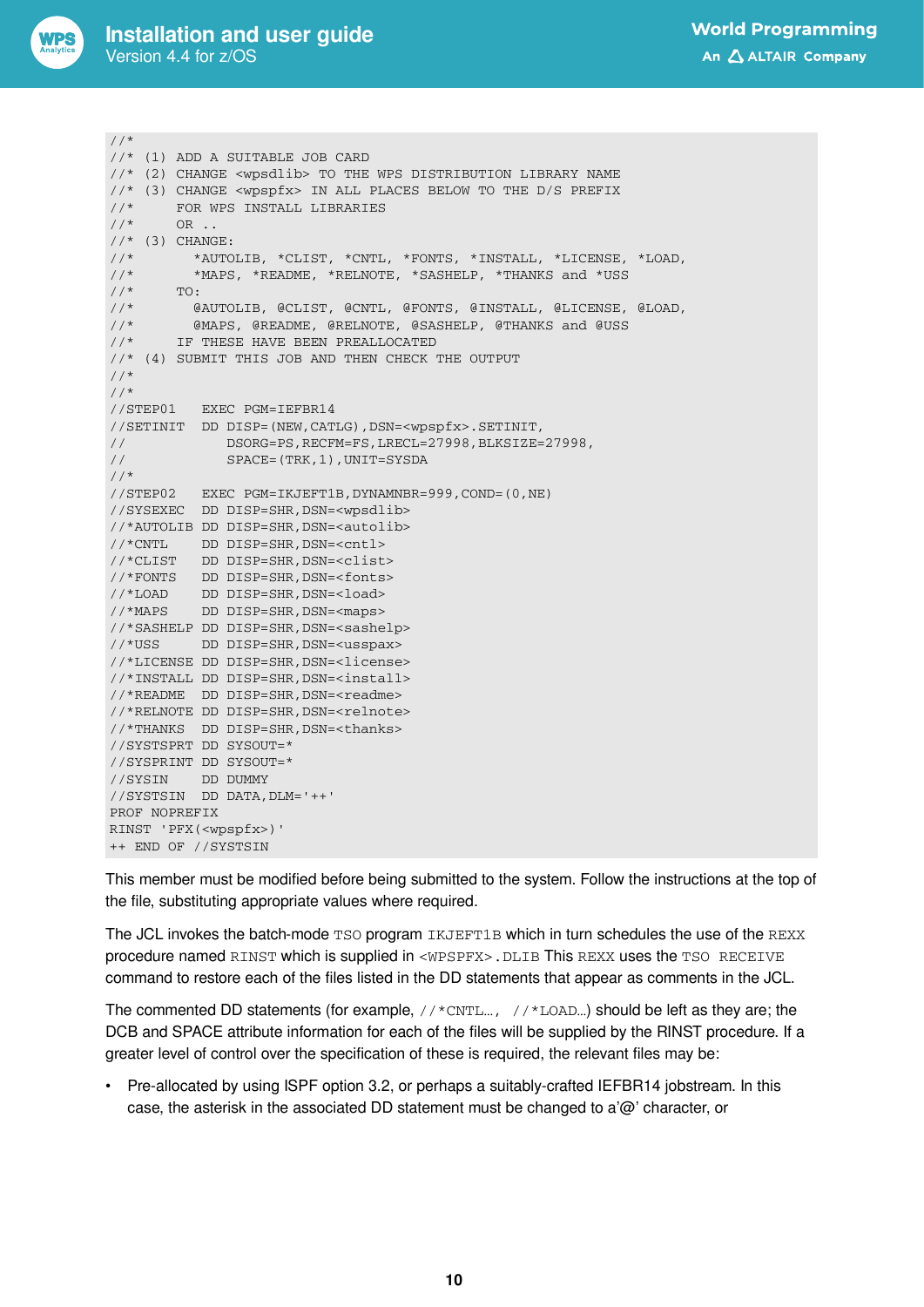

• fully specified in the jobstream by adding the required DSN, DISP, SPACE and DCB clauses to the associated DD statement(s). In this case, the DD statements need to be uncommented.

The increased level of control has a cost associated with it; WPS Analytics continually develops and grows in functionality. As a result, any SPACE values that are explicitly specified may be insufficient for use with future installations or upgrades; indeed, entire files may be added or deleted. The fact that a set of explicitly-defined attributes are good for one particular install of WPS Analytics must not be taken as a guarantee that the same values will work in future upgrades of the software.

When the required changes have been made, the jobstream should be submitted to the system. With the latest version of WPS Analytics, there are 13 files to be restored, of which 10 are PDS or PDSE libraries and the remaining three are physical sequential files. As the job progresses through the required work, a separate SYSOUT section for each of the library files being restored will be generated on the JES spool; the restores of the sequential files do not cause an output section to be generated. When the job is complete, there will be 11 outputs on the spool. There will be one piece of output for each library file that is restored, plus an extra piece for the overall progress log for all the restores. Each of these outputs will be identified by the same job name and number.

#### **Warning:**

When the job completes, a return code of zero **must not** be taken as an indication that all the restores have been successful.

To check for successful job completion, examine the SYSTSPRT section of the progress log.

The SYSTSPRT section is split into easily-identified parts, one for each file restored, for example:

```
/*===========================*/
/* RECEIVING CNTL COMPONENTS */
/*===========================*/
INMR901I Dataset WPCUK02.WPS.V4102.CNTL from BUILD on N1
INMR154I The incoming data set is a 'DATA LIBRARY'.
INMR906A Enter restore parameters or 'DELETE' or 'END' +
INMR908A The input file attributes are: DSORG=PARTITIONED, RECFM=FB, BLKSIZE=27920,
 LRECL=80, File size=281K bytes +
INMR909A You may enter DSNAME, SPACE, UNIT, VOL, OLD/NEW, or RESTORE/COPY/DELETE/END
INMR001I Restore successful to dataset 'WPS.V4102.B10692.CNTL'
```
The final restore successful message indicates that all is well for that particular file restore. There needs to be one such message for each of the files that are restored. A problem encountered with any single restore may also affect subsequent restores, even though the relevant message(s) indicate success. One single problem requires complete re-run of this job – do not attempt partial re-runs for individual files.

### <span id="page-10-0"></span>**Extract the USS components**

You do not need to extract the USS components if neither GRAPH or ODS output is used on your system, *and* WPS Analytics is not used in a USS environment.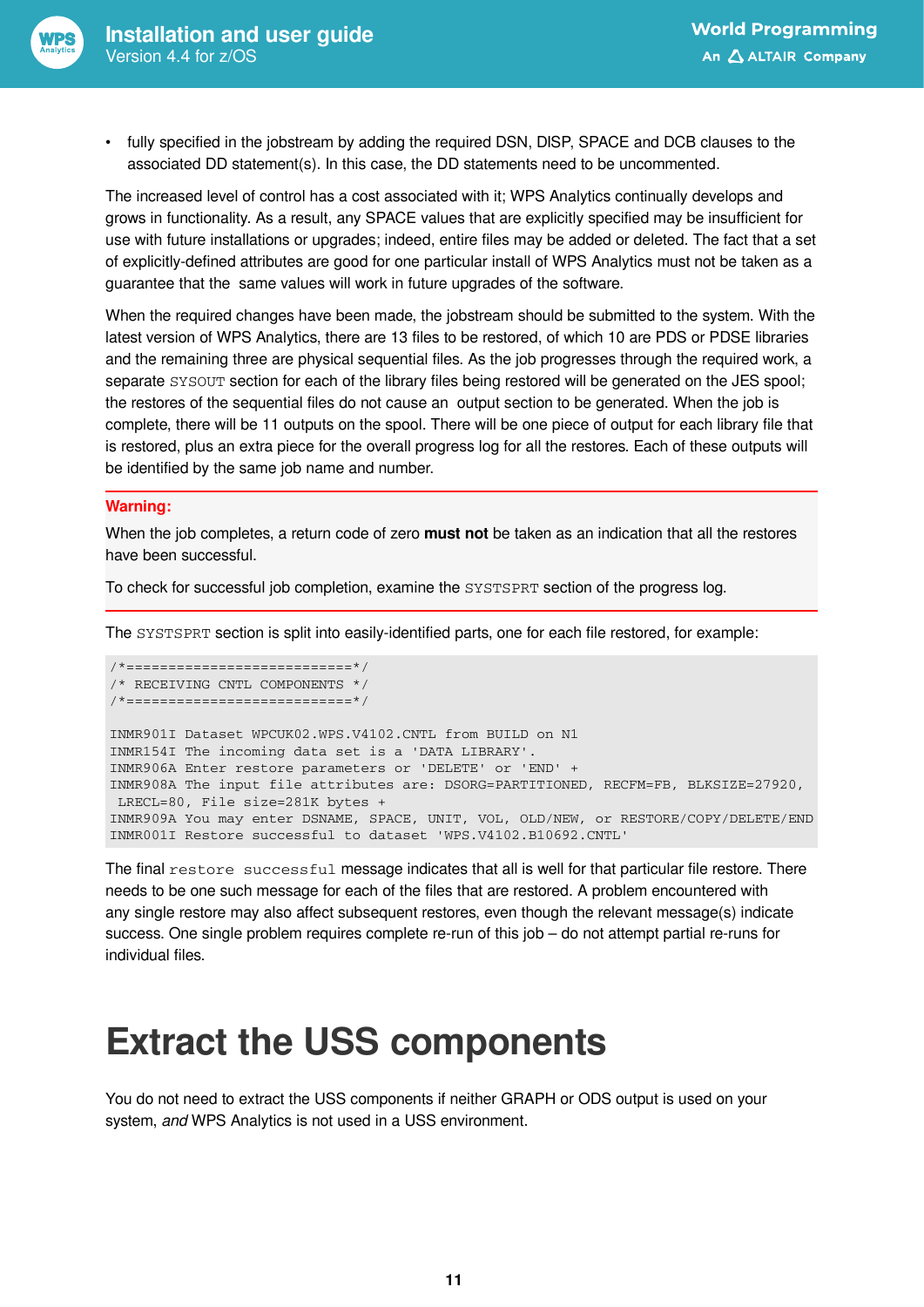

Support for TrueType fonts in WPS Analytics is supplied via the USS components held within the <WPSPFX>.DLIB file. Without this support, any use of STYLE clauses in ODS (Output Delivery System) or in GRAPH specifications will result in ugly output. Additionally, PDF output generated by the ODS functions will be unreadable.

If you require the USS components, then the JCL held in <WPSPFX>.DLIB (@INSTUSS) must be modified and submitted to the system. An example of the jobstream, appears below:

```
// <add a jobcard here>
//^*<br>//*__
//*--------------------------------------------------------------*/
//* @INSTUSS : INSTALL COMPONENTS INTO THE WPS USS HOME DIRECTORY*/
//*--------------------------------------------------------------*/
//*
//* (1) ADD A SUITABLE JOB CARD
//* (2) CHANGE <wpsdlib> TO THE WPS Distribution library name
//* (3) CHANGE <wpspfx> TO THE D/S PREFIX FOR WPS INSTALL LIBRARIES
//* (4) CHANGE <wpshome> TO THE WPS USS HOME Directory name
//* (5) SUBMIT THIS JOB AND THEN CHECK THE OUTPUT
//*
//STEP01 EXEC PGM=IKJEFT1B,DYNAMNBR=999
//SYSEXEC DD DISP=SHR,DSN=<wpsdlib>
//@USS DD DISP=SHR,DSN=<wpspfx>.USS
//SYSTSPRT DD SYSOUT=*
//SYSPRINT DD SYSOUT=*
//SYSIN DD DUMMY
//SYSTSIN DD DATA,DLM='++'
PROF NOPREFIX
RINSTUSS WPSHOME(<wpshome>) WPSPFX(<wpspfx>)
++ END OF //SYSTSIN
```
Follow the instructions at the top of the file, substituting appropriate values where required. The *<WPSHOME>* value is a case-sensitive USS pathname. Care must be taken to ensure that this casesensitivity is maintained when modifying the file.

The JCL invokes the batch-mode TSO program IKJEFT1B which in turn schedules the use of the REXX procedure named RINSTUSS supplied in <wpspfx>.DLIB. This REXX attempts to create the pathname specified by *<WPSHOME>*. When that is complete, the USS 'pax' program is employed to extract data from the .tar file held in <WPSPFX>.USS, and populate folders in the *<WPSHOME>* folder.

After the job is complete, review the output to ensure that everything was successful.

When done, the <WPSHOME> value must be made available to all users. The required pathname is specified as a start-up option in *<WPSPFX>.CNTL* (CONFIG). Examine that file and locate the . Modify the USSWPSHOME="" line in the *<WPSPFX>.CNTL* file and specify the *<WPSHOME>* value between the quotation marks, ensure that case-sensitivity is maintained.

### <span id="page-11-0"></span>**Extract the SDK components**

Use of the Software Development Kit may be necessary if the creation of specialised functions and possibly esoteric formats, amongst other things, is required. If there is no such requirement, then this step is completely optional.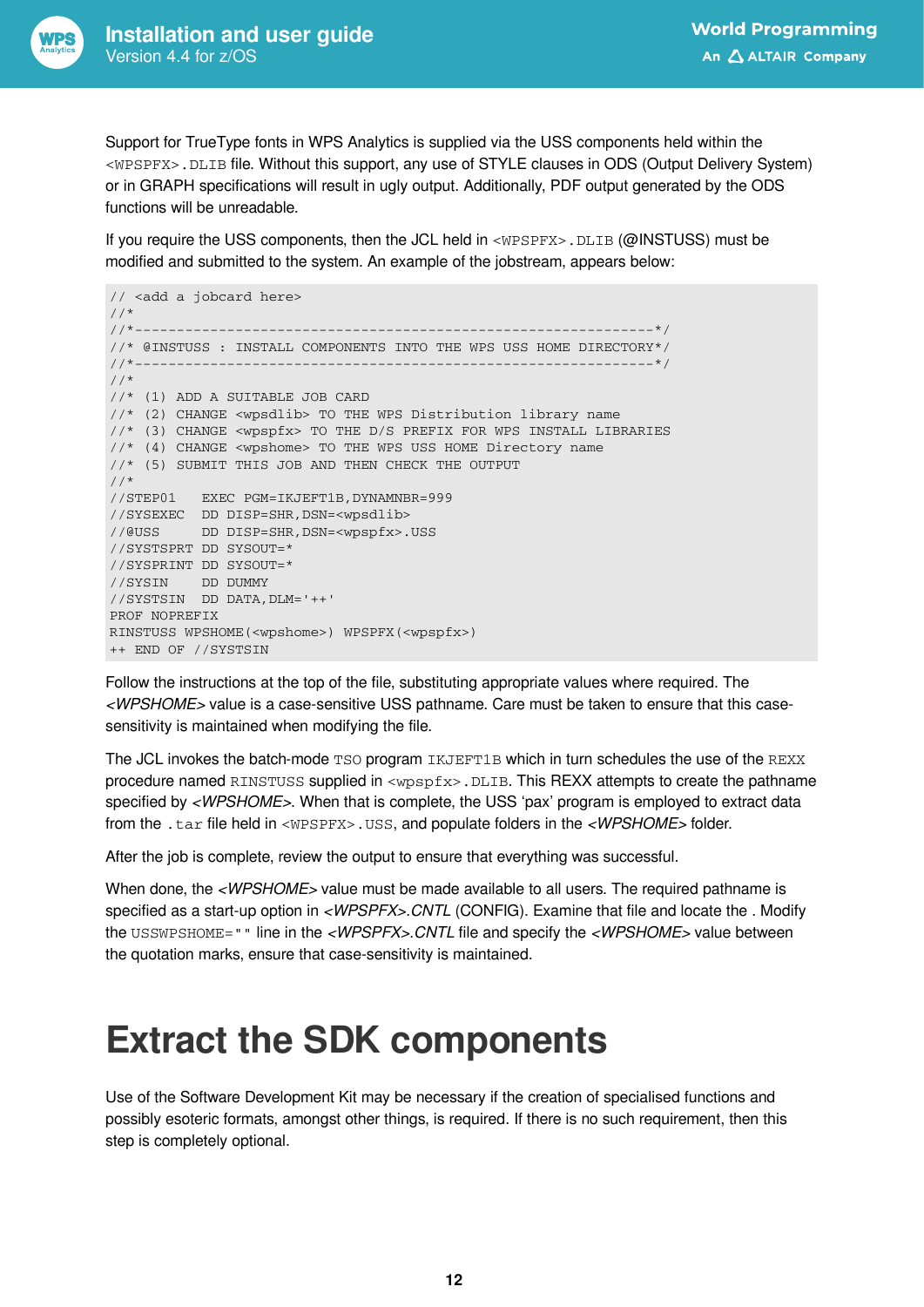

A jobstream is supplied in <WPSPFX>.DLIB (@INSTSDK) to help accomplish this task. An example of this jobstream is shown below:

```
// <add a jobcard here>
//*<br>//*------------
                           //*--------------------------------------------------------------*/
//* @INSTSDK : INSTALL THE WPS SDK LIBRARIES<br>//*----------//*--------------------------------------------------------------*/
//*
//* (1) ADD A SUITABLE JOB CARD
//* (2) CHANGE <wpsdlib> TO THE WPS DISTRIBUTION LIBRARY NAME
//* (3) CHANGE <wpspfx> IN ALL PLACES BELOW TO THE D/S PREFIX
//* FOR WPS INSTALL LIBRARIES
//* (4) SUBMIT THIS JOB AND THEN CHECK THE OUTPUT
//*
//STEP01 EXEC PGM=IKJEFT1B,DYNAMNBR=999,COND=(0,NE)
//SYSEXEC DD DISP=SHR,DSN=<wpsdlib>
//SYSTSPRT DD SYSOUT=*
//SYSPRINT DD SYSOUT=*
//SYSIN DD DUMMY
//USRLD DD DISP=(NEW,CATLG),DSN=<wpspfx>.USER.LOAD,
on and youtube, you will be expected.<br>DSORG=PO, RECFM=U, LRECL=0, BLKSIZE=27998,<br>(/ CRASH (CHE)
// SPACE=(CYL,(1,1)),UNIT=SYSDA,DSNTYPE=LIBRARY
//SYSTSIN DD DATA,DLM='++'
PROF NOPREFIX
RINSTSDK 'PFX(<wpspfx>)'
++ END OF //SYSTSIN
```
Follow the instructions at the top of the file, substituting appropriate values where required, and then submit the job for processing. On job completion, examine the output to ensure that the process was successful.

A total of eight files are created and populated by this job, all named with a high-level qualifier of <WPSPFX>.SDK,. An empty load library named <WPSPFX>.USER.LOAD is also created to be used for programs generated by the client.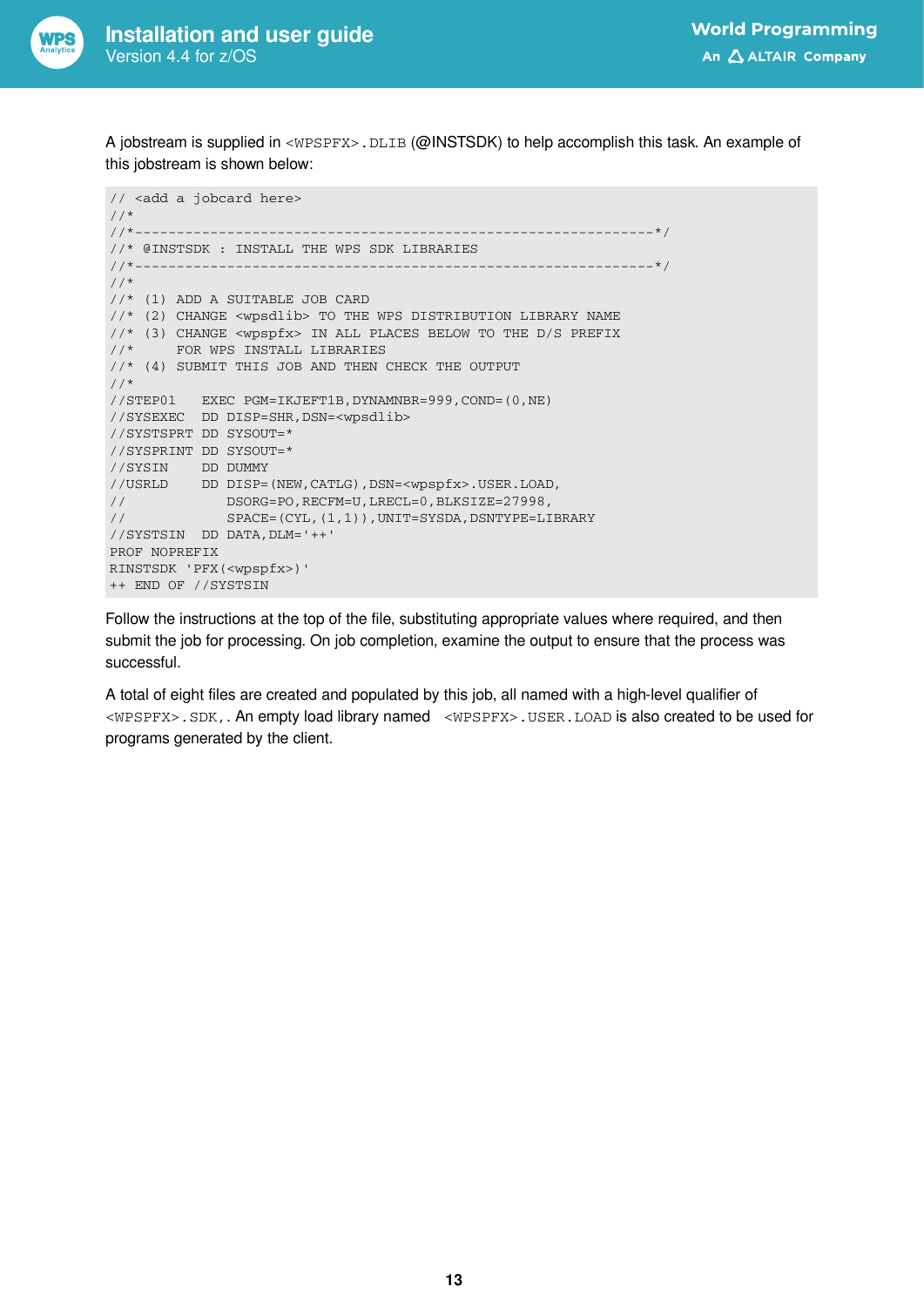# <span id="page-13-0"></span>**Configure WPS Analytics**

The configuration tasks use members in the <WPSPFX>. CNTL library to make the installation ready for use. The <WPSPFX>.CNTL library also contains a number of parameter files that are used by WPS Analytics.

## <span id="page-13-1"></span>**Modify the supplied WPSPROC JCL member**

Member WPSPROC in the <WPSPFX>.CNTL library is a suggested JCL procedure to be used for invoking WPS in batch jobs. A copy of it appears below:

```
1/1\star \star \star//* WPSPROC : BATCH INTERFACE TO THE WORLD PROGRAMMING SYSTEM (WPS) */
//*------------------------------------------------------------------*/
                                                          \star/
//* (1) CHANGE <wpspfx> BELOW TO THE WPS INSTALLATION DATASET PREFIX */
\frac{1}{\sqrt{2}} , the contract of the contract of the contract of the contract of the contract of the contract of the contract of the contract of the contract of the contract of the contract of the contract of the contract o
//*------------------------------------------------------------------*/
//*
//*------------------------------------------------------------------*/
//* DEFINE WPSPROC AND DEFAULT ARGUMENTS
//*------------------------------------------------------------------*/
//WPSPROC PROC WPSPFX='<wpspfx>', /* WPS DATASET PREFIX */
// CONFIG=NULLFILE, /* USER CONFIG FILE */
// LOAD='*.NULLLOAD,VOL=REF=*.NULLLOAD', /* DUMMY LOAD CONCAT */
// OPTIONS='', /* WPS OPTIONS */
// SASAUTO='*.NULLAUTO,VOL=EF=*.NULLAUTO', /* DUMMY SASAUTOS CONCAT*/
// SYSPARM='', /* PROGRAM PARAMETERS */
\hspace{1.6cm}{\rm //} \hspace{1.2cm} {\rm WORKDSN} = \hspace{1.2cm} \cdot \hspace{1.2cm} \& {\rm WPSWORK} \hspace{1.2cm} \cdot \hspace{1.2cm} \cdot \hspace{1.2cm} {\rm VORK} \hspace{1.2cm} {\rm DATASET} \hspace{1.2cm} {\rm NAME} \hspace{1.2cm} \star \hspace{1.2cm} \cdot \hspace{1.2cm}// WORKUNI=TRK,WORKPRI=450,WORKSEC=450 /* DEFAULT WORK SPACE */
//*
//* EXECUTE WPSHOST
//WPS EXEC PGM=WPSHOST,REGION=0M,
// PARM=('SYSPARM=''&SYSPARM'' &OPTIONS')
//*
//* DEFINE NULL DDNAMES
//NULLLOAD DD DISP=(MOD,PASS),DSN=&&MTLOAD,UNIT=SYSDA,
// SPACE=(TRK,(1,1,1)),LIKE=&WPSPFX..LOAD
//NULLAUTO DD DISP=(MOD,PASS),DSN=&&MTAUTO,UNIT=SYSDA,
// SPACE=(TRK,(1,1,1)),LIKE=&WPSPFX..AUTOLIB
//*
//* DEFINE STEPLIB
//STEPLIB DD DISP=(SHR,PASS),DSN=&LOAD
// DD DISP=SHR,DSN=&WPSPFX..LOAD
//*
//* DEFINE WORK DDNAME
//WORK DD DISP=(NEW,DELETE),DSN=&WORKDSN,
```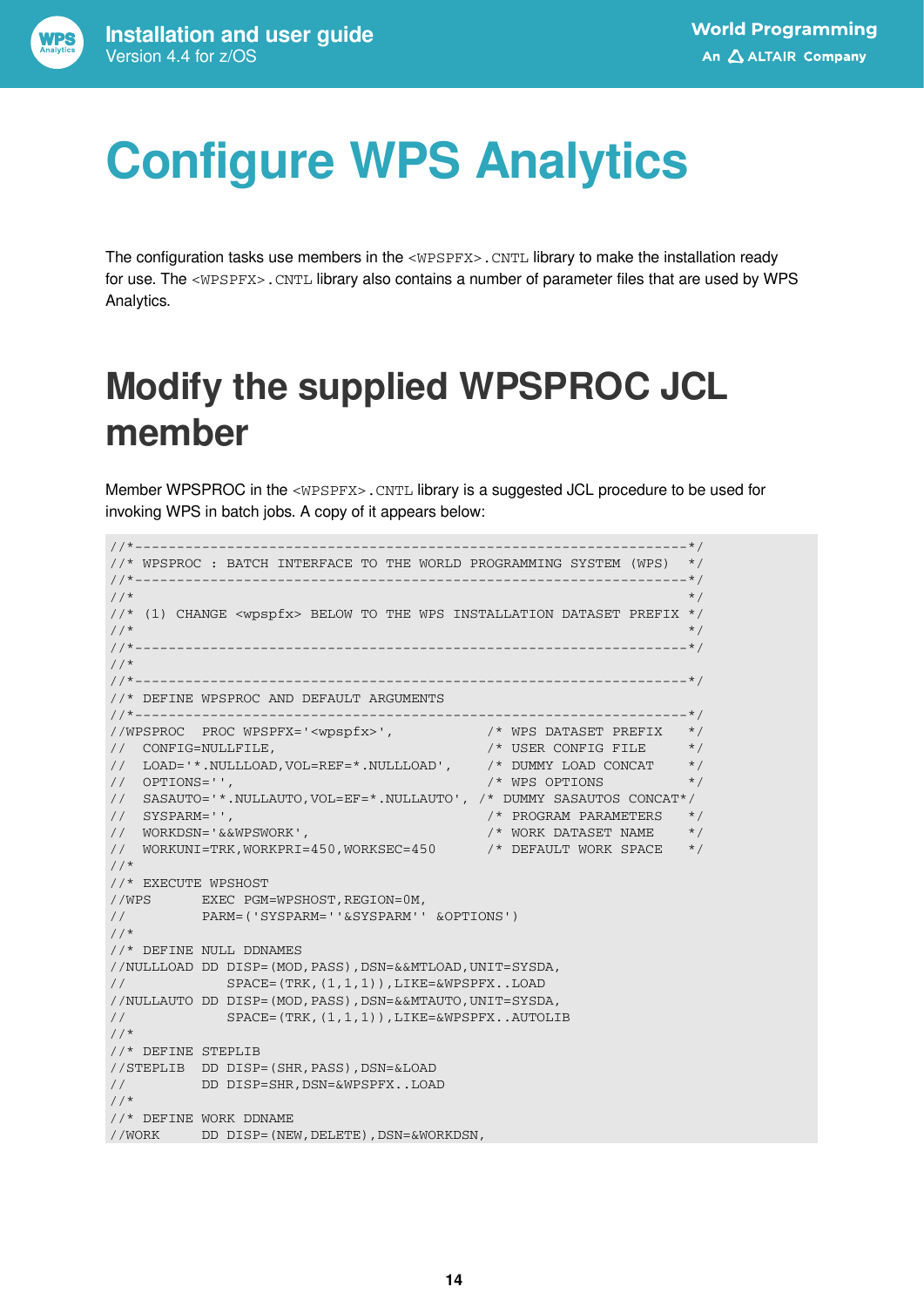

```
// SPACE=(&WORKUNI,(&WORKPRI,&WORKSEC))
1/*
//* DEFINE WPS-SPECIFIC DDNAMES
//CONFIG DD DISP=SHR,DSN=&WPSPFX..CNTL(CONFIG)
// DD DISP=SHR,DSN=&CONFIG
//MAPS DD DISP=SHR,DSN=&WPSPFX..MAPS
//NEWS DD DISP=SHR,DSN=&WPSPFX..CNTL(NEWS)
//SASAUTOS DD DISP=(SHR,PASS),DSN=&SASAUTO
// DD DISP=SHR,DSN=&WPSPFX..AUTOLIB
//SASHELP DD DISP=SHR,DSN=&WPSPFX..SASHELP
//SASLIST DD SYSOUT=*
//SASLOG DD SYSOUT=*,RECFM=VBA,LRECL=137,BLKSIZE=141
//SETINIT DD DISP=SHR,DSN=&WPSPFX..SETINIT
//WPSFONTS DD DISP=SHR,DSN=&WPSPFX..FONTS
//WPSTRACE DD SYSOUT=*
1///* DEFINE LANGUAGE ENVIRONMENT (LE) DDNAMES
//CEEDUMP DD SYSOUT=*
//CEEOPTS DD DISP=SHR,DSN=&WPSPFX..CNTL(CEEOPTS)
//CEERPT DD SYSOUT=*
//*
//* DEFINE SORT DDNAMES
//DFSPARM DD DISP=SHR,DSN=&WPSPFX..CNTL(DFSPARM)
//SORTMSGS DD SYSOUT=*
//*
//* DEFINE DB2 DDNAMES
//WPSAOINI DD DISP=SHR,DSN=&WPSPFX..CNTL(WPSAOINI)
//DSNAOINI DD DISP=(NEW,DELETE),DSN=&&DSNAOINI,
// DSORG=PS,RECFM=FB,LRECL=80,
// SPACE=(TRK,1),UNIT=SYSDA
//*
//* DEFINE SYSPRINT AND SYSOUT
//SYSPRINT DD SYSOUT=*
//SYSOUT DD SYSOUT=*
// PEND
```
Follow the instruction at the top of the member to change the *<WPSPFX>* value and then save the member back in the <WPSPFX>.CNTL library.

This member should be available to all system users to invoke WPS Analytics; for this reason, the file should be copied to a library on the system-wide PROCLIB concatenation. The member should not be moved from the <WPSPFX>. CNTL library since it is expected to be present there in subsequent jobs.

The JCL in this member does not change very often, but it will change as time goes by. It is therefore inadvisable to rely upon a version of the procedure from a previous version of WPS Analytics. If basic JCL-type errors are experienced after an upgrade of WPS Analytics, one of the earliest checks to be carried out is to test the currency of the WPSPROC being used.

### <span id="page-14-0"></span>**Apply the WPS licence key**

A valid licence key must be applied to activate your installed copy of WPS. This requires the special execution of the SETINIT procedure using the values contained in your site-specific licence key file.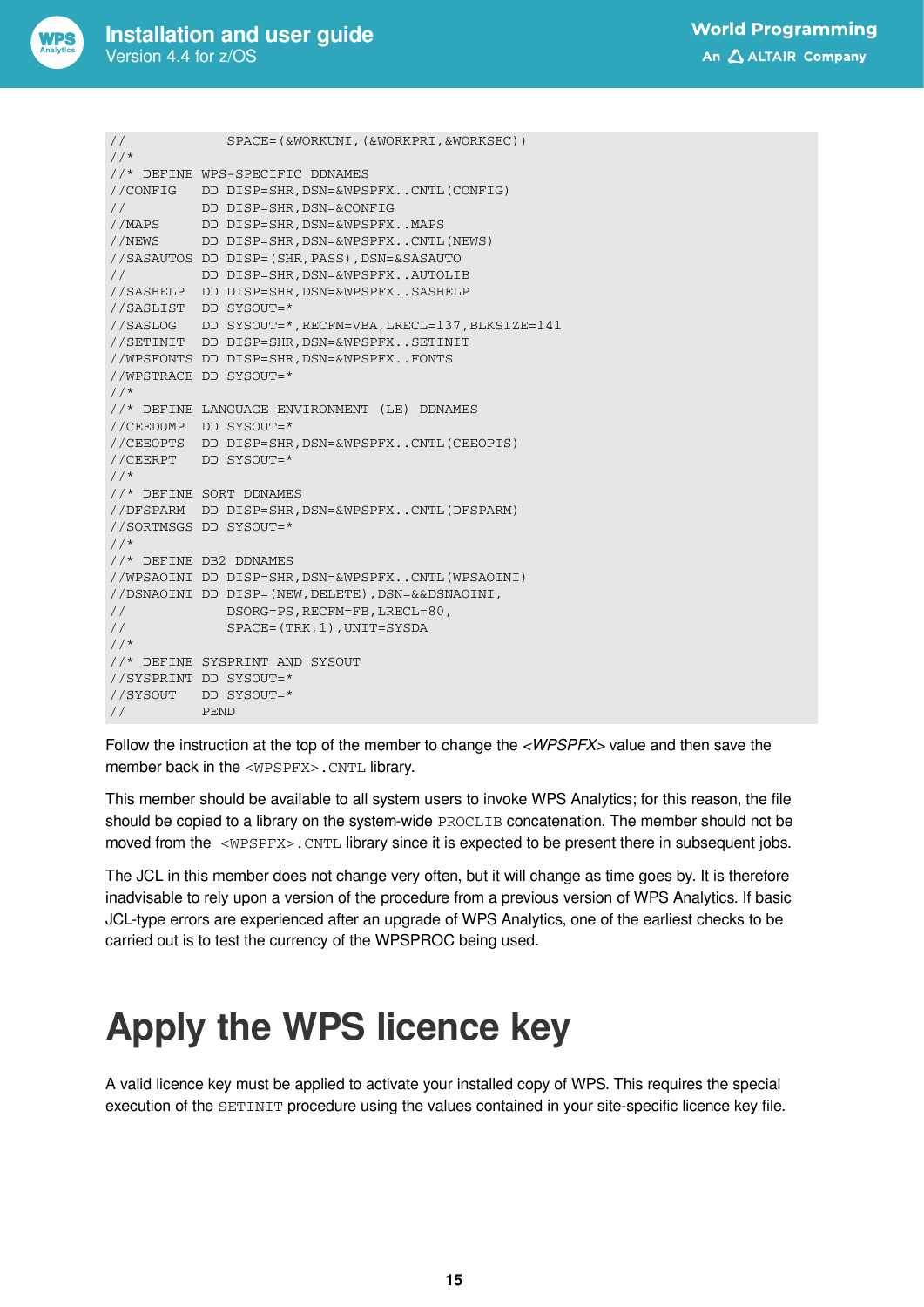

New licence keys may be issued from time to time and re-applied using the same process discussed in the section.

The license key is a plain text file available at the World Programming web site. License keys are individual to each client and may be retrieved for use by a person who is identified as an *authorised user* for the client. The authorised user can log on to the World Programming web site and register themselves with an ID and password, and then World Programming will grant access to the license key page for the specified user.

When the authorised user subsequently logs on, they will be able to download a copy of the licence key file to their desktop system. From here, the contents of the license key file must be copied in to the <WPSPFX>.CNTL (XSETINIT) member.

#### **Note:**

Ensure that the modified XSETINIT contains text that is *exactly* the same as the contents of the downloaded file. There must be no transposing of upper-case text to lower-case and vice-versa, and there must be no truncation or splitting of the lines of text.

Most important of all, do not modify the value in the PASSWORD line.

A valid key file normally contains more lines of text than the example file held in  $\langle WPSPPX\rangle$ . CNTL (XSETINIT), so care must be taken when copying the file contents. Ignoring any of these conditions will result in a corrupted license key, which will prevent subsequent use of WPS Analytics.

Having modified the XSETINIT file, the key must now be applied by using the JCL held in <WPSPFX>CNTL(@SETINIT). A copy of this JCL appears below:

```
// <add a jobcard here>
//PROCLIB JCLLIB ORDER=(<wpspfx>.CNTL)
//^*<br>//*____
//*-------------------------------------------------------------------*/
//* WPS SETINIT JOB
//*-------------------------------------------------------------------*/
//*
//* (1) ADD A SUITABLE JOBCARD
//* (2) CHANGE <wpspfx> TO THE WPS INSTALLATION DATASET PREFIX
//* (3) CORRECTLY CONFIGURE <wpspfx>.CNTL(WPSPROC)
//* (4) PLACE THE SETINIT LICENSING CODE, OBTAINED FROM WORLD
//* PROGRAMMING, INTO THE 'XSETINIT' MEMBER OF THIS DATASET
//* (5) SUBMIT THIS JOB AND THEN CHECK THE OUTPUT
//* (6) CHECK FOR A JOB RETURN CODE OF ZERO
//*
//*-------------------------------------------------------------------*/
//*
//@SETINIT EXEC WPSPROC,OPTIONS='SETINIT'
//SYSIN DD DISP=SHR,DSN=<wpspfx>.CNTL(XSETINIT)
```
Follow the instructions at the start of this file, then submit the job for processing. The file named <WPSPFX>.SETINIT will be updated to reflect the data held in the license key file. The integrity of <WPSPFX>.SETINIT is vital to continued use of WPS, and any subsequent modification or corruption of file will cause WPS to cease working. We therefore recommend the file needs to be strongly protected and/or backed-up.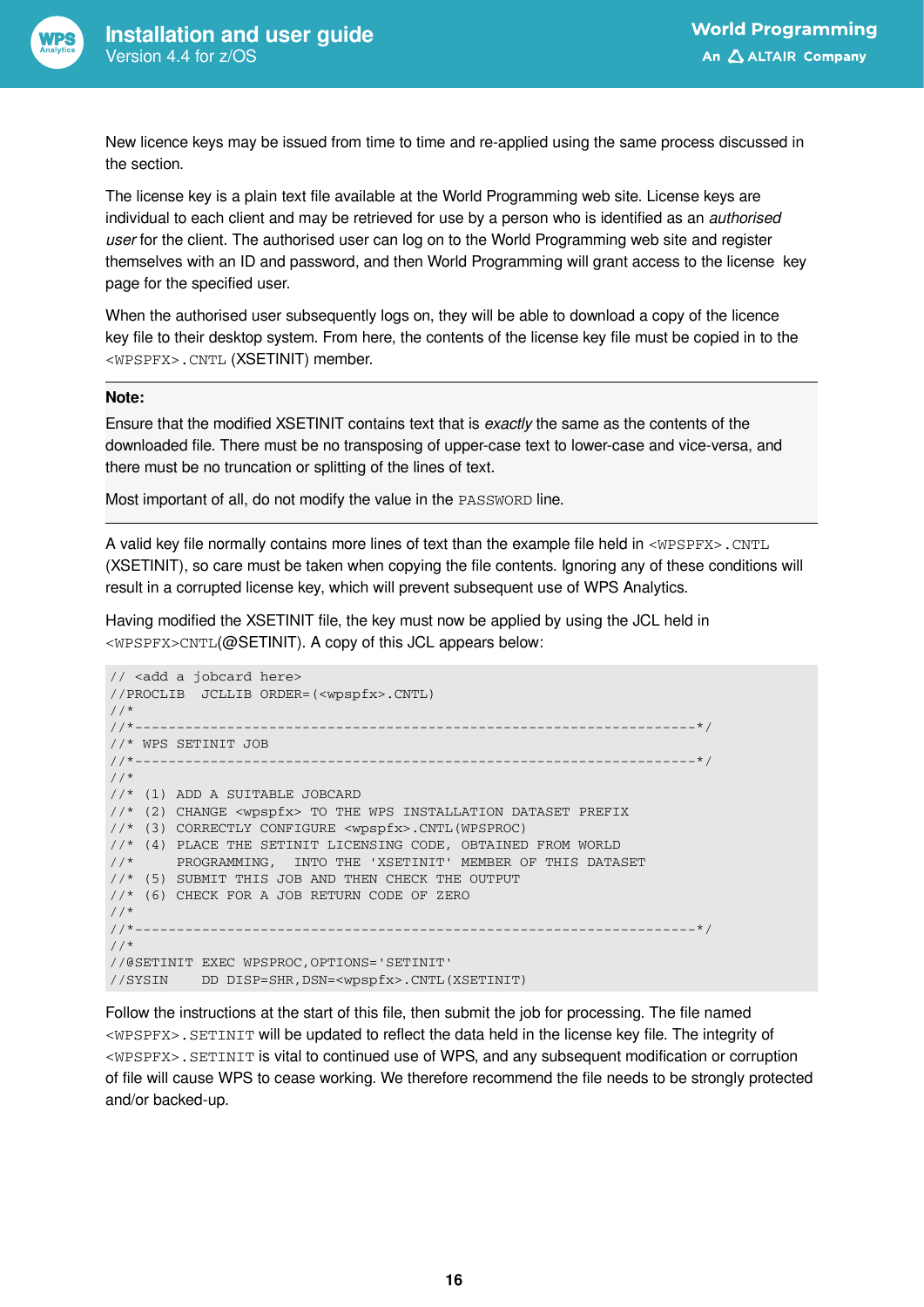

While applying a new licence key or re-installing an existing licence key is uncomplicated, the process is not something that should be performed in an 'emergency recovery' situation.

The //PROCLIB JCLLIB ORDER=(<wpspfx>.CNTL) statement, indicates the required WPSPROC JCL is in the <WPSPFX>.CNTL library.

When complete, examine the output to ensure that the job terminated with return code 0 (zero) and that the message

NOTE: Setinit applied successfully

appears in the SASLOG output section.

### <span id="page-16-0"></span>**Installation verification**

Member @VERIFY in <WPSPFX>.CNTL provides JCL that runs a sample Installation Verification script. The script is also held in <WPSPFX>.CNTL, as member XVERIFY. A copy of the @VERIFY JCL appears below:

```
// <add a jobcard here>
//PROCLIB JCLLIB ORDER=(<wpspfx>.CNTL)
//*<br>//*--------
                      //*------------------------------------------------------------------*/
\frac{1}{x} SAMPLE JOB TO VERIFY WPS INSTALLATION \frac{x}{x}1/* BY RUNS THE INSTALLATION VERIFICATION PROGRAM (XVERIFY) */
//*------------------------------------------------------------------*/
//*
//* (1) ADD A SUITABLE JOBCARD
//* (2) CHANGE <wpspfx> TO THE WPS INSTALLATION DATASET PREFIX
//* (3) SUBMIT THIS JOB AND THEN CHECK THE OUTPUT
//* (4) CHECK FOR A JOB RETURN CODE OF ZERO
//*
//*------------------------------------------------------------------*/
//*
//@VERIFY EXEC WPSPROC
//SOURCLIB DD DISP=SHR,DSN=<wpspfx>.CNTL
//SYSIN DD DATA,DLM='++'
OPTIONS SOURCE2;
ODS LISTING;
%INCLUDE WPSIN;
++ END OF //SYSIN
//*
//WPSIN DD DATA,DLM='++'
%INCLUDE SOURCLIB(XVERIFY);
++ END OF //WPSIN
```
Follow the instructions at the top of the member, and submit the job for processing. The XVERIFY script is intended to show that WPS Analytics can be used in batch mode.

If the return code of the job is non-zero, then one or more steps of the install procedure performed so far have not been completed correctly. Any such problems must be corrected before attempting to continue with use of WPS Analytics. Re-run the job, look at the output and ensure that there are no errors or other important diagnostic messages.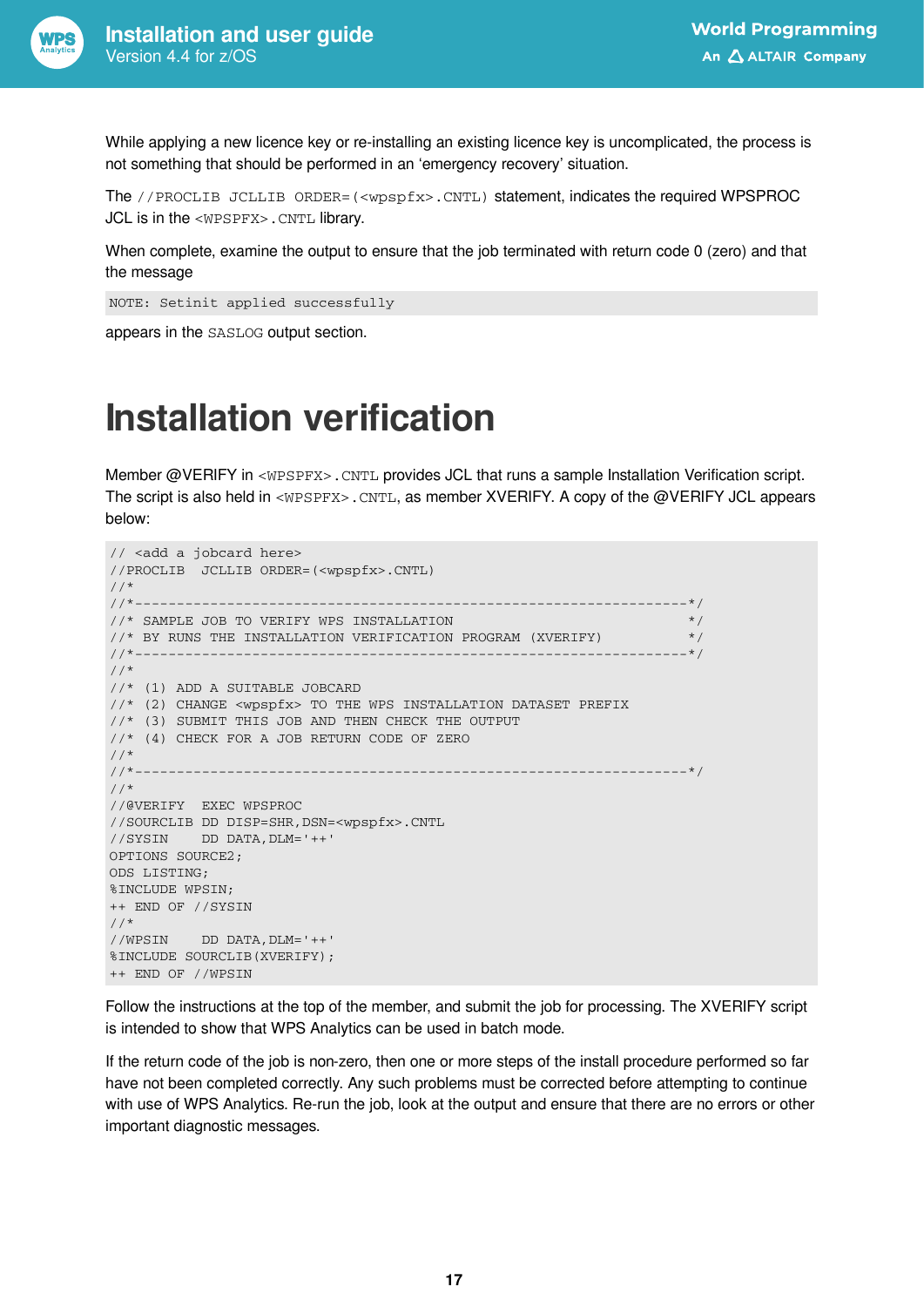### <span id="page-17-0"></span>**Initialise the TrueType font cache**

This step is only necessary if the ODS (Output Delivery System) or the Graphics output facility of WPS Analytics are used. If PDF output is generated via ODS, then availability of TrueType fonts is a prerequisite. Support for TrueType fonts is provided via use of USS facilities, so the USS Components must be installed..

The WPS Analytics software includes a single TrueType font family named 'Vera', provided in <WPSPFX>.FONTS. Other TrueType fonts and families are available on z/OS systems, and further fonts may be separately licensed. Any fonts to be used by WPS Analytics must be identified in the font cache before first use. Failure to do this will result in output that varies in quality from untidy to completely unreadable.

Member @FONTCFG in the <WPSPFX>.CNTL library is intended for (re)initialisation of the shared font cache, in the USS WPS installation. A copy of the JCL appears below:

```
//*<add a jobcard here>
//PROCLIB JCLLIB ORDER=(<wpspfx>.CNTL)
//*
//*------------------------------------------------------------------*/
\frac{1}{4} SAMPLE JOB TO PERFORM SHARED FONT CONFIGURATION AND CACHING \frac{1}{4}//* IN THE USS WPS INSTALLATION FOR USE BY ODS PDF */
       //*------------------------------------------------------------------*/
//*
//* (1) ADD A SUITABLE JOBCARD
//* (2) CHANGE <wpspfx> TO THE WPS INSTALLATION DATASET PREFIX
//* (3) CHANGE <wpshome> TO THE WPS TO THE WPS USS HOME DIRECTORY NAME
//* (4) SUBMIT THIS JOB AND THEN CHECK THE OUTPUT
//* (5) CHECK FOR A JOB RETURN CODE OF ZERO
//* (6) LOOK IN THE <wpshome>/etc/fonts/fonts.conf FILE TO VALIDATE
//* THE FONTS THAT HAVE BEEN IDENTIFIED
//* (7) VALIDATE THAT THE <wpshome>/fontconfig/ DIRECTORY HAS BEEN //* CREATED
    //* CREATED
//*
//* IN ORDER FOR CLIENT JOBS TO USE THIS SHARED FONT CACHE
//* THEY MUST BE RUN WITH THE SYSTEM OPTION USSWPSHOME=<wpshome>
//*
//*------------------------------------------------------------------*/
//*
//@FONTCFG EXEC WPSPROC,
// OPTIONS='CONFIGFONT CONFIGFONTMVS=<wpspfx>
// USSWPSHOME="<wpshome>"'
//PDFOUT DD DSN=&PDFOUTF,DISP=(NEW,DELETE,DELETE),
// RECFM=VB,BLKSIZE=100,LRECL=50,DSORG=PS,
// SPACE=(TRK,(10,10))
//SYSIN DD DATA,DLM='++'
ODS PDF FILE=PDFOUT;
DATA A; A=1; RUN;
PROC PRINT DATA=A; RUN;
ODS _ALL_ CLOSE;
++ END OF //SYSIN
```
Follow the instructions at the top of the file to modify this JCL before submission. Ensure you correctly specify the OPTIONS clause that follows EXEC WPSPROC, an incorrect OPTIONS clause will result in a JCL error, EXCESSIVE PARAMETER LENGTH IN THE PARM FIELD.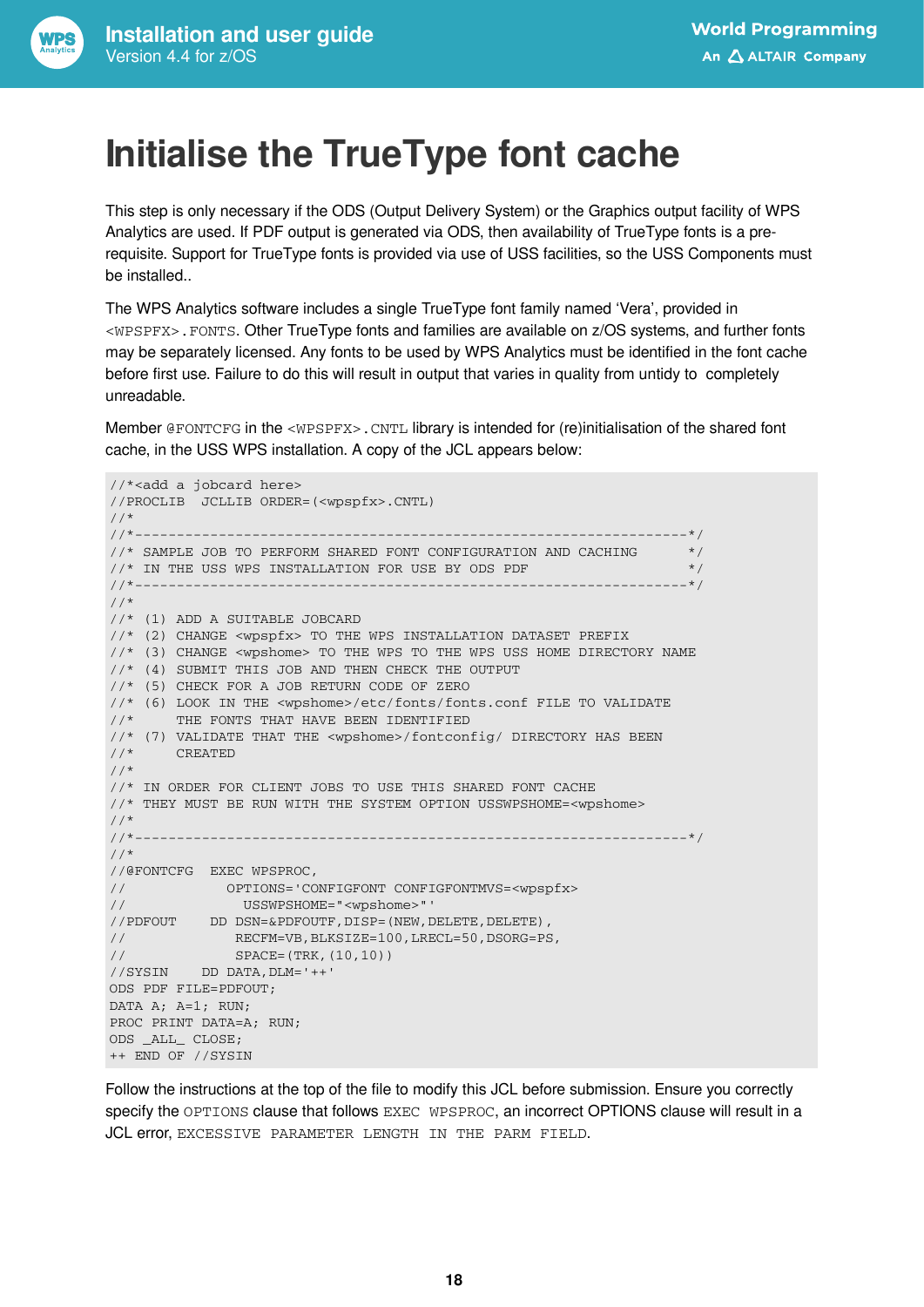

When the job runs successfully, the centralised, shared, font cache in the WPS Analytics installation is initialised and ready for use. For more information on continuing JCL statements refer to the IBM manual *z/OS MVS JCL Reference*, catalogue number SA23-1385, and specifically the section titled *Continuing parameter fields enclosed in apostrophes*.

If this JCL is used to be used to reinitialise the font cache to make new fonts available, then those fonts must be identified in the <wpshome>/etc/fonts/fonts.conf.in file prior to submitting the job. The first few lines of this file are shown below:

```
<?xml version="1.0"?>
<!DOCTYPE fontconfig SYSTEM "fonts.dtd">
<!-- /etc/fonts/fonts.conf file to configure system font access -->
<fontconfig>
<!-- Font directory list -->
   <!-- to locate fonts in the USS WPS installation, uncomment the line below -->
   <!-- dir>WPS_INSTALL_DIR/fonts</dir -->
   <!-- to locate the fonts shipped with WPS -->
   <file>//'WPS_MVS_LOCN.FONTS(VERA)'</file>
   <file>//'WPS_MVS_LOCN.FONTS(VERABD)'</file>
   <file>//'WPS_MVS_LOCN.FONTS(VERABI)'</file>
   <file>//'WPS_MVS_LOCN.FONTS(VERAIT)'</file>
   <file>//'WPS_MVS_LOCN.FONTS(VERAMOBD)'</file>
   <file>//'WPS_MVS_LOCN.FONTS(VERAMOBI)'</file>
   <file>//'WPS_MVS_LOCN.FONTS(VERAMOIT)'</file>
   <file>//'WPS_MVS_LOCN.FONTS(VERAMONO)'</file>
   <file>//'WPS_MVS_LOCN.FONTS(VERASE)'</file>
   <file>//'WPS_MVS_LOCN.FONTS(VERASEBD)'</file>
...
```
Any new fonts to be made available must be identified in this part of the file. Do not alter any other part of the file.

You must not modify the fonts.conf file held in the same folder. That file must be left untouched – it is the output of the cache charging process.

There are two different ways of identifying new fonts, either by specifying individual fonts between  $\langle$  file>… $\langle$ /file> tags, or an entire folder of fonts, specified between  $\langle$ dir> $\ldots$  $\langle$ dir> $\rangle$ tags.

On  $z/OS$  systems, a set of fonts are made available in  $/usr/1pp/fonts/worldtype$ . If this folder is not present,contact your local system administrators for assistance.

PDSs such as SYS1.FONTLIB, SYS1.FONTLIBB and SYS1.FONT300 may be present and their contents may also be used, but in these cases, the files within will need to be copied into a USS folder and that folder specified in the <wpshome>/etc/fonts/fonts.conf.in file.

With IBM-supplied font libraries of either type, the accepted font file naming convention has been replaced such that the actual font held within a file is not immediately identifiable. File-name to fontname equivalence tables are available in IBM manual *z/OS Font Collection*, publication number GA32-1048.

Once the new fonts are identified in <wpshome>/etc/fonts/fonts.conf.in, then re-run the <WPSPFX>.CNTL (@FONTCFG) job to re-initialise the font cache and make the new fonts available for use.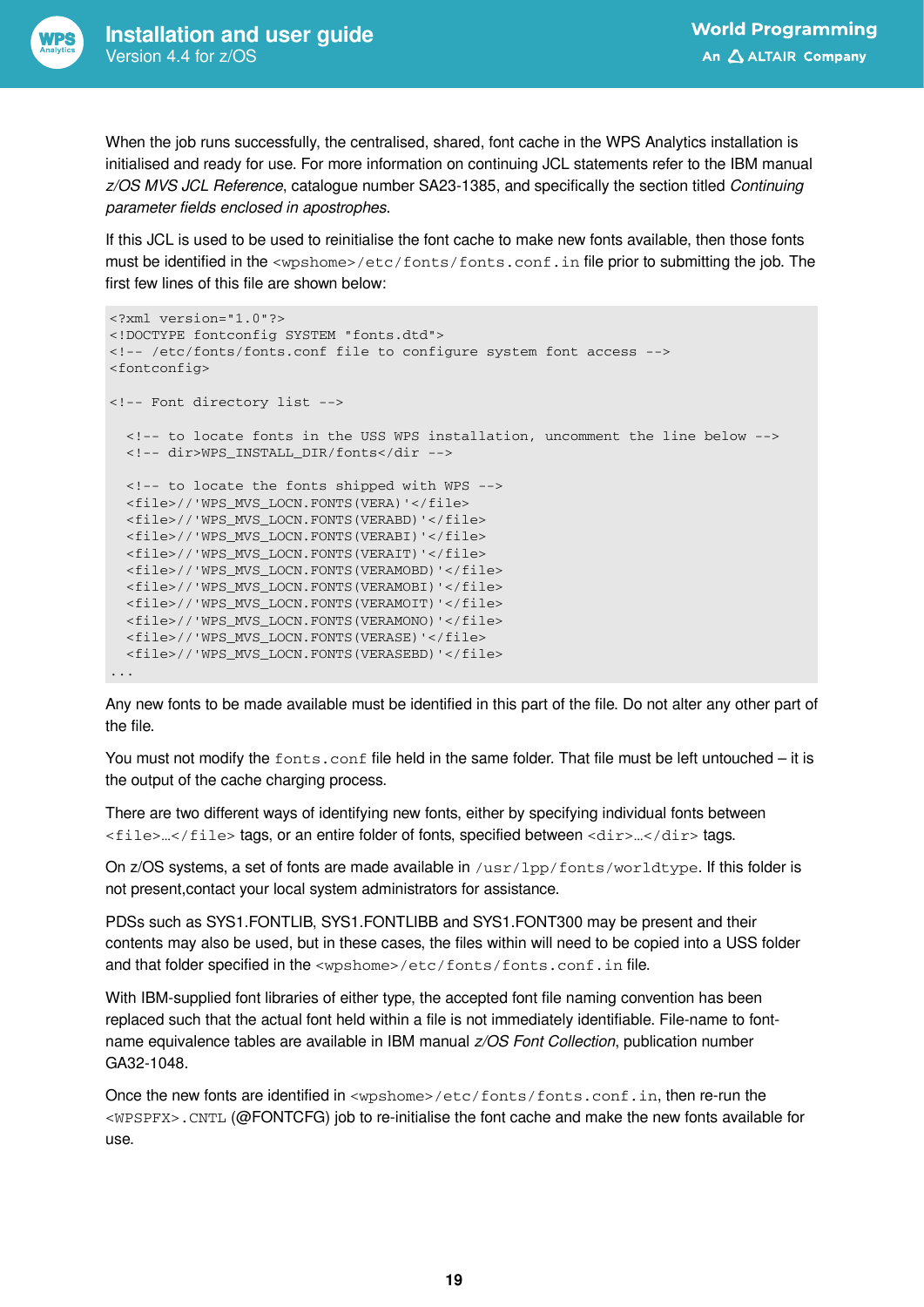

Once the @FONTCFG job has completed, examine the output to ensure that it ran to successful completion.

The font cache file can be found at <wpshome>/fontconfig. This file needs to be identified to make it available to all WPS Analytics users who make use of the STYLE option in various statements, and/or need to generate PDF documents. The relevant pathname is specified as a start-up option in <WPSPFX>.CNTL (CONFIG). Examine this member to locate the FONTCACHEDIR="" line, and insert the <wpshome>/fontconfig pathname specification between the quotation marks. Ensure that casesensitivity is maintained.

## <span id="page-19-0"></span>**The default CONFIG file**

Most of the system options available may be specified in an OPTIONS statement in the SAS language program source. Some options, however, modify the run-time environment of WPS Analytics, so they must be specified before the SAS language program starts. This is achieved by the required options being specified via the OPTIONS parameter in the WPSPROC JCL and/or via a file of such options identified by the CONFIG DD statement in the WPSPROC JCL. This statement itself features a possible override that can be specified via the CONFIG option in WPSPROC, so there are a number of different ways of specifying options that may be required. The CONFIG file does not need to be the home of system-wide start-up options exclusively. Other available options may be specified here too.

To list the current SAS language system option settings during a WPS Analytics session, use the OPTIONS procedure statement.

### **Example 1**

```
// <job statement>
//<stepname> EXEC WPSPROC,CONFIG=<my_configs_dsn>
//SYSIN DD *
<program script>
```
will result in a CONFIG DD statement of:

//CONFIG DD DISP=SHR,DSN=&WPSPFX..CNTL(CONFIG) // DD DISP=SHR,DSN=<my configs dsn>

*<my configs dsn>* may be a physical sequential file or it may be a member within a PDS. If any options are specified in both the files, the later specification takes effect and overrides the earlier one(s)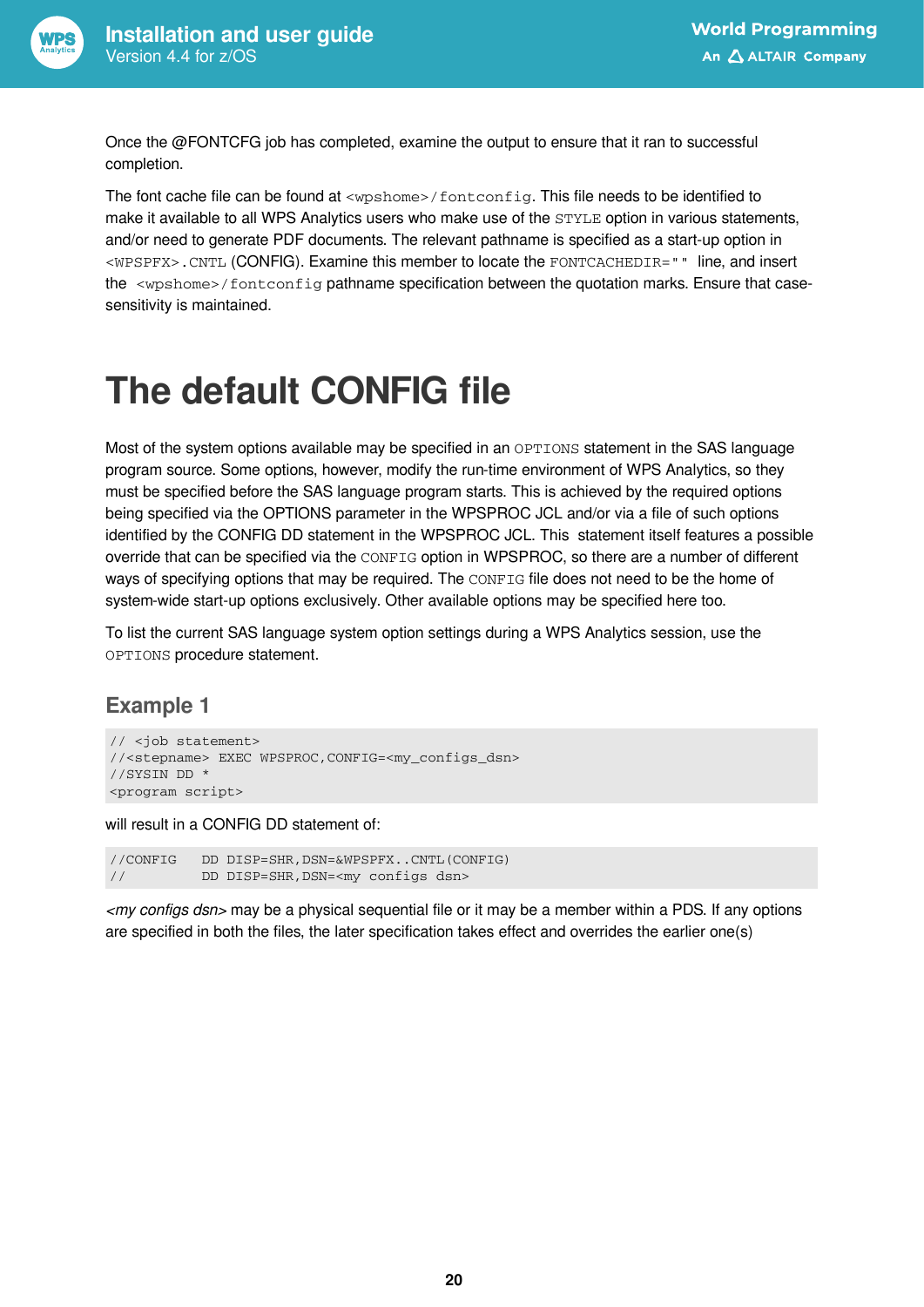

#### **Example 2**

In this example, the install-supplied list of default options will be completely ignored. It is to be hoped that *<my configs dsn>* contains sufficient detail to allow the program script to run to expected completion.

```
// <job statement>
//<stepname> EXEC WPSPROC
//CONFIG DD DISP=SHR,DSN=<myconfigs dsn>
//SYSIN DD *
<program script>
```
### **Example 3**

In this example, the WORKINIT option will override any similar specification in files associated with the CONFIG DD statement.

```
// <job statement>
//<stepname> EXEC WPSPROC,OPTIONS='WORKINIT'
//SYSIN DD *
<program script>
```
## <span id="page-20-0"></span>**The default DFSPARM file**

<WPSPFX>.CNTL (DFSPARM) is a list of options to be used by the host SORT program, if it is invoked. The very basic set of options provided by default may be enhanced if considered necessary.

There are three options associated with SORT that are held in the CONFIG file.

- SORTCUTP works in conjunction with the SORTPGM option value. The value defines the point at which the WPS internal sort is used in preference to whichever sort utility is specified by the SORTPGM option.
- SORTPGM may be set to HOST, BEST or WPS. If WPS is specified, the internal sort program provided with WPS is always used. If HOST is specified, then whichever sort utility is installed on the host system is used. If BEST is specified, then the decision to use HOST or WPS sort is based on the SORTCUTP option value.
- SORTSIZE defines the amount of memory that may be used for sorting data. This option applies to both the WPS sort and whichever sort utility is installed on the host system. The amount specified will be taken from the region size specified for the batch job.

A DFSPARM DD statement may be used to override the specification in the WPSPROC JCL.

### <span id="page-20-1"></span>**The default NEWS file**

<WPSPFX>.CNTL (NEWS) contains some text that is copied to the SASLOG output section at the start of every WPS Analytics session. It may easily be changed to feature something more site-specific.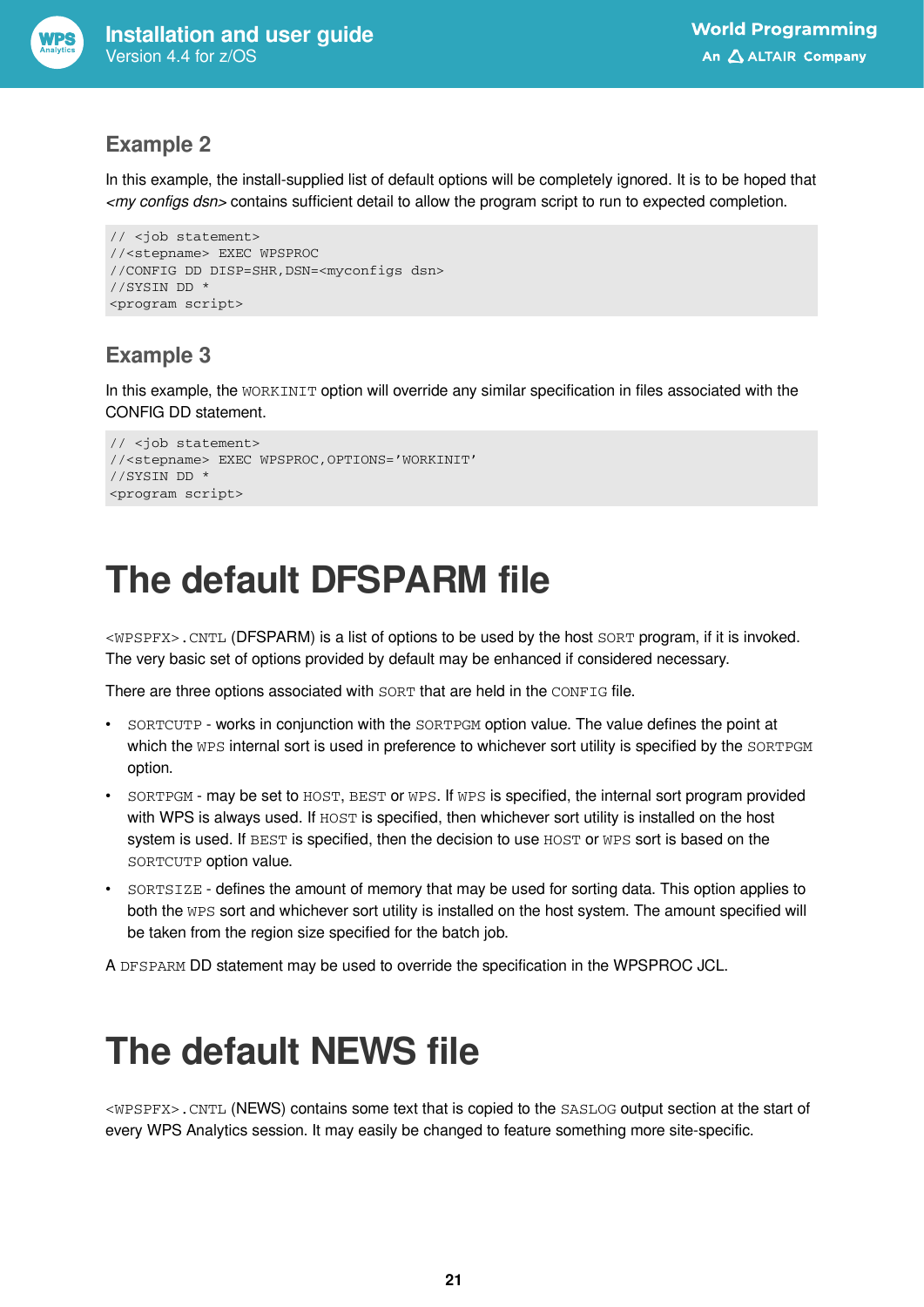

The file location may be overridden by a NEWS DD statement

### <span id="page-21-0"></span>**The default CEEOPTS file**

The default <WPSPFX>.CNTL (CEEOPTS) provides a list of Language Environment options, all of which are commented out. Modifying any of these options is possible but mostly inadvisable.

On z/OS, WPS Analytics makes use of the LE (Language Environment) heap storage pool facility to improve the performance of memory management activities. In general, this is beneficial, but it does come at the cost of a slightly elevated baseline memory usage, as more memory is required to manage the heap storage pools.

If you wish to switch off the usage of heap storage pools, ensure that the content read from the CEEOPTS DD contains the line HEAPPOOLS (OFF).

The heap storage pool facility can be dynamically tuned to improve the performance associated with particular application memory usage patterns and footprint. The default settings been selected to provide a reasonable balance of performance for the majority of WPS Analytics usage. However, it may be that, for a particular workload, the performance can be improved.

The heap storage pool facility can be configured to report the optimum settings associated with a particular run of the application. Once an alternative heap storage pool configuration has been obtained, the CEEOPTS can be modified so that future job runs always use this configuration. The CEEOPTS can either be tuned for a single job, so that those settings are always used for that job, or the required settings can be applied to the default CEEOPTS for all WPS Analytics runs using WPSPROC.

For more information about how to tune the heap storage pool facility configuration, see the *Tuning heap storage* section of the *IBM z/OS LE programming guide*.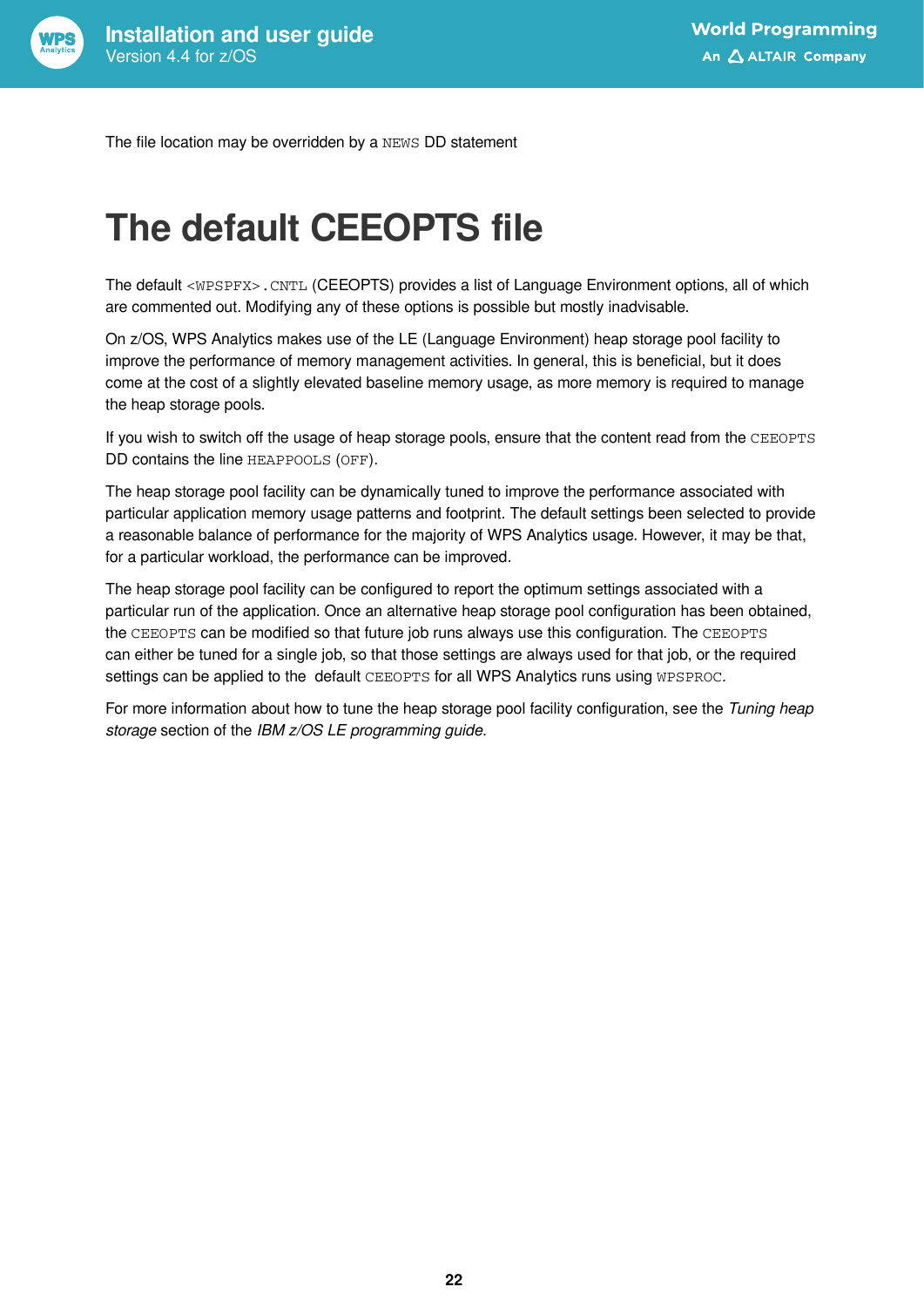# <span id="page-22-0"></span>**Using WPS Analytics**

### <span id="page-22-1"></span>**Executing SAS language programs**

The @verify member of PDS <wpspfx>.CNTL that was used for installation verification may be used as a starting point for running any other SAS language programs.

## <span id="page-22-2"></span>**Files created during execution**

The WPS Analytics Batch Job interface creates and references a number of z/OS datasets, in addition to any that may be created by user-written programs.

The default files are SASLOG for the progress log generated as a script is processed and SASLIST for the default output listing.

There are other SYSOUT DD statements in the WPSPROC JCL that may contain diagnostic output from WPS Analytics.

### <span id="page-22-3"></span>**Examples of SAS language programs and the required execution JCL**

The <wpspfx>.CNTL library contains some example programs, together with the JCL required to execute them to demonstrate the capabilities of WPS Analytics.

For example, @SEQFB is a simple program that reads and writes file data that has a record format of 'fixed, blocked'. Similarly, @SEQVB reads and writes data of a 'variable, blocked' nature.

## <span id="page-22-4"></span>**Using SAS System data libraries**

WPS Analytics can read z/OS-based SAS System dataset libraries directly using the SASDASD library engine. However, WPS Analytics is unable to write to the SASDASD format. Therefore, persistent SAS System dataset libraries that get updated will need to be migrated to WPS Analytics dataset libraries, which can be achieved using the COPY procedure. For more information see the *Migration Guide for z/ OS*.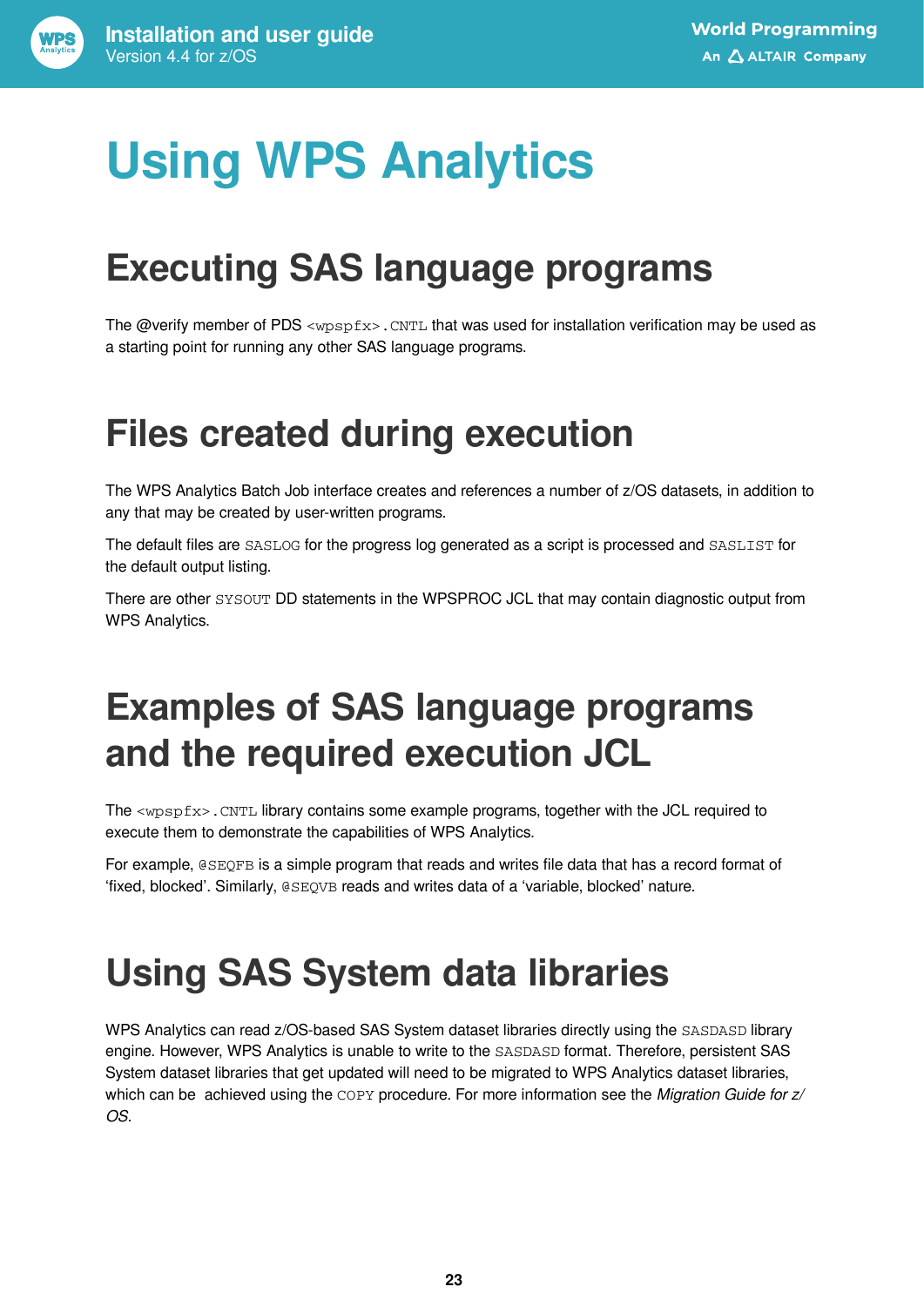

World Programming is able to provide consultancy on the migration of data. It is important to consider data migration before any existing environment that is to be run in parallel becomes unavailable. The following sections are a summary of the data formats that can be accessed.

### **Using XPORT files**

WPS Analytics is able to read and write XPORT files using the XPORT data library engine.

### **Using SAS7BDAT files**

WPS Analytics is able to read and write SAS7BDAT (SAS v7/8) files using the SASBDATA data library engine.

### **Using SD2 files**

WPS Analytics is able to read SD2 (SAS v6) files using the SD2 data library engine.

#### **Using SASTAPE files**

WPS Analytics is able to read SASTYPE (SAS v6) files using the SASTAPE data library engine.

### **Using RDBMS (DB2, SQLServer)**

WPS Analytics is able to read and write data for a variety of relational database management systems (RDBMS) such as SQL Server (Microsoft) and DB2 (IBM). For more information about using DB2 withWPS Analytics, see Using DB2

### **Using CPORT files**

WPS Analytics is able to read and write CPORT files using CPORT and CIMPORT procedures.

## <span id="page-23-0"></span>**Running existing SAS language programs**

Many existing SAS language programs will run unaltered. However, other programs may require modification depending on the complexity and nature of the programs.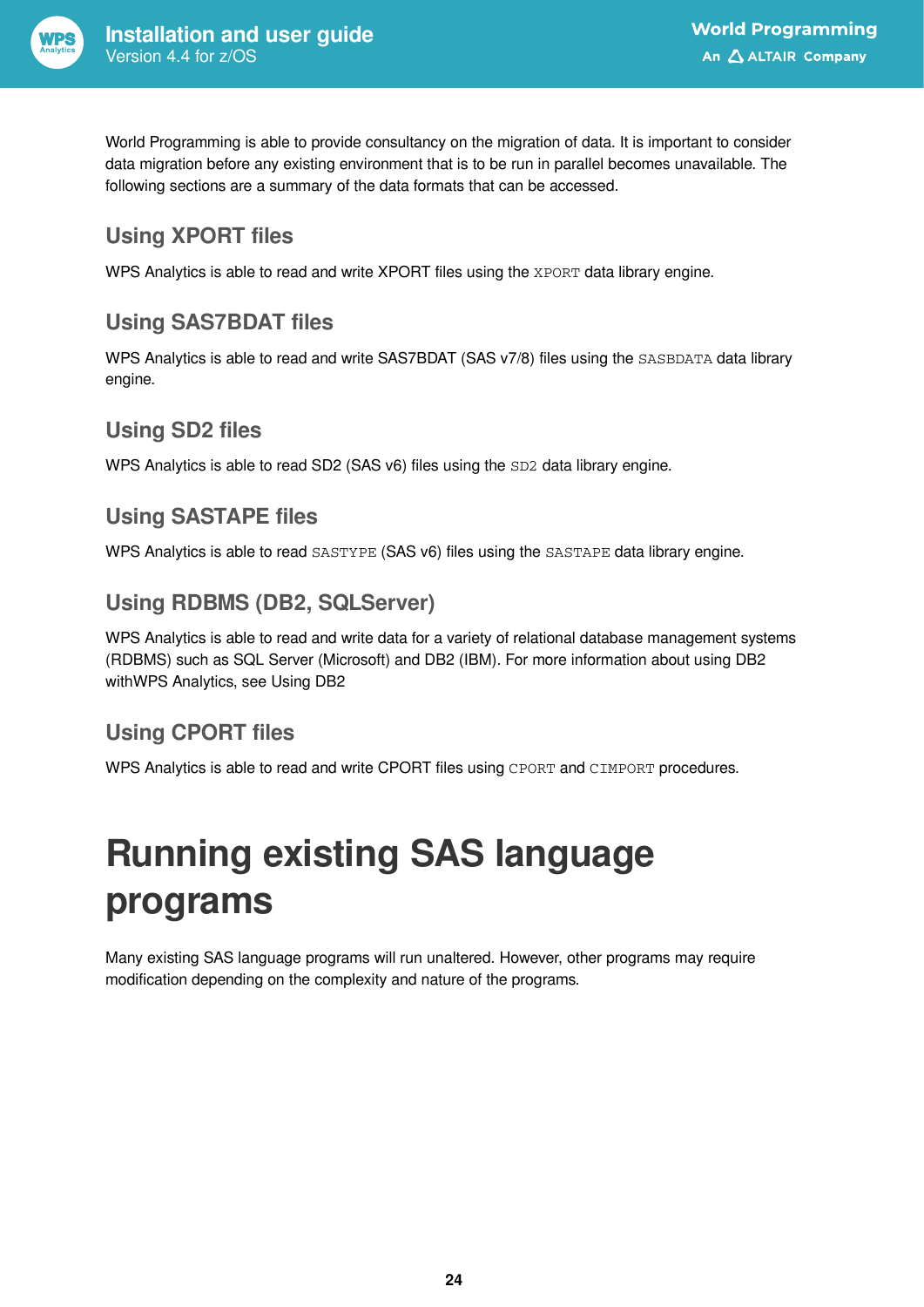## <span id="page-24-0"></span>**Migrating existing WPS Analytics data**

Typically, data produced by earlier versions of WPS Analytics can be accessed transparently. There may, however, be performance benefits associated with moving the data to a new library created by the latest version of WPS Analytics. Refer to the release notes for information.

## <span id="page-24-1"></span>**Migrating existing SAS language programs**

Existing SAS language programs written/run with previous versions of WPS Analytics are typically compatible with the latest version of WPS Analytics. However, you should first refer to the relevant release notes before running older programs.

## <span id="page-24-2"></span>**Using MXG**

MXG is an application written by Merrill Consultants. If you are considering using WPS Analytics with MXG, you will find relevant information in the *Migration Guide for z/OS*

## <span id="page-24-3"></span>**Using DB2**

WPS Analytics can connect to DB2 using the DB2 Call Level Interface (CLI) provided by IBM.

WPS Analytics is a 31-bit XPLINK application, and specifically requires the XPLINK version of the CLI (DSNAOCLX). To make a connection to DB2, the target DB2 installation must include support for the DB2 CLI.

The CLI must be bound into the DB2 sub-system in use. Refer to the DSNTIJCL member in the DB2 sample library DSN*x*10.SDSNSAMP for an example job that accomplishes this process. The 'x' in this file name must be replaced by character associated with the specific DB/2 version number in question ('A' for version 10, 'B' for 11, and so on).

For detailed information on installing and setting up the DB2 runtime environment to enable support for the DB2 CLI, refer to the *ODBC Guide and Reference* available from the IBM website. Links to the different versions of the DB2 for z/OS manuals are given at: http:// www-01.ibm.com/support/ docview.wss?uid=swg27039165.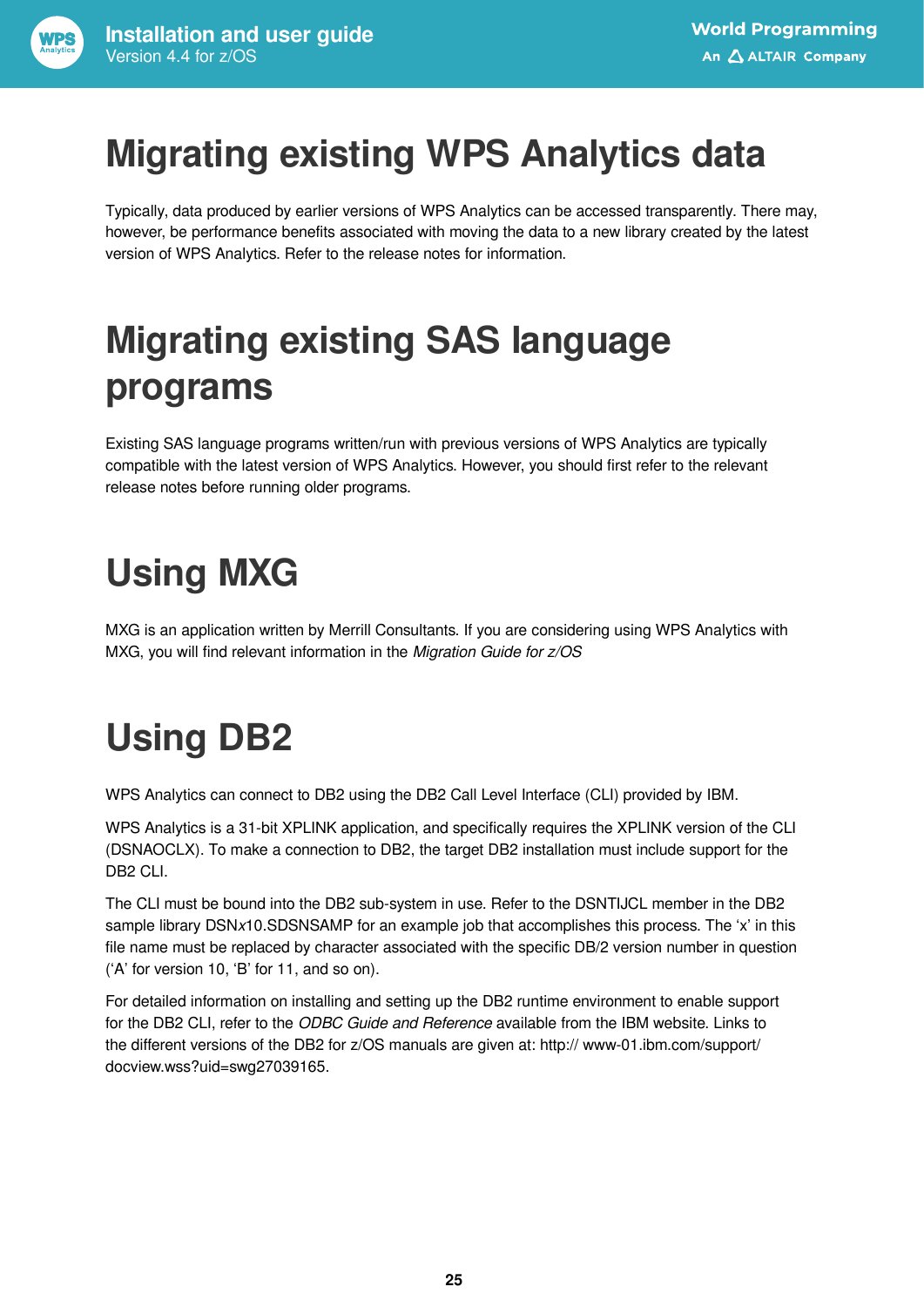

Once you have installed the DB2 CLI on your mainframe, there is an additional configuration step required to connect to DB2: three additional libraries must be included in your steplib. (We recommend that you do this on an installation-wide basis by modifying the steplib in the WPSPROC member of the <wpspfx>.CNTL library).

Before you edit the steplib in wpsproc, it will look like this:

```
//* DEFINE STEPLIB
//STEPLIB DD DISP=(SHR,PASS),DSN=&LOAD
// DD DISP=SHR,DSN=&WPSPFX..LOAD
```
You need to add the following three libraries to the steplib:

```
//* DEFINE STEPLIB
//STEPLIB DD DISP=(SHR,PASS),DSN=&LOAD
// DD DISP=SHR,DSN=&WPSPFX..LOAD
// DD DISP=SHR,DSN=DSNx10.SDSNLOD2
// DD DISP=SHR,DSN=DSNx10.SDSNEXIT
// DD DISP=SHR,DSN=DSNx10.SDSNLOAD
```
Once again, the lower-case '*x'* in the above file names must be replaced by the DB/2 version number indicator

Once you have completed this step, you should be able to connect to DB2. Please make sure you check for DB2/CLI connectivity on your z/OS system before you attempt to access the database using a LIBNAME statement specifying DB2 as the engine name, or by using a PROC SQL connect statement.

### <span id="page-25-0"></span>**Using sequential engines on tape devices**

WPS Analytics supports the writing of complete sequential libraries (wpsseq, sasseq, xport) to tape, although such a library can only be written to as a complete entity in one step, be it a DATA or a procedure step.

To work around this limitation, multiple PROC COPY statements or COPY statements in a DATASETS procedure can be merged into COPY statements in a DATASETS procedure copies datasets from multiple input libraries to one tape sequential library. For example:

```
PROC COPY IN=INLIB1 OUT=SEQLIB; RUN;
PROC COPY IN=INLIB2 OUT=SEQLIB; RUN;
```
could be rewritten as:

```
PROC DATASETS LIB=INLIB1 NOLIST NODETAILS;
COPY IN=INLIB1 OUT=SEQLIB;
COPY IN=INLIB2 OUT=SEQLIB;
RUN;
```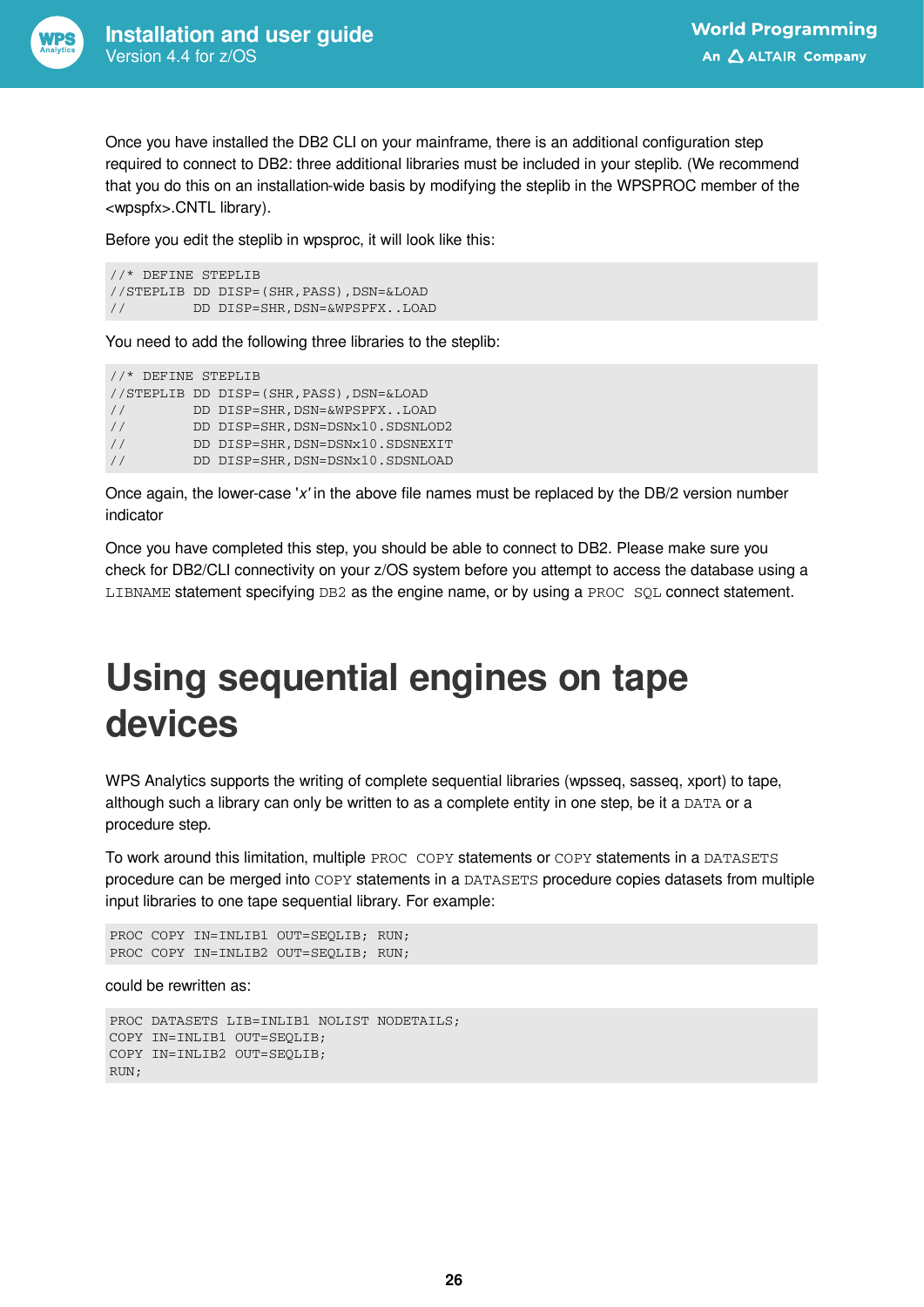

Without making this change each subsequent DATA or procedure step would write a completely new version of the library, overwriting the previous version, containing only the content placed into the library by that step.

## <span id="page-26-0"></span>**Sharing data between multiple WPS users**

The processing of data files in WPS data libraries in sequential z/OS datasets is controlled through the DISP option of the relevant dd or libname statement.

If the contents of a data library are to be changed in any way, then the DISP value should be specified as either new (when creating a new data library) or old (when modifying the contents of an existing one). Specifying DISP=SHR automatically prevents modification of the data library, resulting in a read only library within WPS. Data files in a read only library, allocated with  $DISP=SHR$ , may only be used as input to the program.

The concurrent processing of data files in a data library held in a VSAM linear z/OS dataset is controlled through the SHAREOPT option. Nevertheless, only one user should be allowed to update data files in the library at any point in time. For that reason, the first ('crossregion') parameter value should be set to '1',for example  $\text{shr}(1, n)$ .

For USS-based data libraries, the access mode setting for the directory, and contained files is key. WPS Analytics uses the permissions granted to the library files when running a SAS language program and coordinates the concurrent access to the files using system-level file locking, to prevent multiple programs from writing to the same file.

## <span id="page-26-1"></span>**The WORK library**

The WORK data library for each user should be unique and not shared.

When using WPS Analytics on z/OS, the supplied JCL procedure will allocate a temporary work data library each time it is executed. This can be overridden within the JCL.

When using a USS directory-based WORK library, when a SAS language program is submitted, a new unique temporary directory is created below the USS work directory specified. This temporary directory will be deleted on completion of the program.

To change the work library to use a USS directory location instead of a z/OS dataset, edit the wpsproc member of the cntl library. Change the work dd name to point to a USS directory. The entry should be similar to the example below:

//WORK DD PATHDISP=(KEEP,KEEP),PATH='/u/wps/work'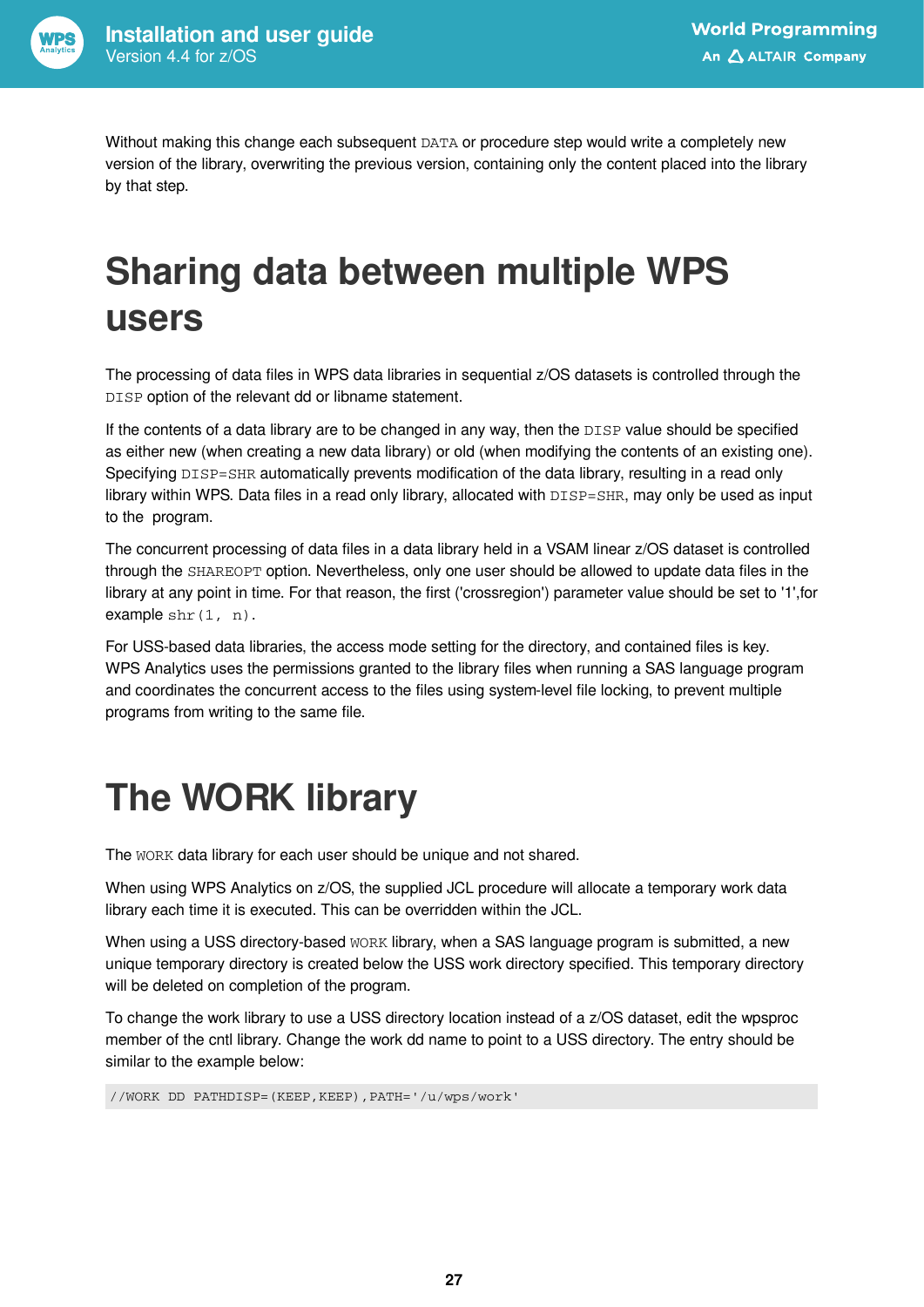### <span id="page-27-0"></span>**Placement of data libraries**

A WPS Analytics data library can be held within a sequential z/OS dataset, a VSAM linear z/OS dataset, or a USS (UNIX System Services) HFS/zFS directory. Whilst using USS files offers certain advantages over sequential z/OS or VSAM linear z/OS datasets, particularly when copying, renaming, and transferring using UNIX utilities, such files are far from ideal, as HFS volumes cannot be allocated, used, and deallocated within a JCL script in the same way that a z/OS file can be.

The default WPS Analytics dataset engine is called WPD. WPS Analytics will automatically detect whether the library holding a dataset is contained within a z/OS dataset, a VSAM linear z/OS dataset, or a USS directory, and operate on the library accordingly. All three types of library can be used in a single SAS language program.

For details of the syntax related to data libraries supported by WPS Analytics, refer to the *Reference for Language Elements*.

The default WORK library is a z/OS sequential dataset-based library. The default SASHELP library is provided as a permanent z/OS sequential dataset-based library.

## <span id="page-27-1"></span>**Sequential z/OS dataset-based data libraries**

A WPS Analytics data library in a sequential z/OS dataset is represented by a single binary structure. Each individual WPS dataset is held in this structure. The structure of the library and its member datasets is a format proprietary to WPS Analytics; datasets can only be added, deleted and moved from a native z/ OS file data library using WPS Analytics.

For sequential z/OS dataset libraries, we recommend attributes of half-track blocking and the record format should be undefined. As such, the record length is therefore effectively immaterial. For example, when initially creating the file on a 3390 disk, specify the following for the best results:

DCB=(DSORG=PS,RECFM=U,BLKSIZE=27998,LRECL=27998)

Storage of a dataset using z/OS datasets is best configured through use of DD statements in the JCL used to launch WPS Analytics. The DDNAME on such a statement becomes an implicit WPS Analytics Library identifier in the program and can therefore be used directly as if a LIBNAME statement has been used.

For instance if a DDNAME *mylib* is declared, then a dataset called *dataset1* in the z/OS dataset referred to by *mylib* can be referenced as *mylib.dataset1*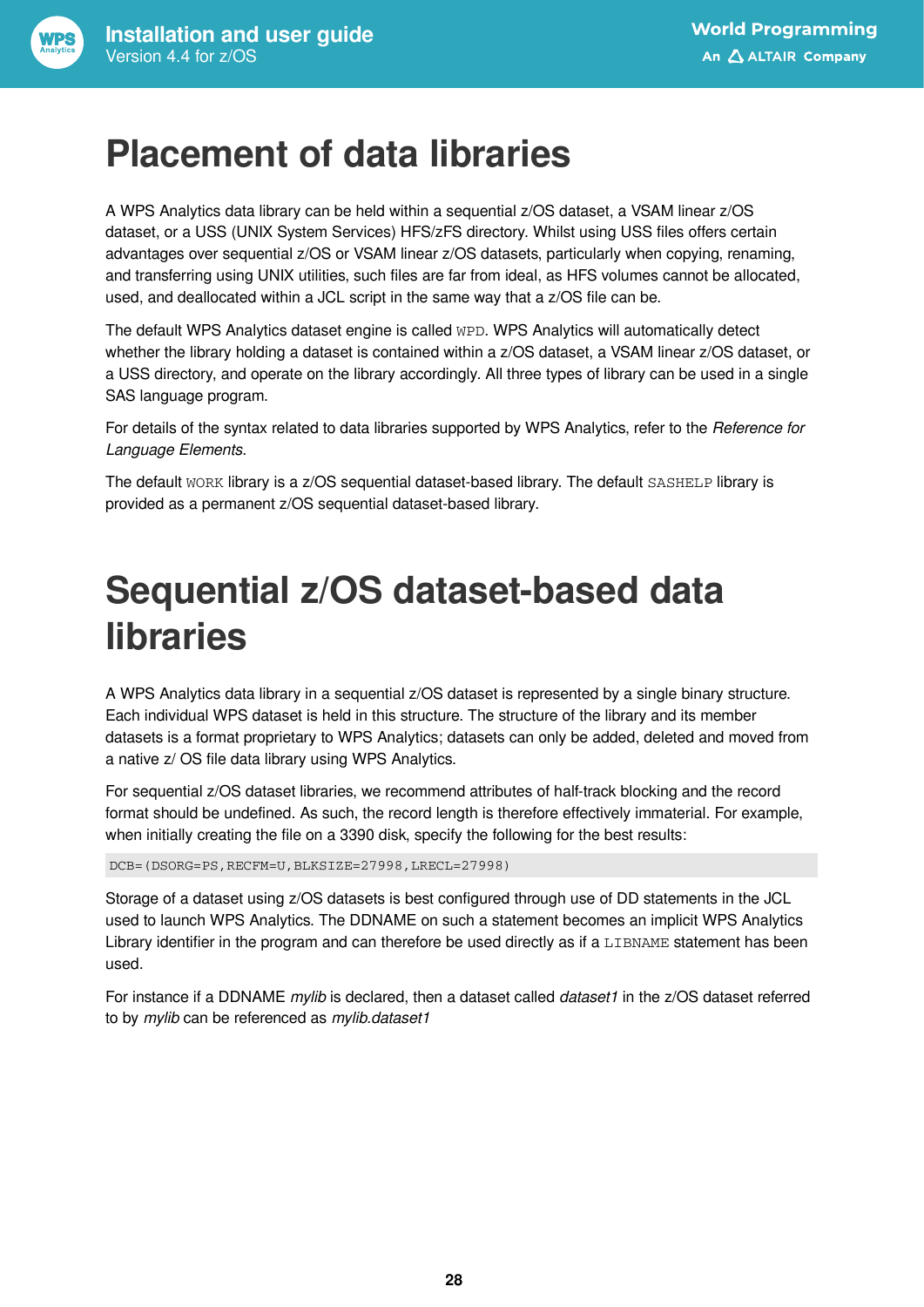## <span id="page-28-0"></span>**VSAM Linear z/OS dataset-based WPS data libraries**

A WPS data library within a VSAM linear z/OS dataset is very similar to a z/OS sequential dataset in terms of internal structure. Each individual WPS dataset is held within the structure, which is in a format that is proprietary to WPS; datasets can only be added, deleted and moved by using WPS.

Initially, defining the VSAM linear z/OS dataset would normally be performed via an idcams define similar to:

DEFINE CLUSTER(NAME(<LDS\_name>) LINEAR CYLINDERS(<pri sec>) SHAREOPTIONS(1,3))

Subsequently, a DD statement is used to form the association between a library name and the LDS name.

## <span id="page-28-1"></span>**USS directory-based data libraries**

A WPS Analytics data library can be represented by a USS directory, with each dataset within the library being represented by a single file with a file extension of . wpd z/OS datasets can be added to, and removed from, the library by use of file manipulation tools within USS such as cp (copy), mv (move), rm (delete), and so on.

When the contents of a USS file-based data library are listed, the list of members returned is the list of files in the associated directory with the following extensions:

- wpd = WPS Analytics Dataset
- wpccat = WPS Analytics Catalogue
- wpcvw = WPS Analytics View
- $wpdi dx = WPS$  Analytics Index

Before using a USS directory-based data library, an HFS or zFS volume must be allocated and mounted into the USS file system. The user must also have sufficient privileges to perform the operations they require on the library.

libraries can be defined using, for example, the libname statement. Before issuing a libname statement, the USS directory to which the statement refers must exist.

#### **USS permissions**

To create a dataset, you must have read, write and execute permissions on the USS directory.

To read a dataset, you must have read and execute permissions on the USS directory and read permissions for the .wpd file.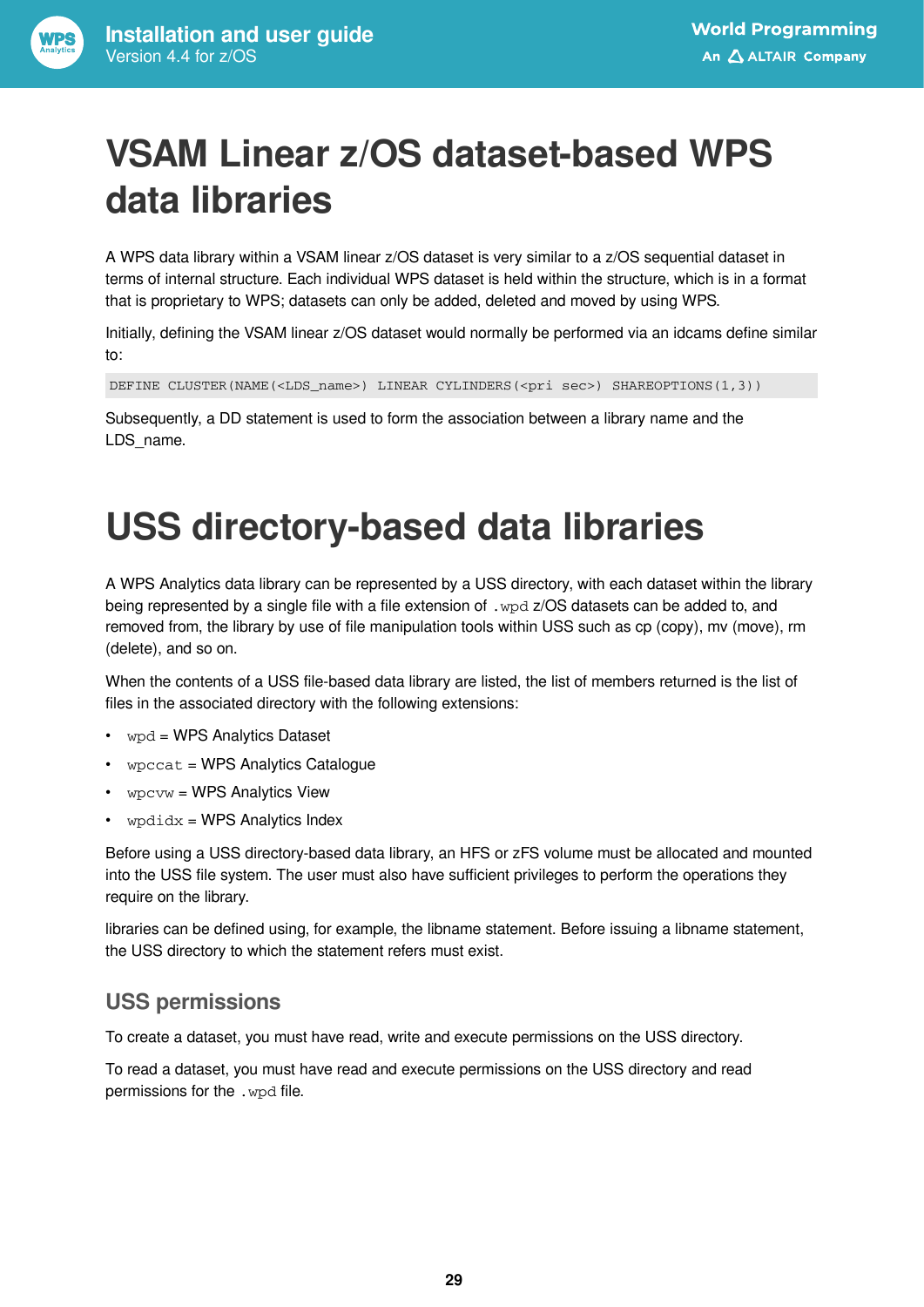

### <span id="page-29-0"></span>**WPS Analytics data files**

Datasets are stored in either a z/OS dataset or a USS directory. The WORK library may be defined as either of these types of library. Consider the following example program :

```
LIBNAME mylib '/u/<userid>/wpsdata';
DATA mylib.data1;
 A = 1;RUN;
```
This will create a data file called /u/<userid>/wpsdata/mydata.wpd.

Under the USS file system, path, directory and file names are case sensitive.

Data can be imported to and exported from files and DB2 tables if necessary. For more information about using DB2 with WPS Analytics, see Using DB2.

Alternatively, assuming that a ddname of mylib1 is defined in the JCL used to launch the program, and the ddname points to a z/OS dataset containing a data library, then the following program could be used to access a dataset within the mylib1 z/OS dataset:

```
DATA mylib1.data1;
  A = 1;RUN;
```
### <span id="page-29-1"></span>**Font configuration**

Using TrueType fonts for ODS PDF or Graphing in WPS.

WPS Analytics uses TrueType fonts for ODS PDF and graphing output on z/OS. To use TrueType fonts, you must install the USS component of WPS. One font family (Vera) is supplied with WPS, but other font families can be used in WPS.

*TrueType* font files can be used with many applications on virtually all operating systems. The *OpenType* standard is the successor of TrueType, and *WorldType* fonts are TrueType and OpenType fonts that are supplied in a Microsoft Unicode format.

Fonts may be supplied by software vendors for use with application software subject to licence terms and conditions. Fonts can also be purchased and downloaded from various font vendors.

### **To use TrueType fonts with WPS**

The  $\langle wpspfx \rangle$ . CNTL (@FONTCFG) job is automatically run as part of the @CONFIG job during WPS installation. The user who submits the <wpspfx>.CNTL(@FONTCFG) job requires write permissions; other users only require read permissions.

Before the @FONTCFG job is submitted, check permissions on the following folders and files:

• <wpshome>/fontconfig. The location for the font cache. This may not exist before running the job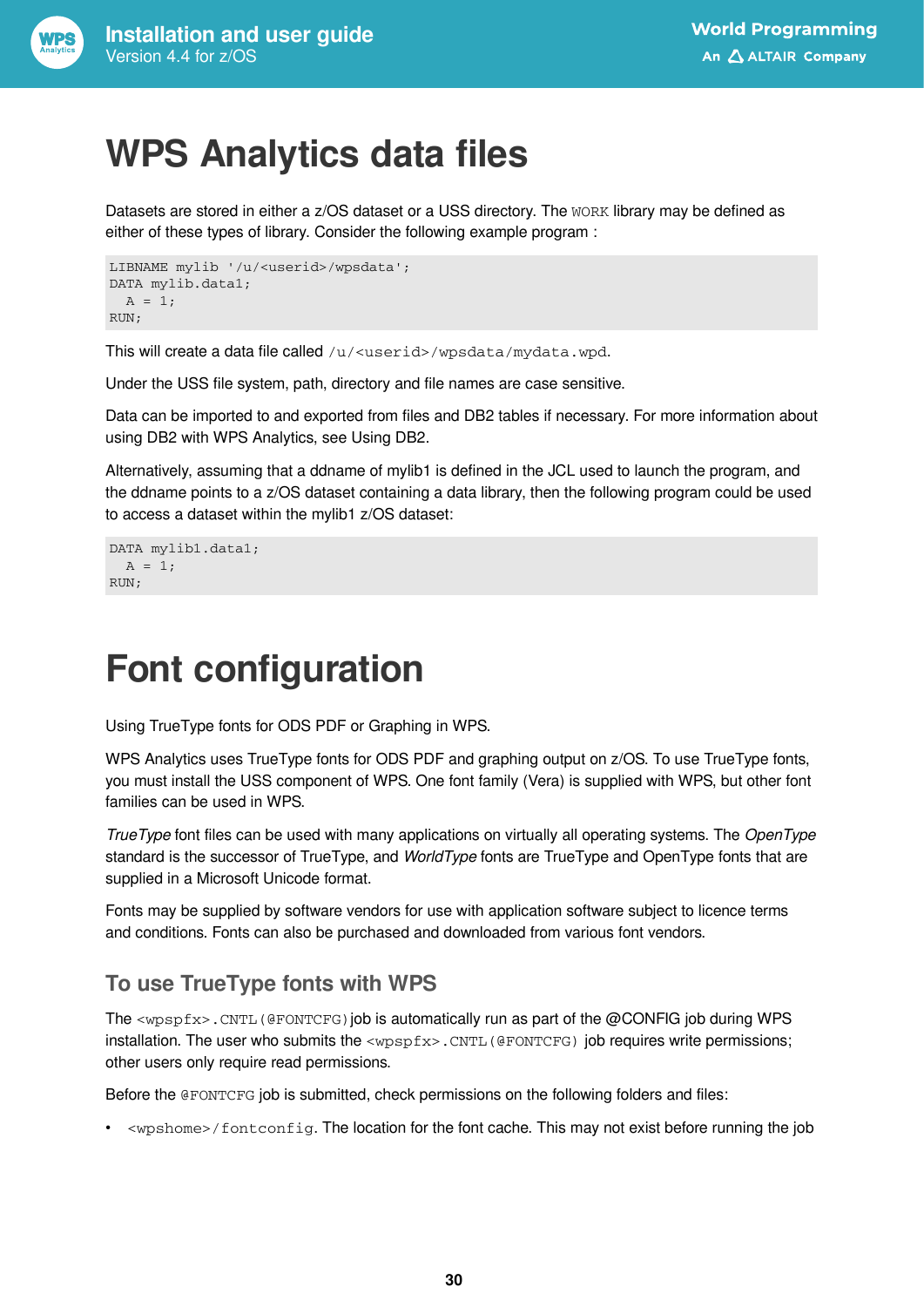

- <wpshome>/etc/fonts. The location for certain font files.
- <wpshome>/etc/fonts/fonts.conf. The WPS font configuration file.
- <wpshome>/etc/fonts/fonts.conf.in. The WPS font configuration file template.

Where <wpshome> is the location of the USS components of WPS.

- **1.** Ensure WPS is installed. For more information see *Installing WPS Analytic[s](#page-7-0)* (page 8).
- **2.** Install the USS components of WPS. For more information see *Extract the USS components* (page 11).

Ensure that the correct <wpshome> location is specified in the *@INSTUSS* jobstream used to install the USS component.

- **3.** Add details for the TrueType fonts you want to use with WPS to the <wpshome>/etc/fonts/ fonts.conf.in file. See *Adding font[s](#page-30-0)* (page 31) for more information.
- **4.** Run the *<wpspfx>.CNTL(@FONTCFG)* job to create the central cache of fonts.

Where  $\langle wpspfx \rangle$  is the WPS prefix for the location of the z/OS installation of WPS.

**5.** Any job that uses ODS PDF must be specify the USSWPSHOME system option set to the location of the USS WPS components.

Once the <wpspfx>.CNTL(@FONTCFG) job has successfully completed, ODS PDF output or graphing is available.

If fonts are not set up correctly then you may see the message "failed to choose a font, expect ugly output". In this case, *ugly output* displays unknown characters as small rectangles.

### **The Font Cache**

Fonts to be used by WPS must be in the *font cache*. The default location is for the font cache is <wpshome>/fontconfig. This cache must be re-initialized when a new version of WPS is installed, or when new font information is added to the <wpshome>/etc/fonts/fonts.conf.in file.

The XML file <wpshome>/etc/fonts/fonts.conf defines which fonts are to be loaded into the cache. Do not edit this file as the font config job rewrites the content. A separate file <wpshome>/etc/ fonts/fonts.conf.in should be used to list the fonts to be loaded into the cache. Typically USS directories containing families of font files are listed, but for z/OS, individual font files are listed.

When the WPS font cache is re-initialized, the files are used to assemble the cache from all those listed directories (explored recursively) and from the individually listed z/OS libraries.

### <span id="page-30-0"></span>**Adding fonts**

Although WPS can support any TrueType font, a single font family *Vera* is supplied with WPS for z/OS. The default library <wpspfx>.FONTS generated with @INSTALL JCL contains the following members associated with the Vera font:

- VERA
- VERABD (bold)
- VERABI (bold italic)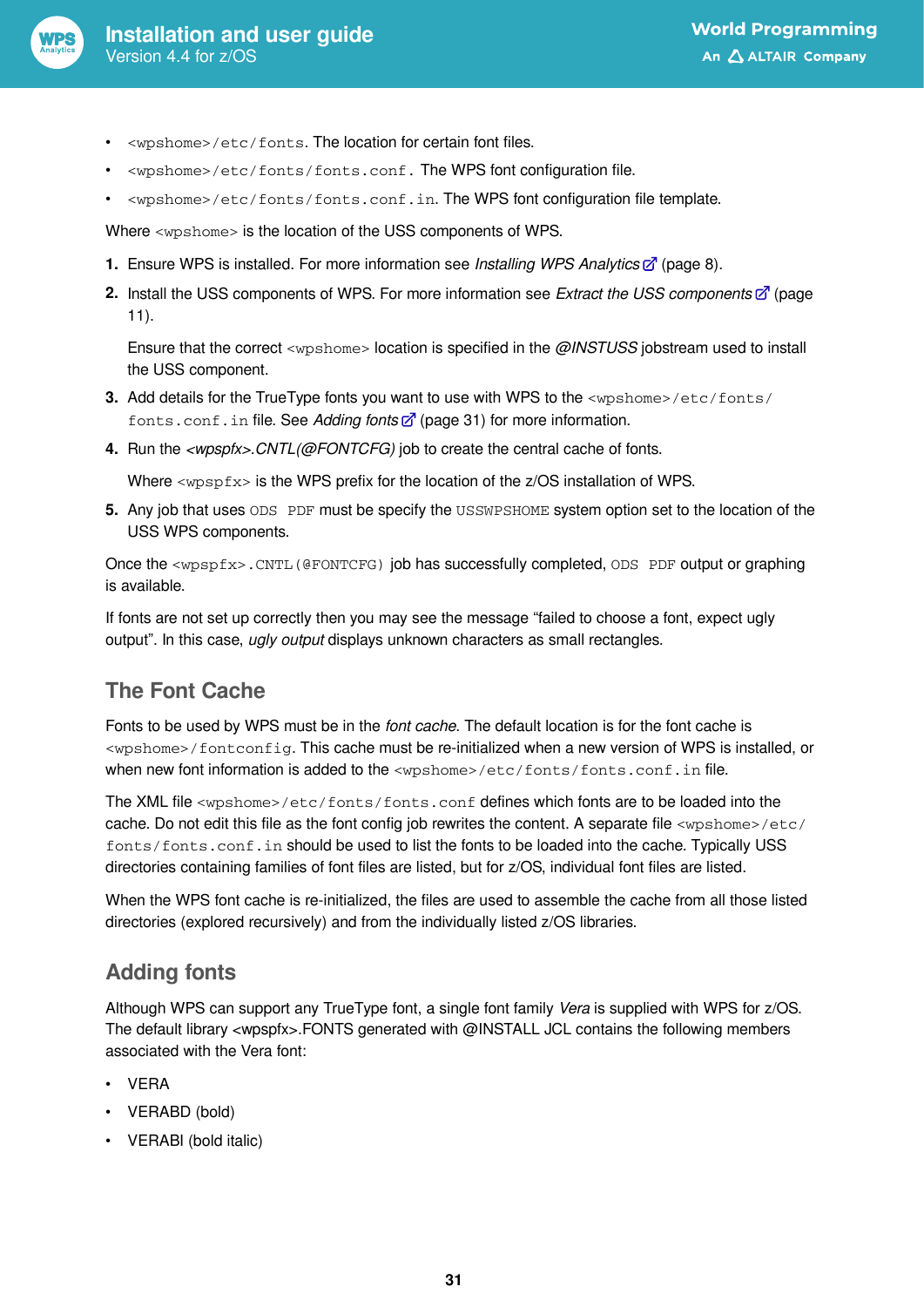

- VERAIT (italic)
- VERAMOBD (monospace bold)
- VERAMOBI (monospace bold italic)
- VERAMOIT (monospace italic)
- VERAMONO (monospace)
- VERASE (serif)
- VERASEBD (serif bold)

Any other font files listed in <wpshome>/etc/fonts/fonts.conf.in should follow the same naming conventions. A USS directory can be added to this configuration file, using the XML syntax shown in the template, for example <dir>path-to-fonts-directory</dir>.

If you have the AFP WorldType fonts in /usr/lpp/fonts/worldtype, then this directory path can be included in the <wpshome>/etc/fonts/fonts.conf.in file.

IBM's AFP outline and raster fonts – TrueType, OpenType, and WorldType – may be found in locations such as SYS1. FONTLIB, SYS1. SFNTILIB, SYS1. FONTLIBB, SYS1. FONTLIB, SYS1. SFONDLIB, and SYS1.FONT300. Not all fonts and locations have been tested. but any TrueType fonts are expected to be usable in WPS ODS output.

The relationship between file names and the IBM font names are described on the IBM Knowledge Center: https://www.ibm.com/support/knowledgecenter/en/ssw\_ibm\_i\_72/rzalu/rzalucontruetype.htm.

### **Re-initializing the font cache**

To add new TrueType fonts, and the required details to the <wpshome>/etc/fonts/ fonts.conf.ini and use the supplied <wpspfx>.CNTL(@FONTCFG) jobstream to re-initialize the font cache.

The <wpspfx>.CNTL(@FONTCFG) jobstream uses two system options that must NOT be specified in the <wpspfx>.CNTL(CONFIG) file:

- CONFIGFONT, and
- CONFIGFONTMVS=<wpspfx>

Specifiying these options in the CONFIG member would result in every individual WPS user having their own independent copy of the font cache, which could lead to synchronisation problems if the *<wpspfx>.FONTS* library is changed.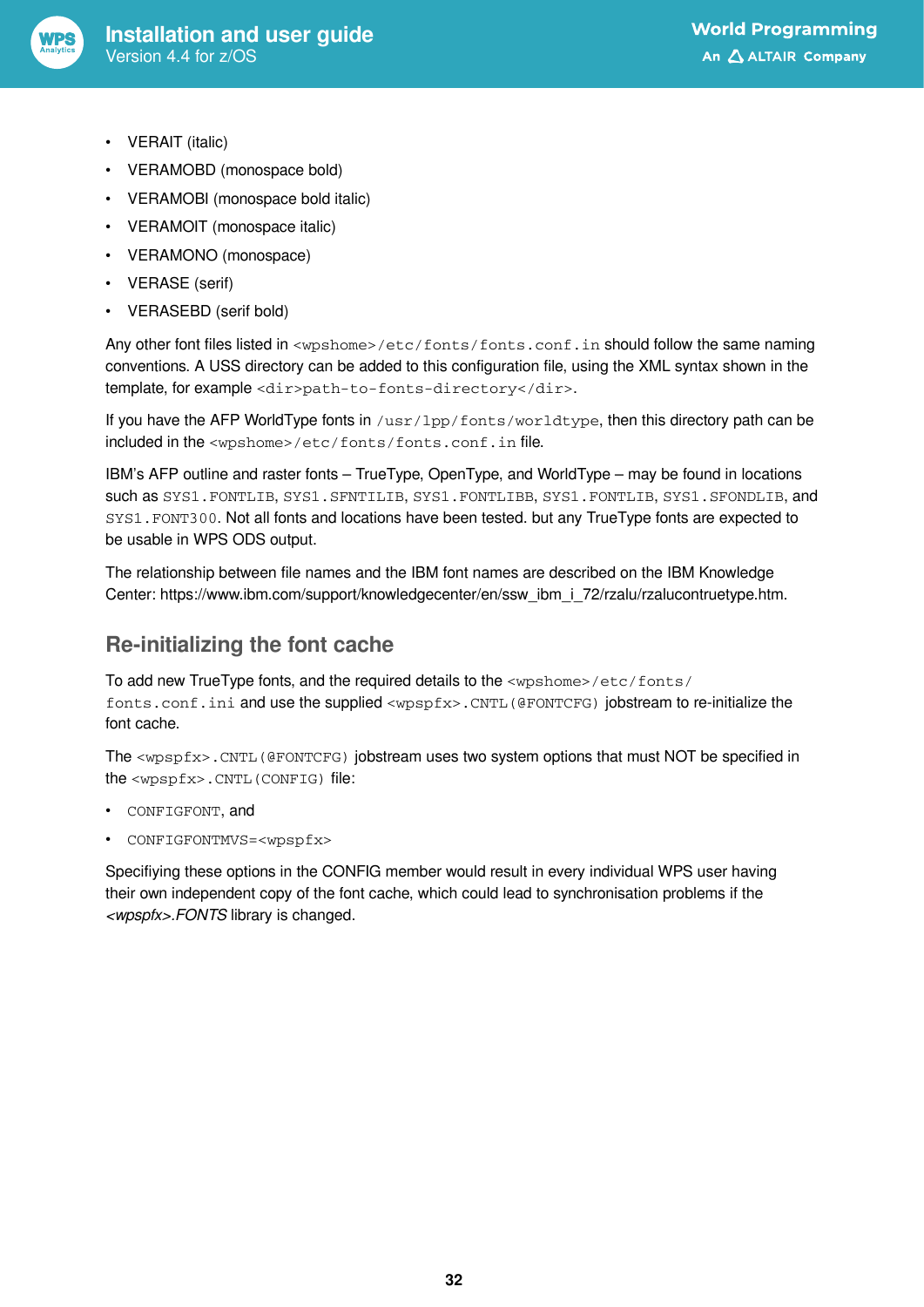# <span id="page-32-0"></span>**Further reading**

The following guides are available as reference material for WPS Analytics:

- Migration Guide for z/OS
- Reference for Language Elements
- Communicate Guide
- What's New document for the current version.

#### **Migration Guide for z/OS**

This guide will help you with the process of moving to WPS Analytics on the z/OS platform. It has sections on how to migrate programs and data and includes information specifically to help with migrating an MXG environment.

The migration guide is supplied as part of the distribution package in PDF format. All documents are also available on the World Programming website: *https://www.worldprogramming.com*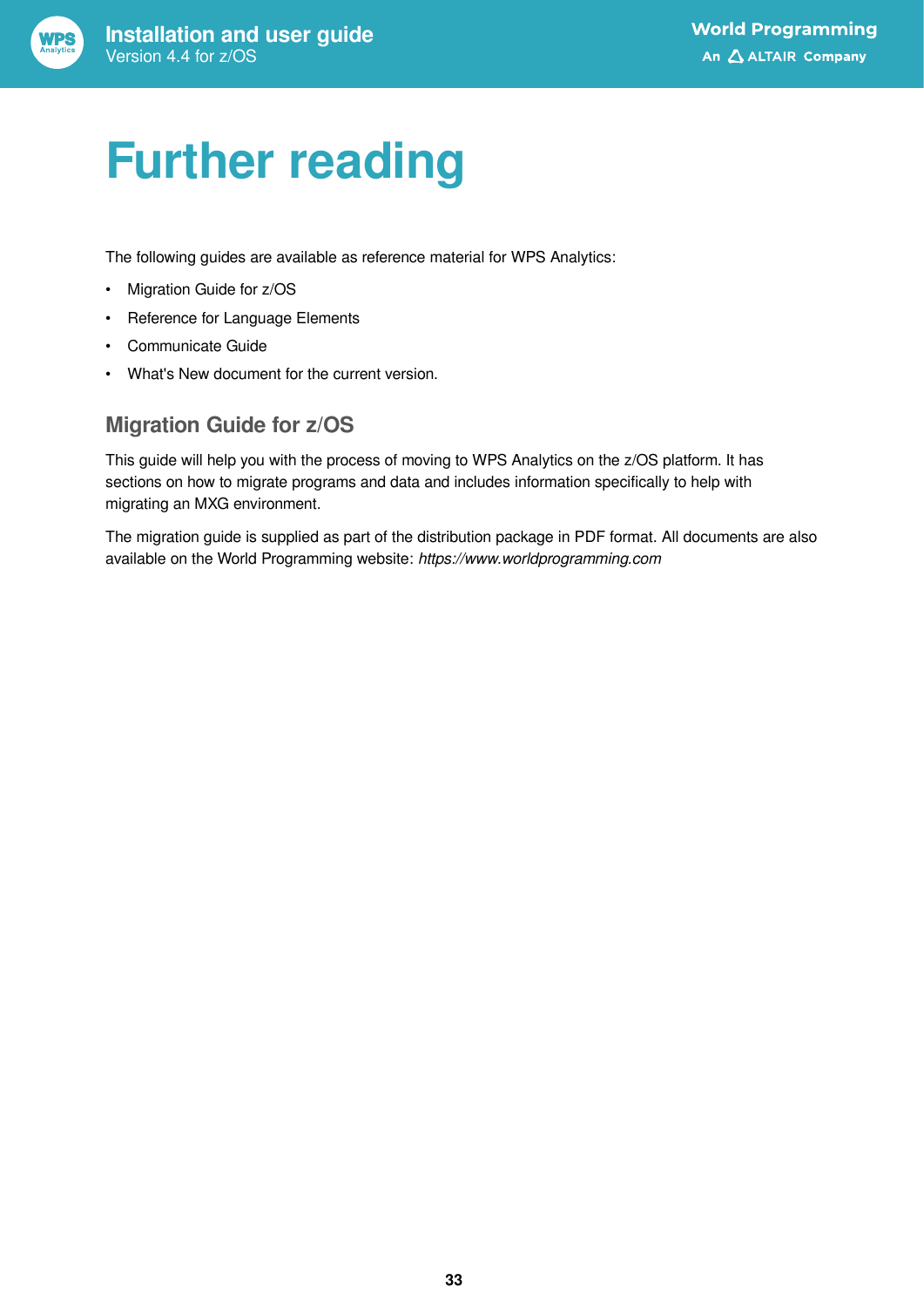# <span id="page-33-0"></span>**Appendix A – Running WPS Analytics from UNIX Systems Services**

WPS Analytics can be run from a UNIX Systems Services (USS) session. It is very likely that the USS components of WPS Analytics have been installed to support the use of TrueType fonts. For more information see Extracting the USS components.

#### **Launching WPS Analytics**

A SAS language program in a file called *<filename>* can be processed by WPS Analytics running from USS using the command:

<WPSHOME>/bin/wps <filename>

### **Output files**

WPS Analytics uses the standard output ( $stdout$ ) stream for its logging and the standard error (stderr) stream to show errors. By default, stdout and stderr write to the screen. If a file is required for the log and error output then it can be redirected using a command similar to:

<WPSHOME>/bin/wps <filename> >log.txt 2>&1

### **Making it easier**

It will make life easier for those users regularly executing WPS Analytics on USS if their login scripts contain the following lines:

```
export WPSHOME=<WPSHOME>
alias runwps=$(WPSHOME)/bin/wps
```
This will enable WPS Analytics to be run by issuing the command:

runwps <filename>

#### **Installation verification**

The @verify member of PDS <wpspfx>.CNTL, supplied with WPS Analytics, contains a sample job that can be used to verify that the installation of WPS Analytics has been successfully completed for z/OS.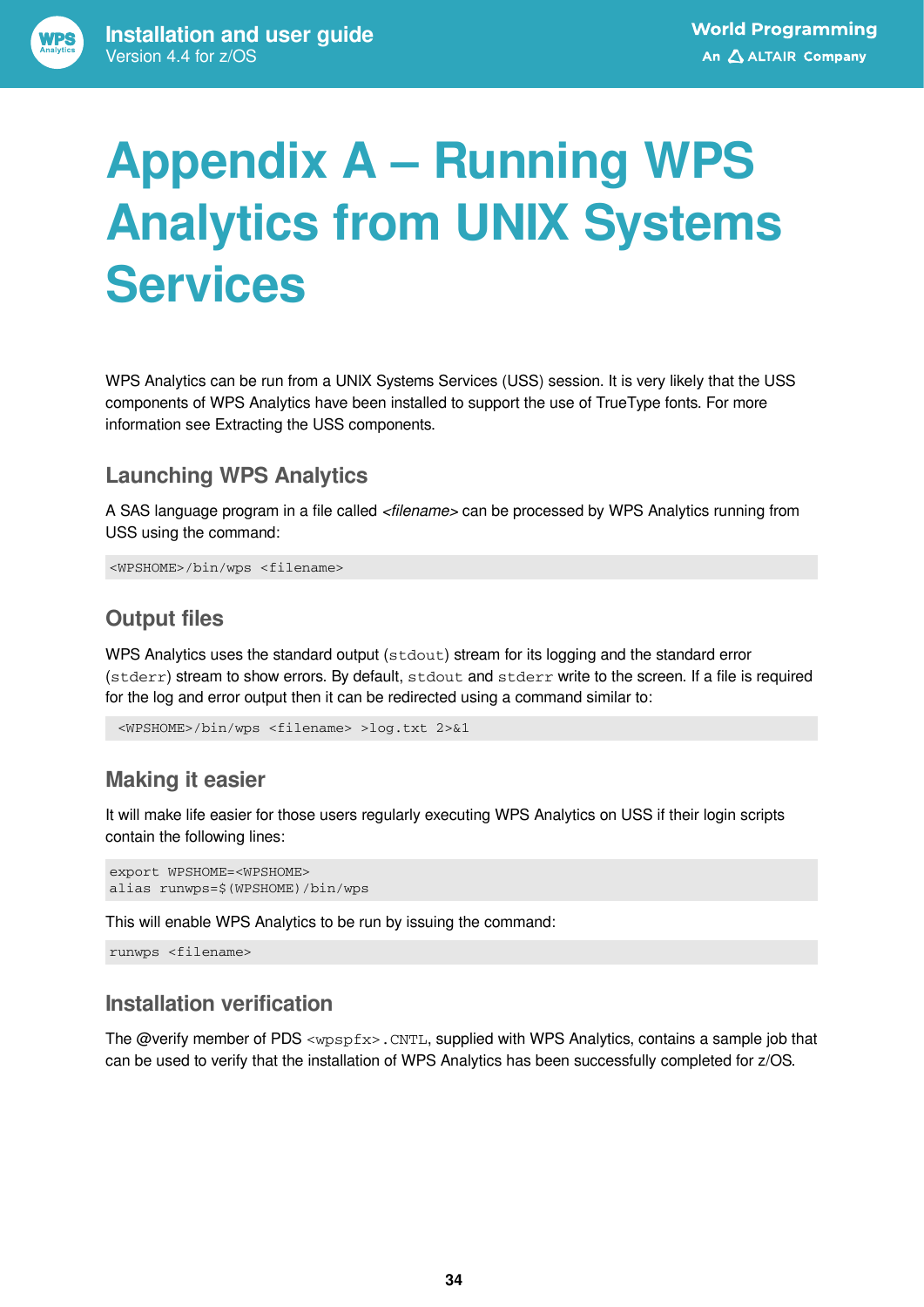

The equivalent process should now be carried out to show that the USS installation of WPS Analytics has been successful. Enter the following command to run the xverify source program:

runwps "//'<wpspfx>.CNTL(XVERIFY)'" > log.txt 2>&1

The SASLOG output will appear as log.txt and the SASLIST output as xverify.lst. These files should be studied to verify that the installation has been successfully completed.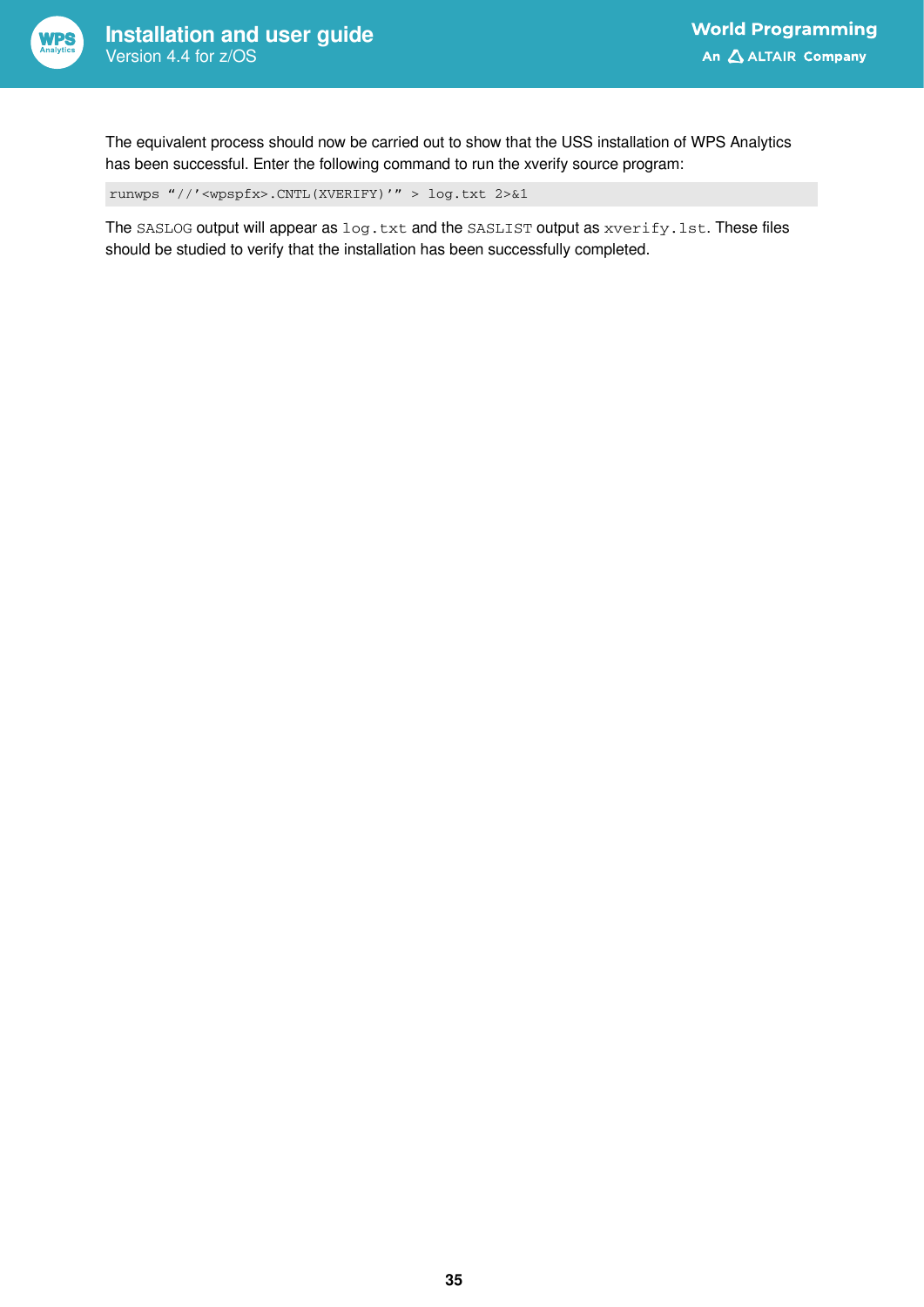# <span id="page-35-0"></span>**Appendix B – Running WPS Analytics from TSO**

One function of the  $<sub>wpfpx</sub>$ . DLIB(@iNSTALL) job that was used at the start of the installation</sub> procedure is to populate  $z/OS$  library  $\langle wpfpfx\rangle$ . CLIST with a member named tsowps. This member is a CLIST that enables use of WPS Analytics in real time under native TSO (Time Sharing Option) or under TSO/ISPF. The only difference between the two environments is that the final output is presented in slightly different ways.

The clist features a large number of arguments which may either be left set at their default values, or set to comply with site-specific standards, prior to making the facility available to end users. The list of defined arguments is shown below.

The main reason for the length of this list is the number of file allocations that need to be made to enable WPS Analytics to run.

### **Arguments and default settings for the TSOWPS CLIST**

- WPSPFX: This string must contain the z/OS dataset prefix for the WPS Analytics installation that is to be used. Either set this on the invocation, or ensure that the CLIST specifies the appropriate default for the installation. This prefix is used to locate all the z/OS datasets within the installation. This parameter must have a value, either explicit or an implicit default, in order for the CLIST to be able to initiate the WPS invocation.
- USERPFX: This string defaults to the user's high-level z/OS dataset name qualifier, and will be used when qualifying unquoted z/OS dataset arguments. This is similar to the way that ISPF (Interactive System Productivity Facility) employs the user prefix for unquoted z/OS dataset names. Pass in an alternative hlq string to be used as the initial optional qualification name.
- OUTDSNPFX: An optional parameter that, if specified, will be used to form the default stem name of the names of all output z/OS datasets that are not otherwise specified. If the outdsnpfx name is not a quoted string, then it will be qualified with the userpfx value. If this parameter is not specified, then the default stem name will be formed from the userpfx and dsqual values.
- DSQUAL: An optional parameter that defaults to .wps and is used when outdsnpfx is not specified. It is combined with userpfx to form the default stem name for all output z/OS datasets that are not specified elsewhere.
- OPTIONS: An optional parameter that can be used to pass option values into the invocation of WPS Analytics.
- SYSPARM: An optional parameter that can be used to pass any sysparm bindings into the invocation of WPS Analytics.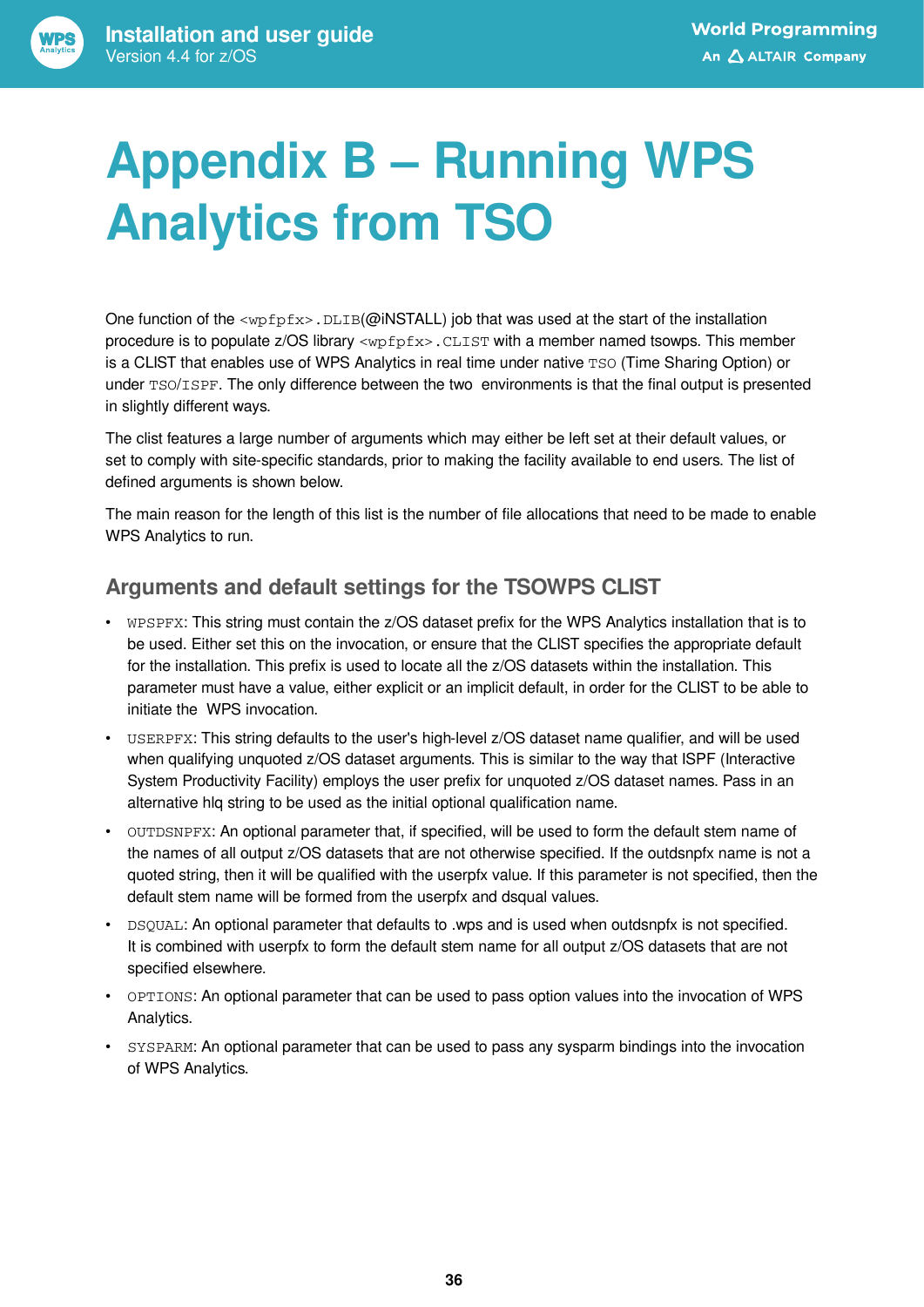- CONFIG: An optional parameter that can be used to specify a single configuration z/OS dataset name or z/OS dataset member that will be passed to WPS Analytics before the installation-based configuration member. If an unquoted name is used, then it will be prefix-qualified with the userpfx value.
- SASAUTOS: An optional parameter that can be used to specify a single z/OS dataset name or z/OS dataset member that will be passed to WPS Analytics as the source of AUTOCALL macros ahead of the installation-based source. If an unquoted name is used, then it will be prefix-qualified with the userpfx value.
- SASHELP: An optional parameter that can be used to specify a single z/OS dataset name or z/OS dataset member that will be passed to WPS Analytics as the source of the location of the SASHELP library. If an unquoted name is used, then it will be prefix-qualified with the userpfx value.
- WPSFONTS: An optional parameter that can be used to specify a single z/OS dataset name that will be passed to WPS Analytics as the source of font data ahead of the installation-based source. If an unquoted name is used, then it will be prefix-qualified with the userpfx value.
- WPSLOAD: An optional parameter that can be used to specify a single z/OS dataset name that will be passed to WPS Analytics as the load library ahead of the installation based load library. If an unquoted name is used, then it will be prefix-qualified with the userpfx value.
- SASLIST: An optional parameter that can be used to specify the z/OS dataset name to which the saslist output will be written. The special value *DUMMY* can be used to cause the output to be ignored by binding it to dummy. The special value "\*" can be used to cause the output to be directed to the terminal session. If an unquoted z/OS dataset name is used, it will be prefix-qualified with the userpfx value. Any existing output z/OS dataset will be reused and overwritten. If the z/OS dataset name does not exist, it will be allocated using the allocation parameters from the saslistsize parameter.
- SASLISTSIZE: An optional parameter that specifies the default size for the saslist output z/OS dataset.
- SASLOG: An optional parameter that can be used to specify the z/OS dataset name to which the saslog output will be written. The special value *DUMMY* can be used to cause the output to be ignored by binding it to dummy. The special value "\*" can be used to cause the output to be directed to the terminal session. If an unquoted z/OS dataset name is used, it will be prefix-qualified with the userpfx value. Any existing output z/OS dataset will be reused and overwritten. If the z/OS dataset name does not exist, it will be allocated using the allocation parameters from the saslogsize parameter.
- SASLOGSIZE: An optional parameter that specifies the default size for the saslog output z/OS dataset.
- WPSTRACE: An optional parameter that can be used to specify the z/OS dataset name to which the wpstrace output will be written. The special value *DUMMY* can be used to cause the output to be ignored by binding it to dummy. The special value "\*" can be used to cause the output to be directed to the terminal session. If an unquoted z/OS dataset name is used, it will be prefix-qualified with the userpfx value. Any existing output z/OS dataset will be reused and overwritten. If the z/OS dataset name does not exist it will be allocated using the allocation parameters from the wpstracesize parameter.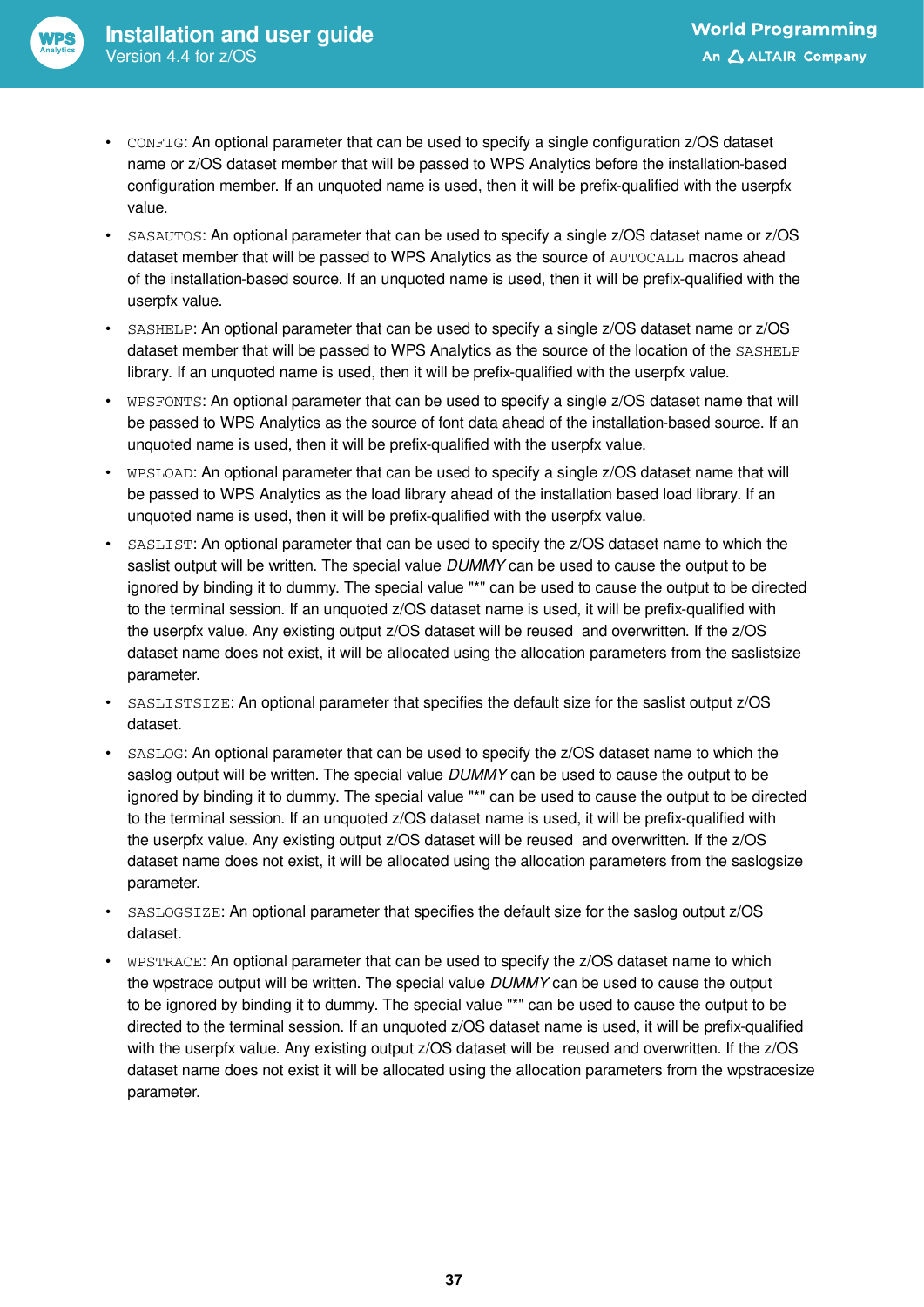

- WPSTRACESIZE: An optional parameter that specifies the default size for the wpstrace output z/ OS dataset.
- CEEDUMP: An optional parameter that can be used to specify the z/OS dataset name to which the ceedump output will be written. The special value *DUMMY* can be used to cause the output to be ignored by binding it to dummy. The special value "\*" can be used to cause the output to be directed to the terminal session. If an unquoted z/OS dataset name is used, it will be prefix-qualified with the userpfx value. Any existing output z/OS dataset will be reused and overwritten. If the z/OS dataset name does not exist it will be allocated using the allocation parameters from the ceedumpsize parameter.
- CEEDUMPSIZE: An optional parameter that specifies the default size for the ceedump output z/OS dataset.
- CEERPT: An optional parameter that can be used to specify the z/OS dataset name to which the ceerpt output will be written. The special value *DUMMY* can be used to cause the output to be ignored by binding it to dummy. The special value "\*" can be used to cause the output to be directed to the terminal session. If an unquoted z/OS dataset name is used, it will be prefix-qualified with the USERPFX value. Any existing output z/OS dataset will be reused and overwritten. If the z/OS dataset name does not exist it will be allocated using the allocation parameters from the ceerptsize parameter.
- CEERPTSIZE: An optional parameter that specifies the default size for the ceerpt output z/OS dataset.
- SORTMSGS: An optional parameter that can be used to specify the z/OS dataset name to which the SORTMSGS output will be written. The special value *DUMMY* can be used to cause the output to be ignored by binding it to DUMMY. The special value "\*" can be used to cause the output tobe directed to the terminal session. If an unquoted z/OS dataset name is used, it will be prefix- qualified with the USERPFX value. Any existing output z/OS dataset will be reused and overwritten. If the z/OS dataset name does not exist it will be allocated using the allocation parameters from the sortmsgssize parameter.
- SORTMSGSSIZE: An optional parameter that specifies the default size for the sortmsgs output z/ OS dataset.
- SYSPRINT: An optional parameter that can be used to specify the z/OS dataset name to which the SYSPRINT output will be written. The special value *DUMMY* can be used to cause the output to be ignored by binding it to DUMMY. The special value "\*" can be used to cause the output tobe directed to the terminal session. If an unquoted z/OS dataset name is used, it will be prefix- qualified with the USERPFX value. Any existing output z/OS dataset will be reused and overwritten. If the z/OS dataset name does not exist it will be allocated using the allocation parameters from the sysprintsize parameter.
- SYSPRINTSIZE: An optional parameter that specifies the default size for the sysprint output z/OS dataset.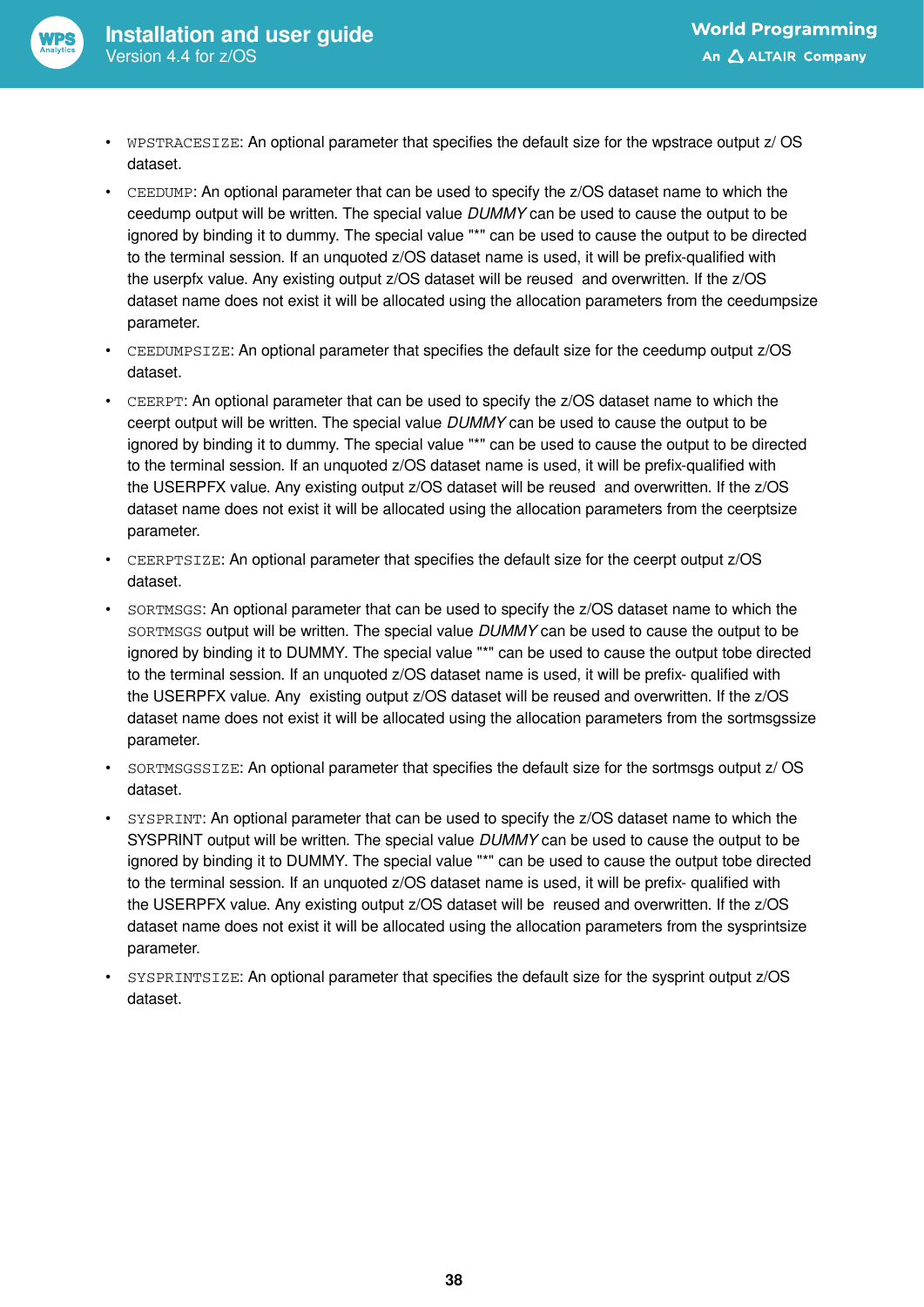- SYSOUT: An optional parameter that can be used to specify the z/OS dataset name to which the sysout output will be written. The special value *DUMMY* can be used to cause the output to be ignored by binding it to DUMMY. The special value "\*" can be used to cause the output to be directed to the terminal session. If an unquoted z/OS dataset name is used, it will be prefix-qualified with the userpfx value. Any existing output z/OS dataset will be reused and overwritten. If the z/OS dataset name does not exist it will be allocated using the allocation parameters from the sysouttsize parameter.
- SYSOUTSIZE: An optional parameter that specifies the default size for the sysout output z/OS dataset.
- WORK: An optional parameter that can be used to specify the work z/OS dataset name. If an unquoted z/OS dataset name is used, it will be prefix-qualified with the userpfx value. Any existing z/OS dataset will be reused. If the z/OS dataset name does not exist, it will be allocated using the allocation parameters from the worksize and workap parameters.
- WORKSIZE: An optional parameter that specifies the default size for the work z/OS dataset.
- WORKAP: An optional parameter that specifies other allocation parameters that are passed to the allocation command when the work z/OS dataset is allocated.
- SYSIN: The name of the SAS language programme source, this parameter will be qualified with the userpfx if it is not a quoted z/OS dataset name. If the parameter is not specified on the command line, then the CLIST will prompt the user to supply a suitable name.
- STAMP: When this optional switch parameter is specified, the CLIST will qualify all of the output z/ OS dataset names with a date and time of the form Yyyyy.Dnnn.Thhmmss, where yyyy is the four digit year, nnn is the three digit day, and hhmmss represent the current hours, minutes and seconds respectively. The default is to not qualify the output z/OS dataset names.
- NOBROWSE: When this optional switch parameter is specified, the CLIST will behave, when run in TSO/ISPF, as if it was running outside of ISPF, and will not use the ISPF browse and view services to display the saslog and other z/OS datasets output by WPS Analytics.
- DDVERBOSE: When this optional switch parameter is specified, the CLIST will display more detailed output prior to invoking WPS Analytics. This additional output shows the allocated ddnames with which World Programming will be invoked.

#### **Before using the CLIST**

It is advisable to modify the CLIST to provide a default <WPSPFX> argument value. This change is aimed at facilitating use of the CLIST. Subsequently, end users will not need to know the value of the argument, and will not need to specify it, other than under special circumstances.

Before modification, the first few lines of the CLIST are similar to:

```
PROC 0 +
WPSPFX() /* PREFIX FOR THE WPS INSTALLATION */ +
USERPFX() /* PREFIX FOR USER DATASET QUALIFICATION */ +
```
After modification, the code will be similar to:

```
PROC 0 +
WPSPFX('''WPS.V400.B05993''') +
USERPFX() /* PREFIX FOR USER DATASET QUALIFICATION */ +
```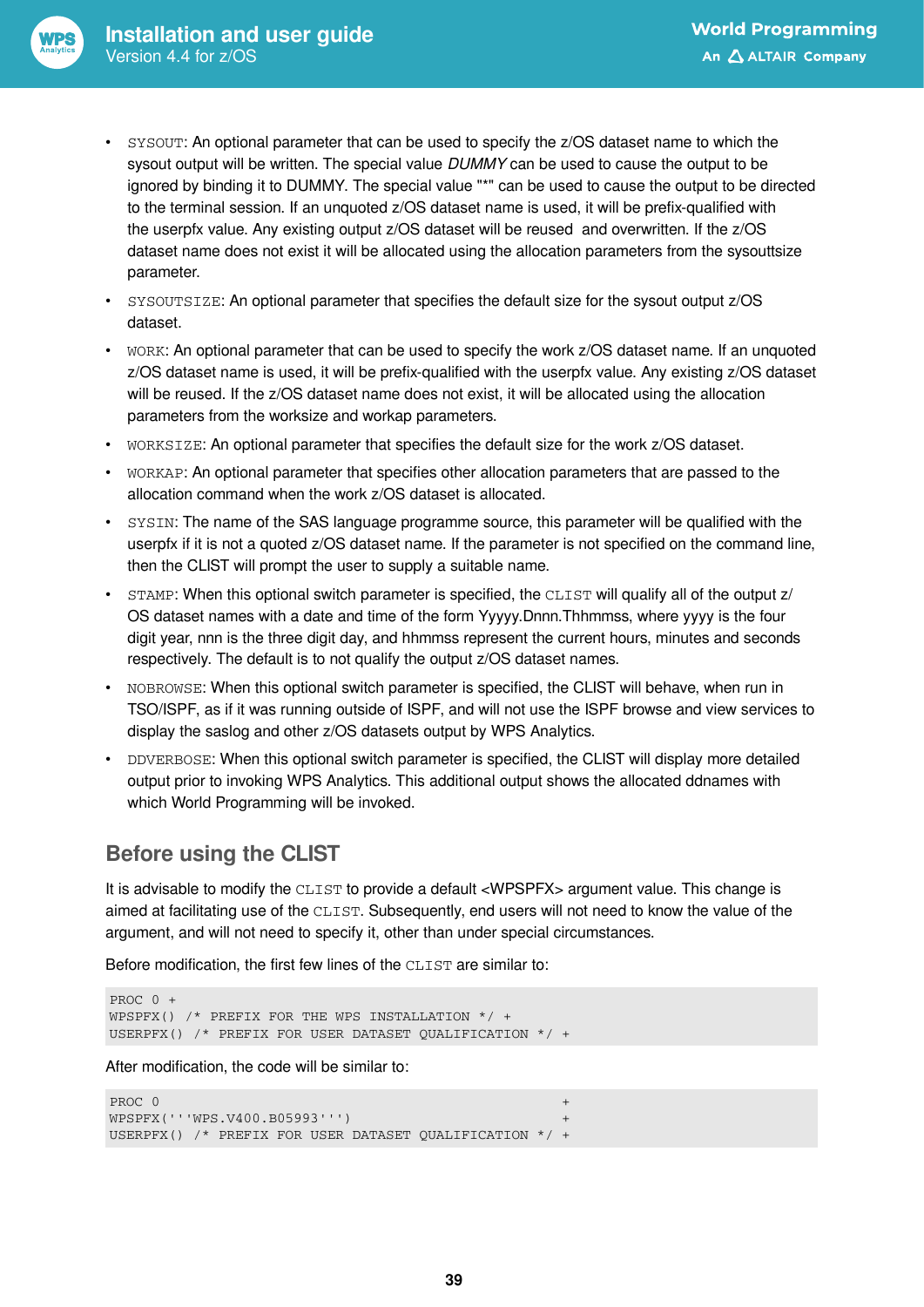

The number of quotation marks surrounding the *WPSPFX* parameter value is forced by CLIST syntax requirements alongside the setting of the PREFIX value in your TSO PROFILE. Take care and ensure the correct number are specified.

### **Test the CLIST**

Following modification, the CLIST should be tested. Firstly, make it available by either:

- Copying the CLIST in to a library on your own SYSEXEC concatenation, or
- Modifying your SYSEXEC concatenation to feature <WPSPFX>.CLIST

To test the CLIST use the XVERIFY script. The required command will be similar to:

tsowps sysin('''<wpspfx>.CNTL(XVERIFY)''')

Following successful testing, a copy of the CLIST may be moved to a system-wide CLIST or SYSEXEC concatenation.

### **Launching WPS Analytics**

WPS Analytics requires a large amount of memory to load and run. For this reason, prospective TSO users will probably need to have their default memory size parameter value changed. This value is normally on the initial TSO logon panel. It represents the KB of above-the-16MB-line storage requested when logging on. We recommend a minimum value of 150000.

You can run WPS Analytics from TSO or TSO/ISPF using the following command:

tsowps sysin('''<wpspfx>.CNTL(XVERIFY)''')

The command may be entered using:

• the command line of any ISPF panel, by prefixing the command with 'tso', for example:

```
tso tsowps sysin('''<wpspfx>.CNTL(XVERIFY)''')
```
- the command line provided in the ISPF Command Shell (option 6 from the ISPF Primary Option Menu); in this case, the prefix  $t \text{ so}$  is optional;
- native  $TSO$ , at the 'READY' prompt. In this case the command must NOT be prefixed with  $t_{\text{SO}}$ .

Once program execution is complete, the resulting files are presented in different ways, depending on whether native TSO or TSO/ISPF was used for the task:

- If TSO or TSO/ISPF was used, you will see the contents of the resulting SASLOG file in 'VIEW' mode. From here, use of the 'END' (PF3) command will result in a full list of all the SYSOUT-type files that have been generated.
- If native TSO was used, you will see alist of generated files. There is no immediate 'VIEW' of the SASLOG.

#### **Installation verification**

The <WPSPFX>.CNTL (XVERIFY) file can be used for this process. Use the command:

```
tsowps sysin('''<wpspfx>.CNTL(XVERIFY)''')
```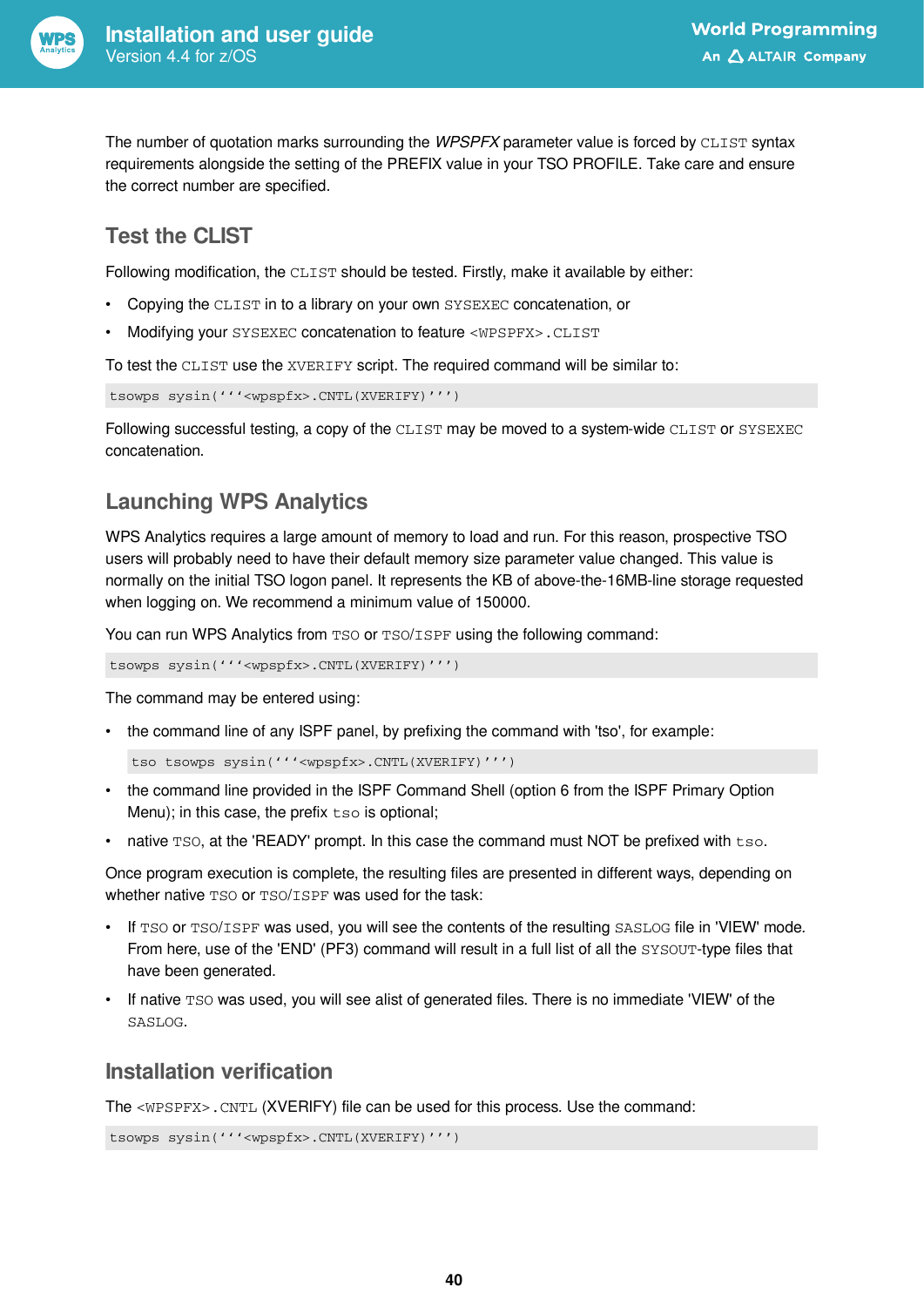

and then check the output for successful completion.

The contents of the CLIST may change over time. You should therefore not rely on a version of the CLIST from a previous version of WPS Analytics. If basic invocation errors are experienced after an upgrade of WPS Analytics, one of the earliest checks to be carried out is to test the currency of the TSOWPS CLIST used.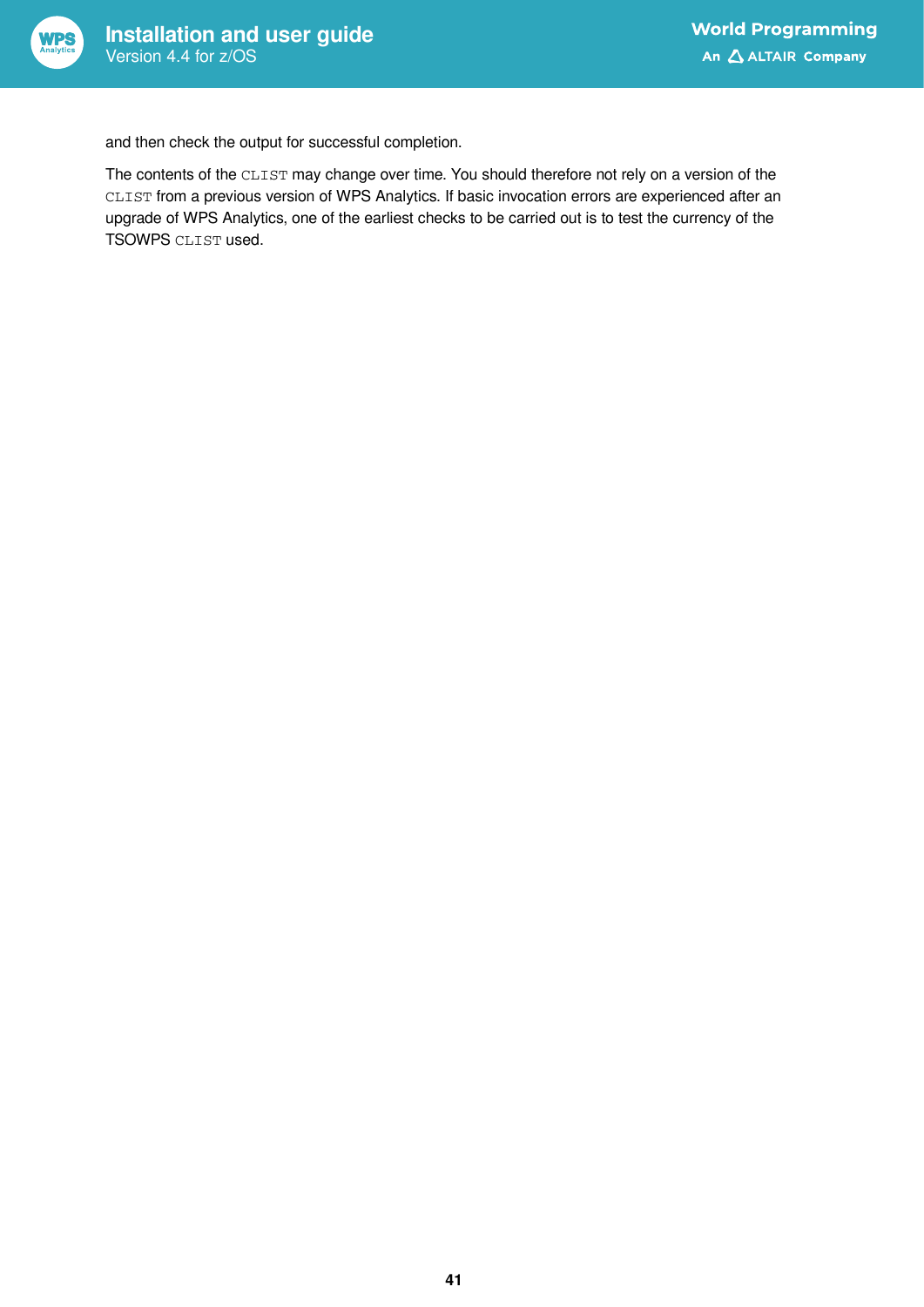<span id="page-41-0"></span>

To aid in the diagnosis and resolution of your support issues, you may need to package data files and send them to World Programming. There are numerous ways to do this, depending on the nature of the data, and this section describes some of the more common methods.

The data you might send would typically be:

- SYSOUT output generated by using WPS Analytics.
- WPS Analytics data libraries.
- Non WPS Analytics data files (probably used as input to a script, for example an SMF data file)

#### **Retrieve SYSOUT data from the JES2 spool**

If the SYSOUT data generated by a SAS language program is to be sent, you should send the *entire* SYSOUT data, not just parts that are thought to be relevant. This circumvents the repetition of requests for further parts of the SYSOUT data.

In a number of cases there may be a significant amount of output to be handled; for instance, we may ask for a re-run of a problem program with the following SAS language statement specified:

OPTIONS SOURCE SOURCE2 MACROGEN SYMBOLGEN MLOGIC;

Running a standard MXG BUILDPDB with these options will typically result in over 1.4 million lines of output.

To retrieve output for a specific job from the JES spool, locate the output on the hold queue (or it may be the output queue), then issue the xdc line command against it. Use the command against the entire SYSOUT entry on the panel, not the individual output sections. The result is a panel asking for details of the output file to be used. On this panel, specify the attributes of the file to be created. The values that may be shown on the panel will be the file attributes used the the previous xdc command.

For the DCB attributes, we strongly recommend specifying the RECFM=VBA and BLKSIZE=27998, along with an LRECL value that suits the length of the longest output line. A value of 300 is usually sufficient. The amount of space to be allocated for the output file depends on the number of lines to be processed. The BUILDPDB example above required a file of nearly 2000 tracks to store.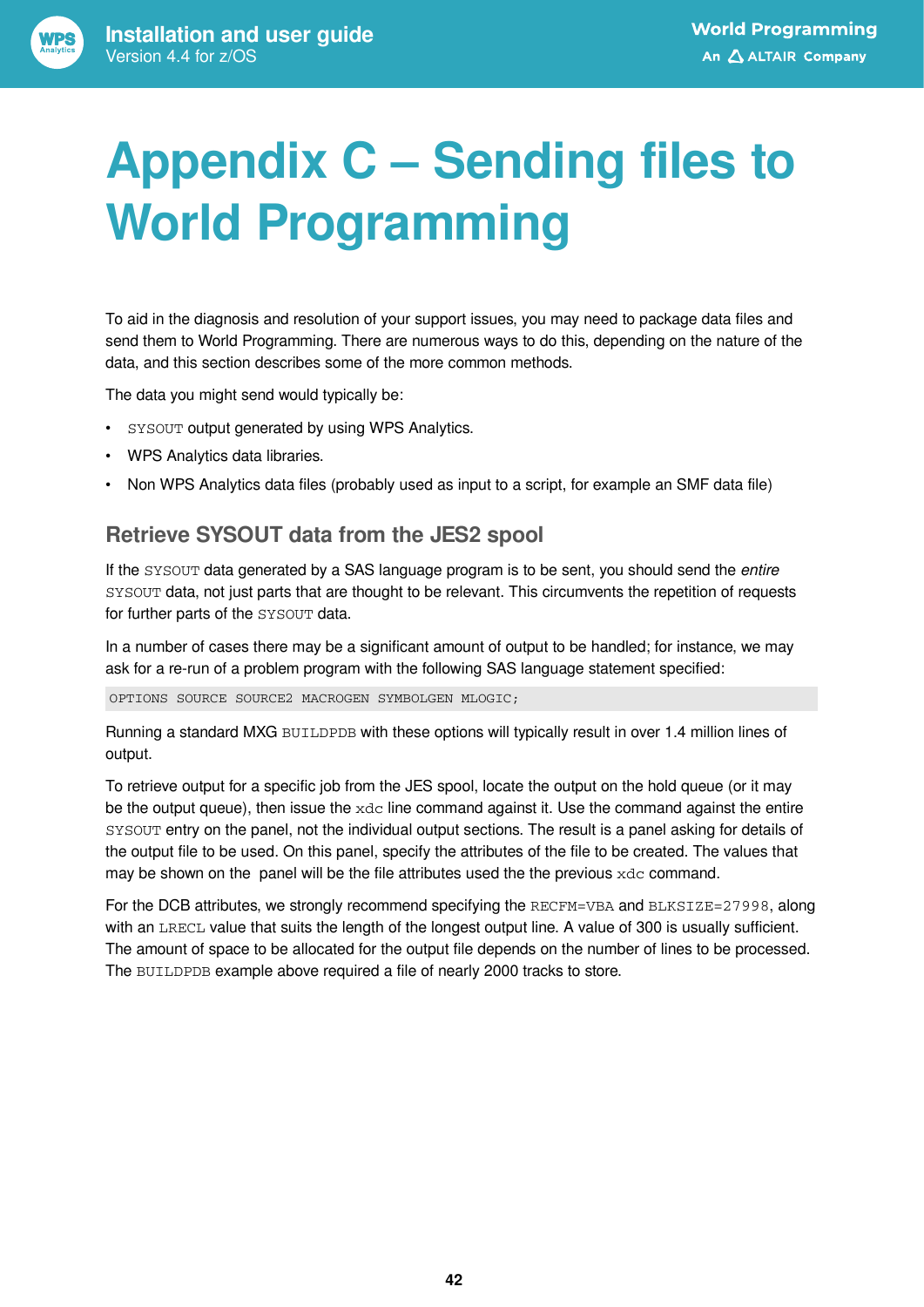

#### **Selecting SMF data for transmission**

On rare occasions, we may ask for sample SMF data to be sent to aid problem diagnosis. The program to use for extracting such a sample is either of the IBM-supplied utility programs IFASMFDP or IFASMFDL, depending on whether the SMF data is collected in so-called 'MANx' files or in Coupling Facility file(s). Usage of both programs is described in detail in the IBM manual *IBM System Management Facilities manual*, catalogue number SA22-7630.

### **Compressing data using AMATERSE**

Once the evidence of a problem is collected, we recommend the use of the IBM-supplied TRSMAIN/AMATERSE program to compress the file(s) before sending to World Programming.

TRSMAIN is the original name for the current AMATERSE utility program. AMATERSE is provided with an alias entry point of TRSMAIN, to maintain backward compatibility. If must be remembered that *DDNAMES* for the input and output files are different depending on which program is named in the EXEC PGM = <programname> statement.

AMATERSE is now shipped as part of the z/OS Basic Control Program, so it should be available on all z/ OS systems. Whether the AMATERSE utiity is enabled for a particular user is a matter for local system administration.

The AMATERSE utility and how to use it are fully described in the IBM manual *MVS Diagnosis: Tools and Service Aids*, catalogue number GA32-0905, specifically, chapter 18.

In addition to reducing the amount of data to be transmitted, the compressed file format has a predefined 1024-byte record size and the data in the file is always binary in nature. Input file attributes such as record length, organisation, and so on are held in the compressed file, so do not have to be considered when handling the transmission of the data.

Having created a compressed-data file, it will eventually need to be sent to WPL by some method, probably FTP. Since the data is in compressed format, the *only* transmission type that may be used is BINARY.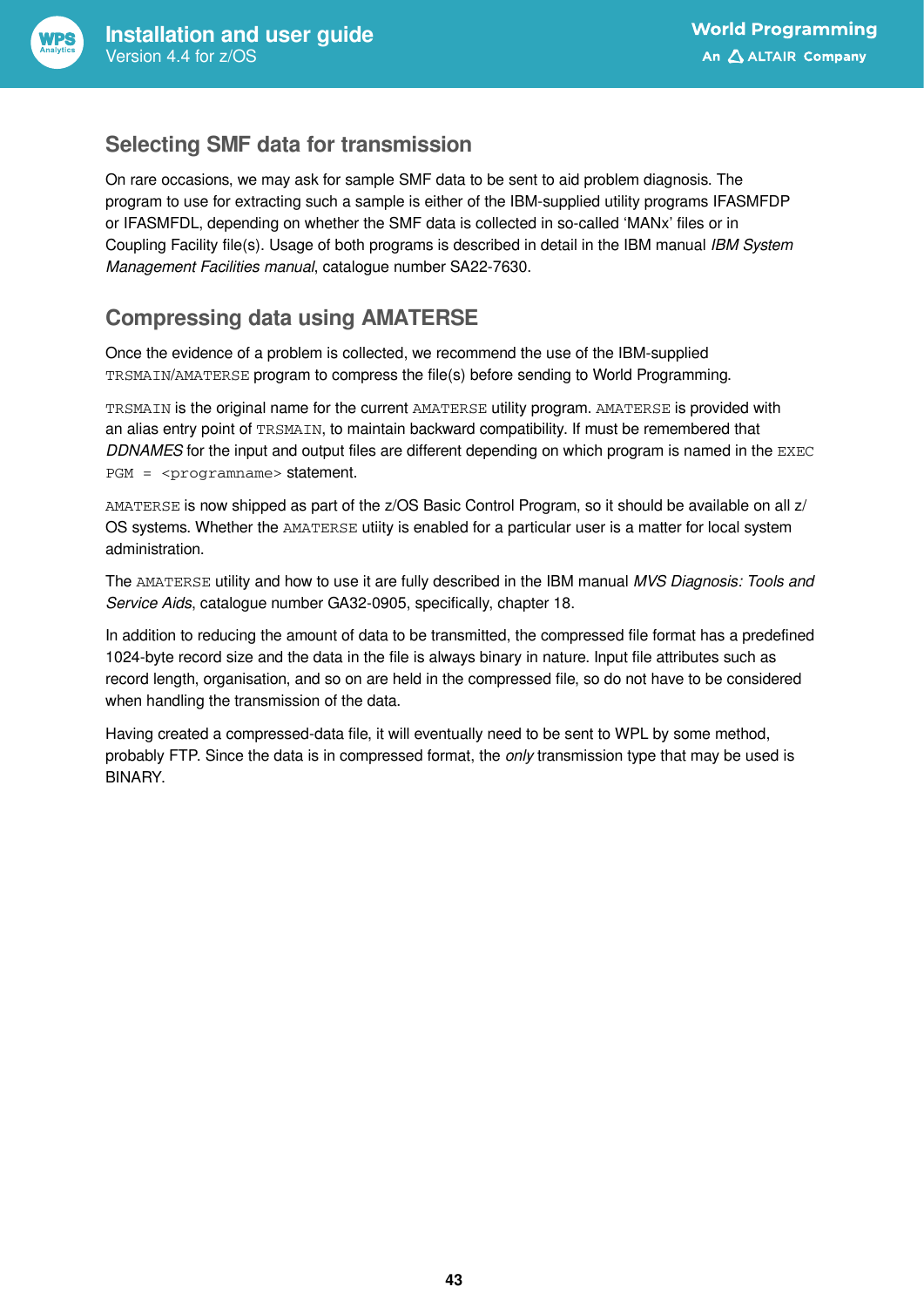# <span id="page-43-0"></span>**Appendix D – Load Modules and LPA Usage**

During WPS Analytics installation, the *<wpspfx>.LOAD* PDSE library is created, which contains the program load modules.

The names of these modules follow one of two naming conventions:

- names are formed using the four-letter *wpsx* prefix and a unique suffix, or
- names are formed using the three-letter *wps* prefix and a unique suffix.

WPS Analytics uses a number of common core modules that will generally be loaded at the time of task initiation. These are the modules are named using the *wpsx* prefix.

All other modules are loaded on demand as part of the WPS Analytics plug-in architecture to provide implementation for the functionality required for SQL language procedures, and functions and CALL routines.

When installing WPS Analytics at some mainframe sites, the administrator may decide to place some of the load modules into the LPA (Link Pack Area). As all of the modules with the *wpsx* prefix are required when WPS Analytics is initiated, these should be considered as initial candidates for placing into the LPA. Other load modules should be placed into the LPA, based on evidence of their usage during routine system workload.